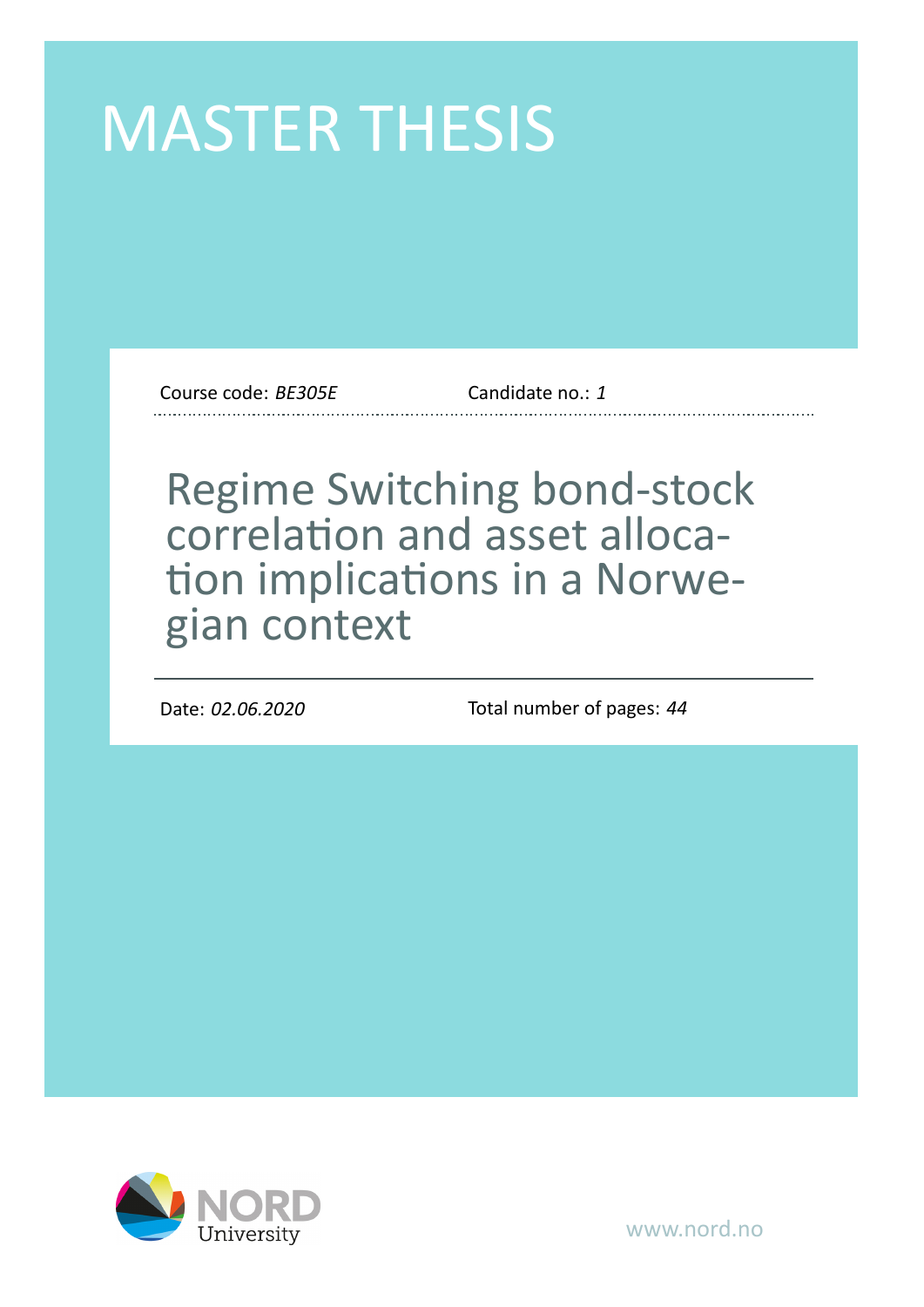# <span id="page-1-0"></span>**Table of contents**

|              |                     | -i-            |
|--------------|---------------------|----------------|
|              |                     | -ii            |
|              |                     | iii            |
|              | <b>Introduction</b> | $\mathbf{1}$   |
| $\mathbf{1}$ |                     | $\mathbf{1}$   |
|              |                     | 1              |
|              |                     | $\overline{2}$ |
|              |                     | $\overline{7}$ |
|              |                     | $\overline{7}$ |
|              |                     | 10             |
| 2            | Data                | 13             |
| 3            |                     | 16             |
|              |                     | 16             |
|              |                     | 18             |
|              |                     | 18             |
|              |                     | 20             |
|              | Scientific article  | 23             |
| 1            |                     | 23             |
| 2            |                     | 25             |
| 3            |                     | 27             |
| 4            |                     | 29             |
| 5            |                     | 35             |
| 6            |                     | 39             |
| 7            |                     | 42             |
|              |                     | 43             |
|              |                     |                |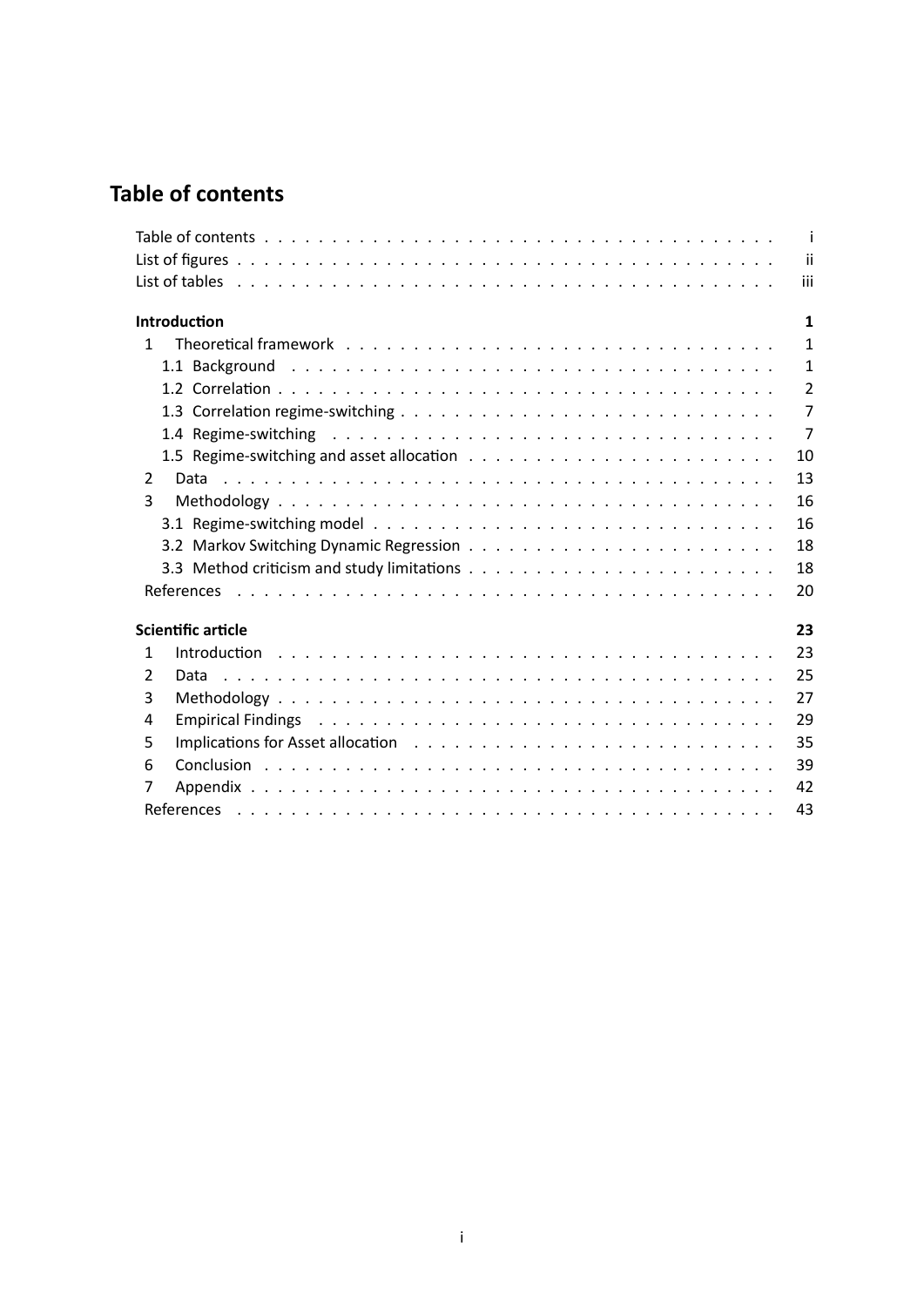# <span id="page-2-0"></span>**List of figures**

| 2.2 AutoCorrelation Function of bond-stock correlation time series 32 |
|-----------------------------------------------------------------------|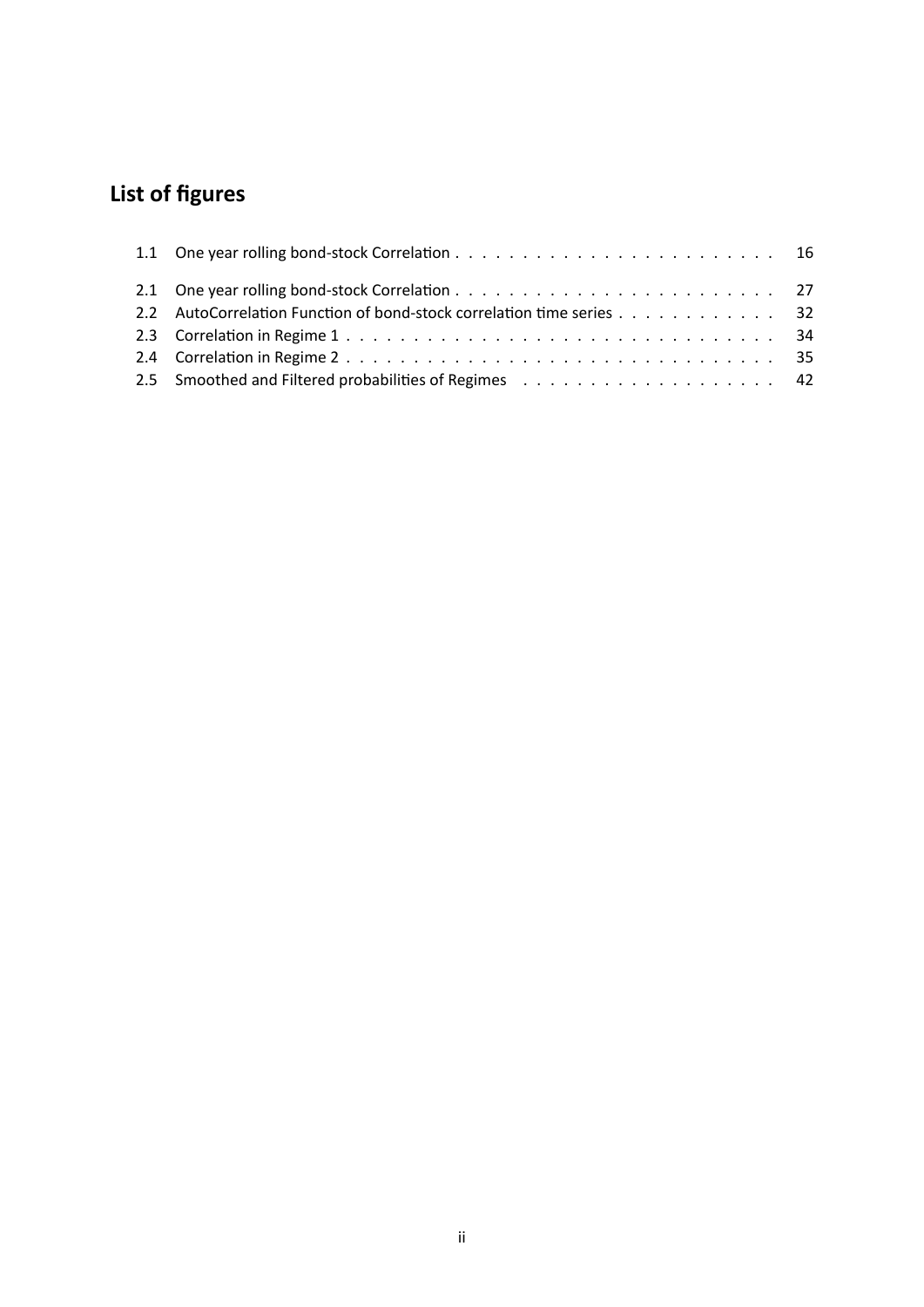## <span id="page-3-0"></span>**List of tables**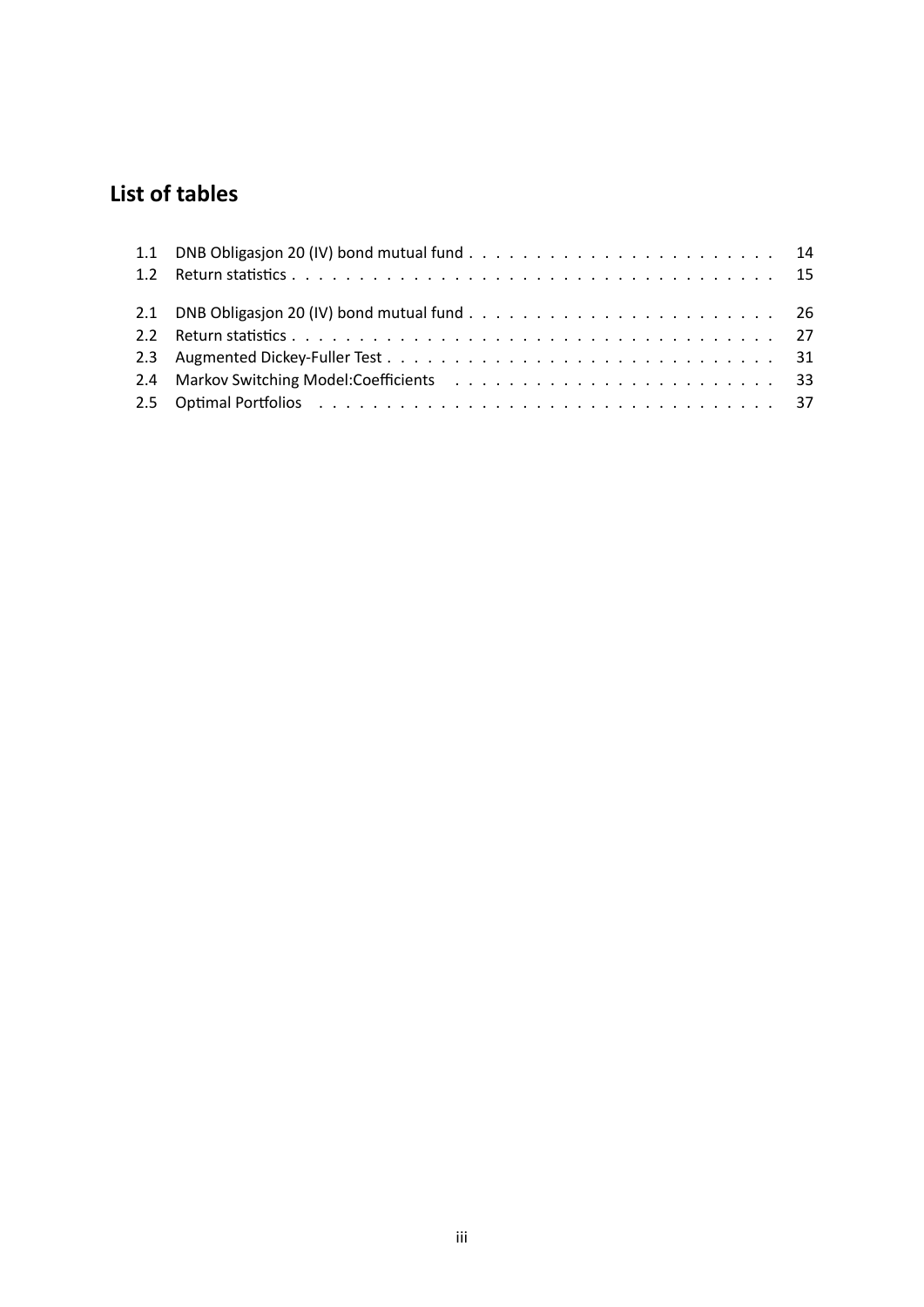### <span id="page-4-0"></span>**IntroducƟon**

#### **1 TheoreƟcal framework**

<span id="page-4-1"></span>In the following chapter, I will lay the theoretical basis for the thesis.

#### **1.1 Background**

<span id="page-4-2"></span>For a long period, the correlation between the assets has been assumed constant; Shiller and Beltratti (1992), Campbell and Ammer (1993) and others considered that the association between stock and bond prices rests constantly over time. But recently, many studies have indicated that the correlation between stock and bond returns demonstrates significant time variation (Gulko (2002); Cappiello et al. (2006); Ilmanen (2003); Bansal et al. (2010) ). Though generally, stock and bond prices assumed to change in the same direction, current studies have also recognized periods of negative correlation. There are several driving causes at the back of the time-varying correlation, such as macroeconomic variable inflation. An upsurge in expected inflation ascents discount rates and hence is unavoidably bad news for the bond markets. However, the effect of growing inflation on stock prices is unclear, as the expected future cash flows as well as discount rates are expected to be moved. Other than basic changes in the macroeconomic atmosphere, financial market features, and variations in market participants' valuation about risk may also have an imperative influence on the association between stock and bond returns. For example, during periods of crisis in the financial market, the equity risk premium required by the investors to hold stock may rise in comparison to the premium for bonds. This may cause the so-called process of 'flight-to- quality'<sup>1</sup>, portfolio moves from the stock markets to the bond markets, imposing some deviation in the returns between these two asset classes. (Andersson et al., 2008)

The correlation between the assets has been a crucial component of portfolio risk from the time when Markowitz (1956) devised the portfolio diversification. Estimated correlations between asset classes or securities are vital elements of which assets are included in a portfolio and in what amounts. The lower the correlation between portfolio assets, the greater the diversification-benefits and more attractive the combination of two assets. Therefore, the correlation between different assets of a portfolio is very critical to risk measurement and management.

Markowitz (1956) one of the pioneers of the modern portfolio theory, stated that diversification can reduce the risk without changing its expected return, but it cannot eliminate it. The investor should maximize the return of the portfolio and minimize the variance of the portfolio (Rubinstein, 2002).

<sup>&</sup>lt;sup>1</sup>As bonds are considered less risky than stocks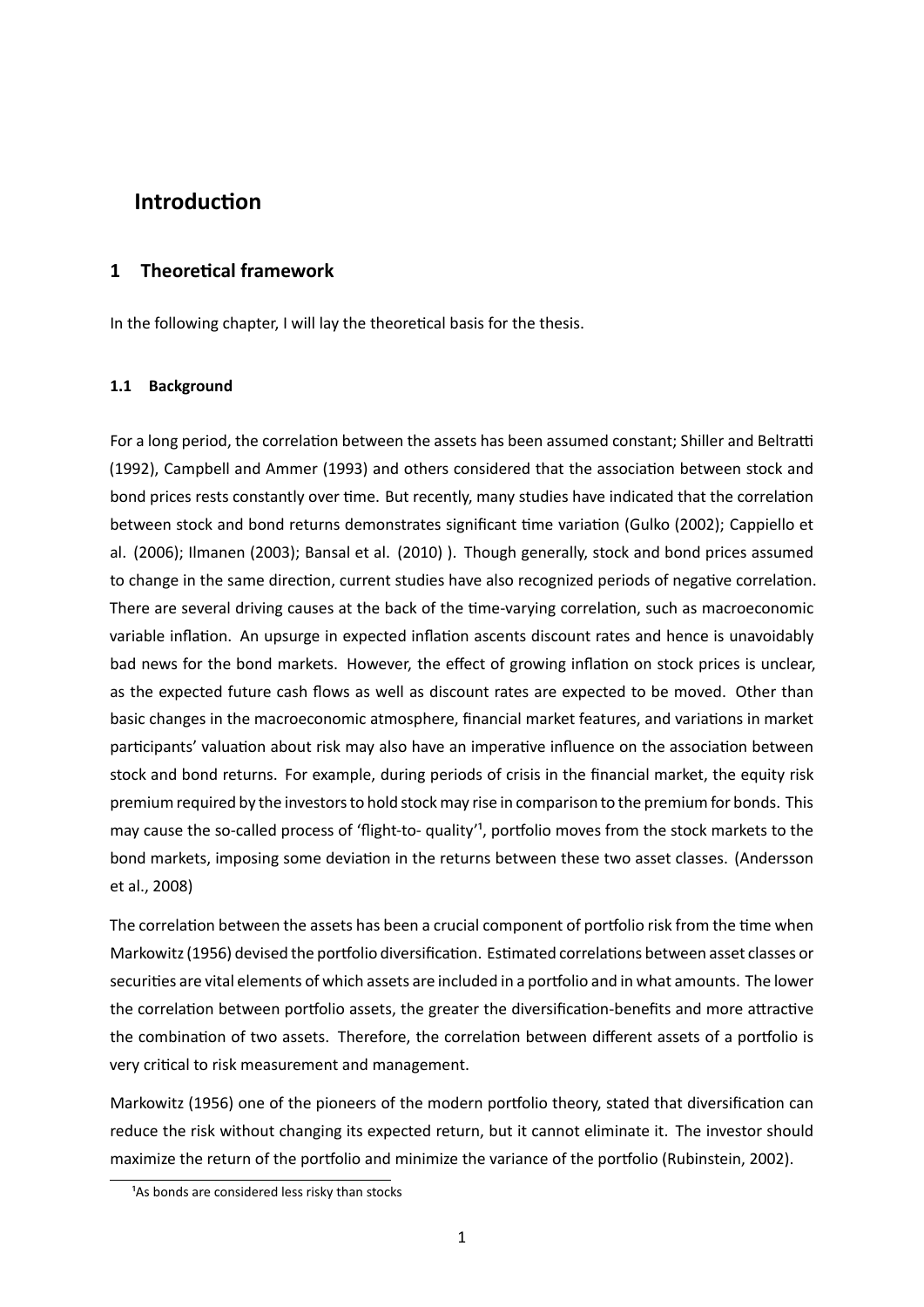Financial markets often show variation in their behavior. Sometimes the changes may be temporary like "jumps", but most variations in the behavior of financial markets stay for a longer period. For example, during the financial crisis of 2008-2009; the mean, volatility, and correlation of stock returns changed abruptly at the start but then persisted for a longer time. This type of regime changes can occur again and again such as recessions and expansions but sometimes it can be long-lasting such as breaks in some behavior. These regime changes are often dominant in interest rates, equity returns, and the behavior of many macro variables. Regime switching models can capture the sudden variations of the behaviors and the phenomenon that the new dynamics of prices and fundamentals endure for many periods after a change. (Ang and Timmermann, 2012)

There are many motivations why regime-switching models had become influential in financial modeling. First of all, regime-switching is natural and intuitive, closely connected to the well-known idea of good and bad states or states with low versus high risk, but unexpected and somewhat counterintuitive outcomes can be obtained from regime-switching. The original application of regime switching in Hamilton (1989) was to business cycle recessions and expansions. The regimes logically apprehended cycles of economic activity around a long-term tendency. By using econometric methods of financial series, regimes are classified and often have different characteristics of periods in regulation, policy, and some other secular variations. The interest rate performance changed from 1979 to 1982 as Federal Reserve altered its operating method to targeting monetary aggregates. Other regimes in interest rates show the period of different Federal Reserve Chairpersons such as Sims and Zha, 2006. In terms of equity, different regimes have a different level of high and low volatility, long bull and bear market eras. Therefore, regime-switching models can explain changing fundamentals that sometimes can only be understood ex-post, though it can be used for ex-ante real-time predictions, optimal portfolio selection, and other economic purposes. (Ang and Timmermann, 2012)

Secondly, regime-switching models capture stylized performance of many financial return series such as fat tails, continuously occurring periods of trouble in economy shown by periods of low volatility (ARCH effects), skewness, and time-varying correlations. Even in the case when the true model is unidentified, regime-switching models give a good estimate for more complex processes driving security returns. Finally, another striking feature of regime-switching models is, it captures non-linear dynamics of asset returns based on linear specification framework, or conditionally normal or log-normal distributions, within a regime.(Ang and Timmermann, 2012)

#### <span id="page-5-0"></span>**1.2 CorrelaƟon**

Andersson et al. (2008) examined the effect of macroeconomic expectations and perceived stock market uncertainty on the bond-stock returns correlation. The empirical findings of their work demonstrated that the correlation between stock and bond returns varies significantly over time. They used data from the US, UK and Germany to find that mostly, the stock–bond correlations in all three countries were positive, although some sustained periods of negative correlation were also found. More-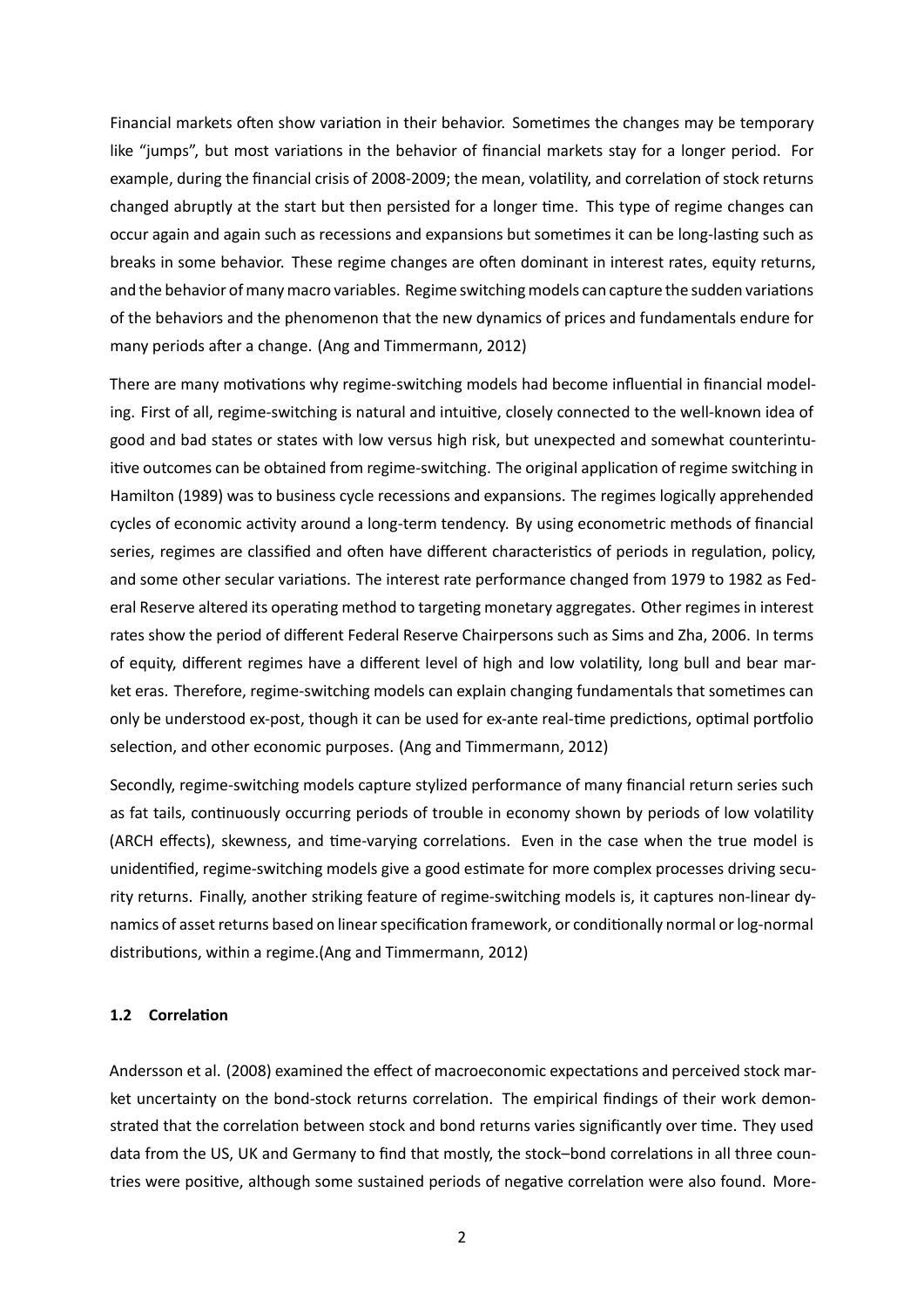over, they stated that the bond-stock correlations in the three countries exhibit similar patterns over time, for example the periods of negative correlation seem to coincide. Furthermore, their findings showed that the bond-stock correlation changed considerably and turned from positive to negative, in very short periods of time. Further they stated that these rapid changes in the relationship between stock and bond markets may pose challenges for asset allocation and risk management measures. Particularly, their results strongly indicated that high stock market uncertainty led to a decoupling between stock and bond price.

Park, Fang, and Ha (2019) explored the stock and bond returns correlation in Korea as an emerging market case study. They covered the Asian financial crisis of 1997–1999 and the global financial crisis and European fiscal crisis of 2007–2012, in addition with non-crisis years that further increased the sample period to 2005–2017. The showed that sign of stock and bond returns correlation was depenedent upon the origin of risk triggering the crisis. They stated that in the local-risk driven crisis of 1997–1999, a 'flight to quality' arose across countries, driving stock and bond returns in Korea to deline together. Though, in the global-risk driven crises of 2007–2012, the 'flight to quality' arose across asset classes domestically, driving stock returns to fall but bond returns to rise. Furthermore, bondstock returns correlation was discovered to relate systematically to changes in vital macroeconomic variables, particularly, stock market volatility and a business leading indicator.

Longin and Solnik (2001) investigated the correlation of monthly excess stock returns internationally for seven main countries over the period 1960-90. They modeled the conditional multivariate distribution of international asset returns and test for the presence of expected time-variation in conditional correlation for this period. The correlations are calculated over a rolling window of five years and it showed fluctuating behavior over time. They stated that the addition of October 1987 in the data to estimate the correlation, showed a rise in the correlation for 5 years. Then they did a test for a constant unconditional correlation matrix for the seven countries over six sub-periods of five years and checked for the equality of the correlation matrix over adjacent sub-periods along with non-adjacent sub-periods. The null hypothesis of a constant correlation matrix was rejected. Then they used the GARCH constant-conditional-correlation model to test the null hypothesis of constant conditional correlation and they also did separate tests of specific deviations of this constant correlation as their used econometric method was not able to include all the deviations in one model. And it suggested rejecting the hypothesis of a constant conditional correlation. According to their work, a rise in the international correlation between markets over the past 30 years is clearly shown by their model of the conditional correlation. They also explored that the correlation grows in periods when the markets were having huge conditional volatility. They stated that economic variables like the dividend yield and interest rates possess information about future correlation, that is not enclosed in past returns alone.

Driessen et al. (2009) empirically illustrated that correlation risk is priced; assets that pay off healthy when market-wide correlations are superior to expected, earn negative excess returns. This outcome is coherent with growth in market-wide correlations heading toward a decline of investment opportunities in the form of lesser diversification advantages. Thus, the negative excess return on correlation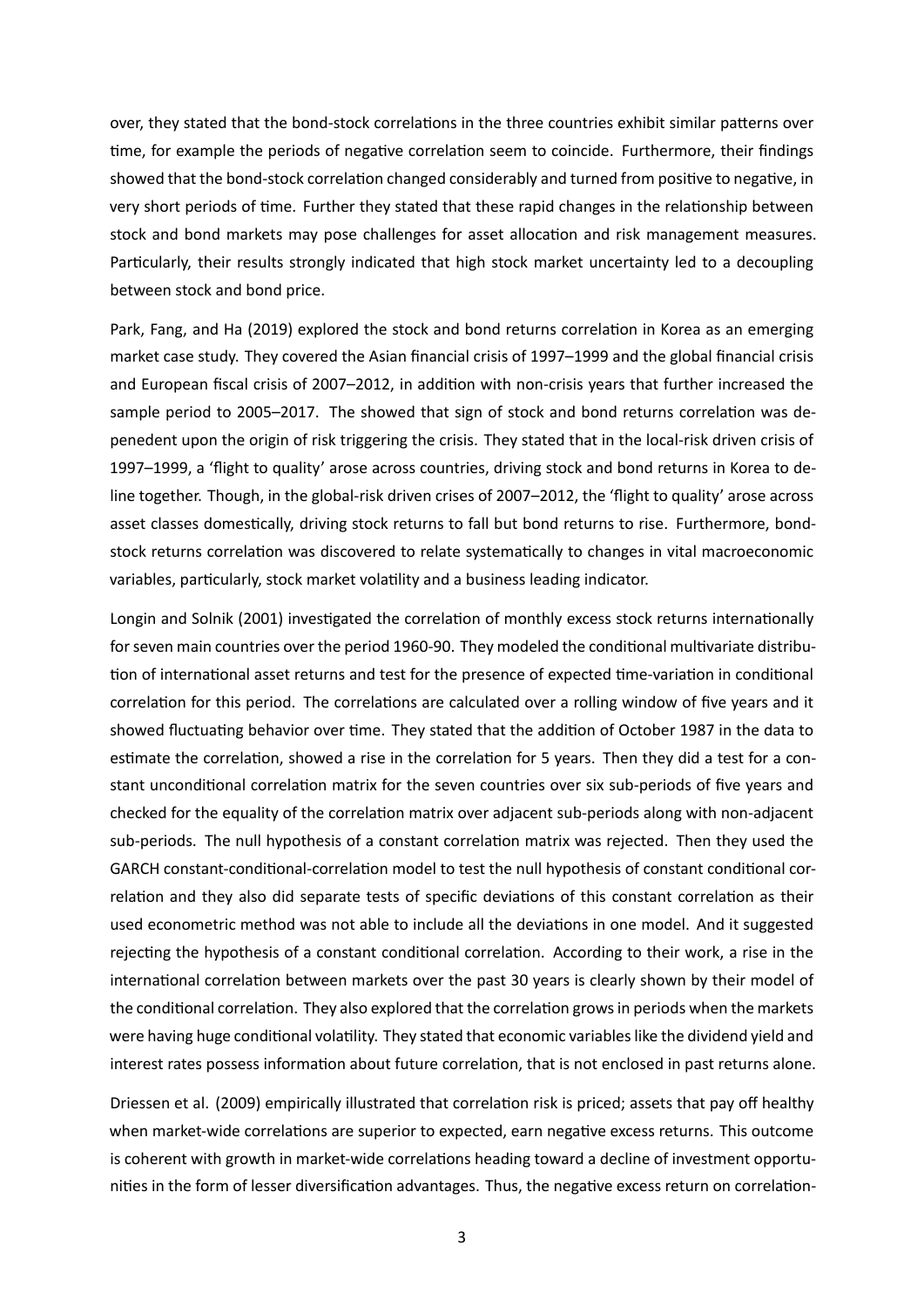based assets can be understood as an insurance premium. They specified a large correlation risk premium in different ways. They showed an option-based trading strategy to exploit correlation risk by selling index options (straddles) and buying individual options, it makes excess returns of 10% per month and has a large Sharpe ratio (77%); the indication of a large correlation risk premium. This strategy has more appealing risk-return properties (particularly higher moments) than other optionbased strategies. The return on this correlation trading strategy pronounces 70% of the cross-sectional variation in the index and individual option returns that are not accounted for by market risk.

Their second contribution was; they explained that the priced correlation risk represents the missing connection between unpriced individual variance risk and priced market variance risk. And this allowed them for a risk-based explanation of the discrepancy between the index and individual option returns. Index options are costly; dissimilar to individual options because they let the investors hedge against positive market-wide correlation surprises and the resulting loss in diversification benefits. While presenting realistic market resistances in the form of transaction costs and margin requirements, they explored that investors with such resistances cannot get the maximum benefit of the correlation trading strategy. This specified a potential limits-to-arbitrage analysis for their finding of a large correlation risk premium. They also stated that the market makers who are functioning actively in markets for the index, as well as individual options, are likely to receive the correlation risk premium, as end-users of options are with net long index options and net short individual options and since market-makers are margined on their net positions.

Mueller et al. (2017) explored the empirical properties of conditional foreign exchange correlations. They studied exchange rates against the USD and discovered the considerable cross-sectional variety in the average conditional correlation of FX pairs. They also discovered that the cross-sectional dispersion of FX correlations is countercyclical, as FX pairs with high (low) average correlation developed as more (less) correlated in unfavorable economic periods, by using diīerent business cycle proxies. They also exploited the cyclical properties of conditional FX correlation by defining an FX correlation dispersion measure, foreign exchange-correlation, and sort currencies into portfolios based on the beta of their returns in terms of innovations in foreign exchange-correlation. They found that currencies with low FXC betas have high average excess returns and vice versa.

They also justified their empirical results with a no-arbitrage model of exchange rates. Mainly they addressed the tension between the physical and the risk-neutral measure foreign exchange-correlation dynamics. They stated that in the physical measure, the negative association between foreign exchange-correlation betas and currency returns recommended that US investors want a positive risk premium for being open to states in which the cross-section of foreign exchange correlations broadens. Though, foreign exchange options are priced in such a way that proposed that US investors' concern about states in which the cross-section of foreign exchange-correlations squeezes, as the risk-neutral measure foreign exchange correlation dispersion is averagely lower than its physical measure counterpart. To handle this apparent contradiction, they proposed a model in which foreign exchange-correlation risk is not covered by exchange rates, as some shocks that disturb the pricing

4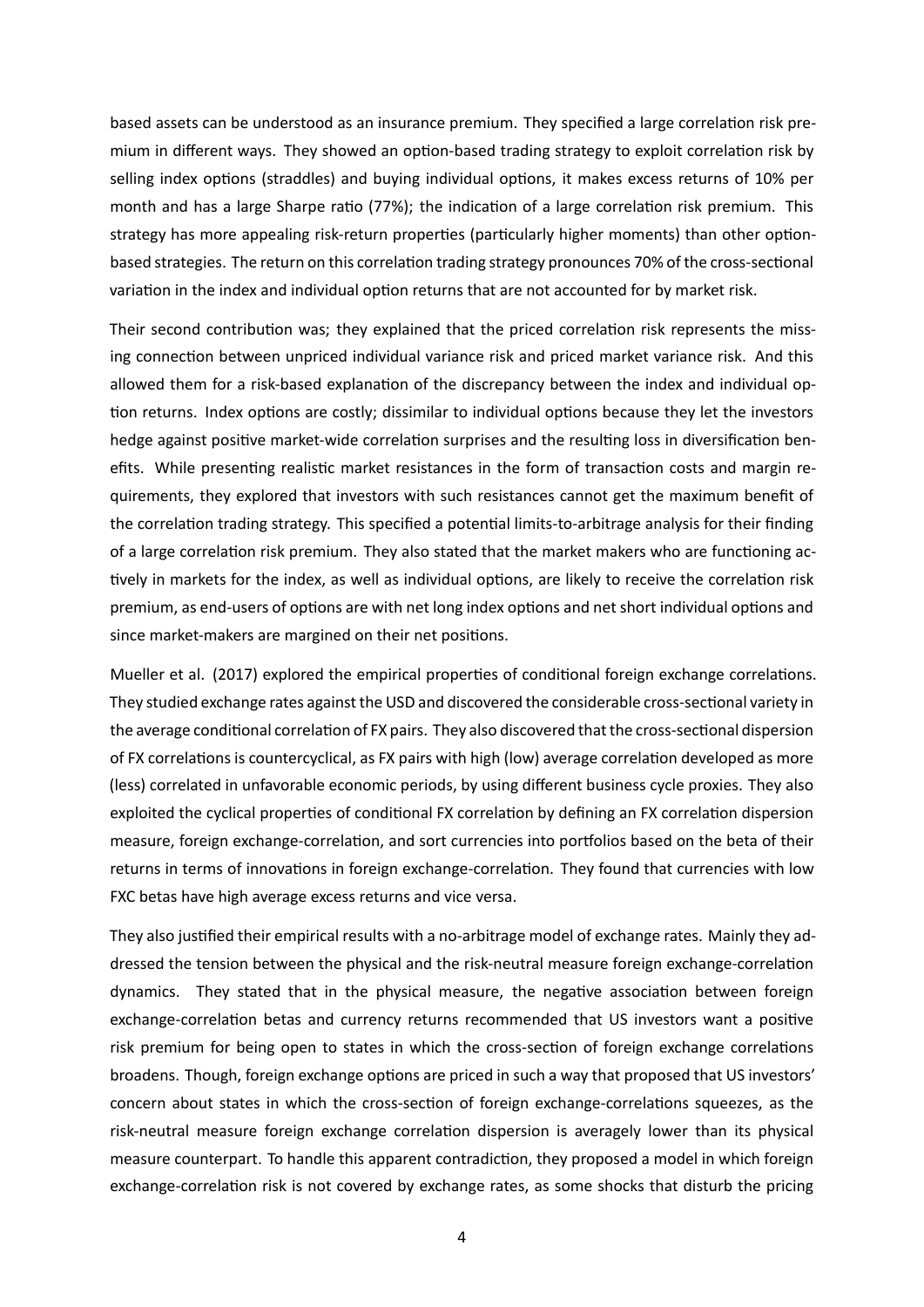root of US investors also disturb conditional foreign exchange correlations, but do not influence exchange rate levels.

Through this model, they found that conditional foreign exchange-correlation indirectly traded using currency options is open to two global shocks. US investors price the second global shock more brutally than the first one, thus, foreign exchange-correlation risk premiums mirror the want of currency option holders to mainly avoid states with negative achievements of the second shock. Such states are categorized by a shrinking of the cross-sectional dispersion of foreign exchange-correlation, and currency option prices disclose that property. Investing in foreign currency is dissimilar, as investors face only the first global shock. Consequently, currency risk premiums reveal only foreign exchange investors' wish to avoid the corresponding bad states, categorized by a widening of the cross-sectional dispersion of foreign exchange-correlation, and reward investors for experiencing those states. So, the lack of coverage of foreign exchange correlation risk by exchange rates and currency returns and, especially, the lack of experience of exchange rates to the second global shock lets this model to jointly address the empirical properties of foreign exchange-correlations, currency risk premiums, and foreign exchange-correlation risk premiums.

Buraschi et al. (2010) developed a new framework for multivariate intertemporal portfolio choice that permits to develop optimal portfolio effects for economies in which the degree of correlation through industries, countries, or asset classes is stochastic. They stated that optimal portfolios involve separate hedging constituents against both stochastic volatilities as well as correlation risk. They found that the variance-covariance hedging demand ² is normally larger than in univariate models, and it includes an economically significant covariance hedging component, which tends to increase with the persistence of variance-covariance shocks, the strength of leverage effects, the dimension of the investment opportunity set, and the presence of portfolio constraints.

They also found that the absolute correlation hedging demand rises with the investment horizon. When the correlation hedging demand is positive (negative), this property suggests an optimal investment in risky assets that rises (falls) in the investment horizon. They showed the connection between the persistence of correlation shocks and the demand for correlation hedging. The persistence of correlation shocks is changed across markets. In very liquid markets such as Treasury and foreign exchange markets, which are less disturbed by private information problems, correlation shocks are less persistent. In other markets, resistances like asymmetric information and dissimilarities in beliefs about future cash flows create price divergences from the equilibrium hard to be arbitraged away. Developed and developing equity markets are examples of such markets. They also discovered that the optimal hedging demand against covariance risk rises as the degree of persistence of correlation shocks.

Krishnan et al. (2009) discovered that after controlling the volatility of asset and market, correlation brings a considerably negative price of risk and neither market return can explain it, nor dynamics like

<sup>&</sup>lt;sup>2</sup>Hedging demand is the demand of the securities to diversify an additional risk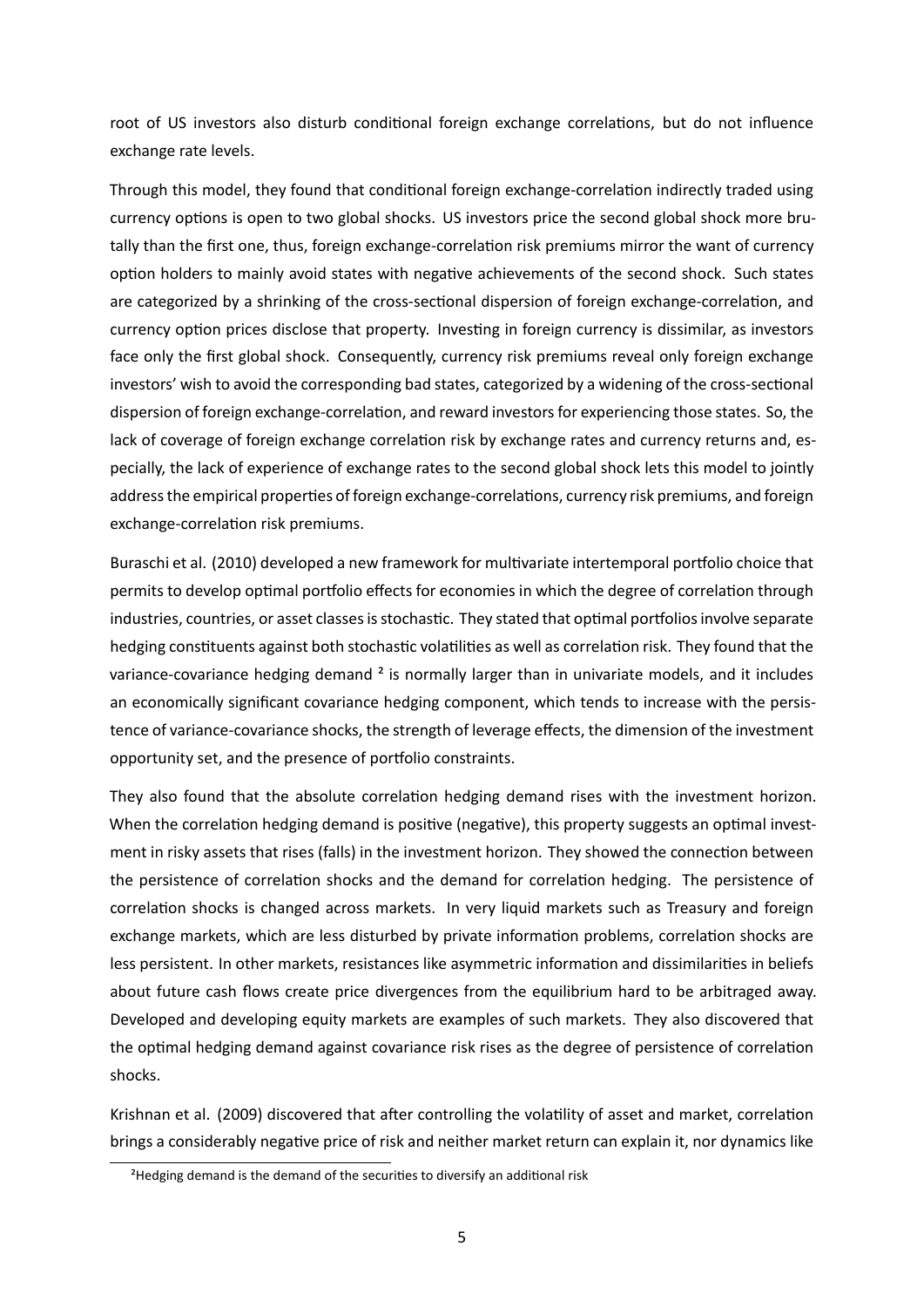size and book-to-market factors, default spread, inflation, liquidity, and other risk factors. The market price of correlation risk is substantial after considering macroeconomic variables that are known to affect the dynamics of asset correlations. They stated that correlation is a complex function of higher-order moments, and act as a superior proxy for downside risk under tangled utility functions or under the constraints of short-sales or wealth. Yet, the market price of correlation risk is substantial even after controlling for standard higher moments. After purging the correlation factor of the effects of macroeconomic variables, popular risk factors, and higher-order moments, they estimated that the correlation factor is getting varying diversification benefits. The market price of correlation risk is dynamic whether to be used in individual stocks or portfolios as test assets. The market price of correlation risk endures being appreciably negative when allowed for changing with time in the factor loadings of the assets. They also found that the market price of correlation risk is dynamic to different conditions for the correlation factor. Further, they stated that the correlation between assets that span the risk-return range rises, at least part of the diversification benefit is lost by the investors. Stocks that do well in conditions where asset correlations are high are more appealing and the expected returns on these securities are lesser. Thus, the market price of correlation risk is substantially negative.

Knif et al. (2005) investigated the dependence of contemporaneous return correlation between stock market returns in different countries on volatilities of both internal national markets and external world markets. Their key contribution was to propose a model to examine the contribution of volatility level and other variables to correlations between stock market returns. They modeled time-varying conditional correlation as a function of internal national market and external world market volatilities along with other predicting variables by using logit regression. Their Preliminary empirical examination of stock market returns using daily data (1990-2005) established that correlation is more obvious when the world market index is leaning down. However, further planned examination based on the logit-type regression model took them to the conclusion of the national market and world market volatilities as the main causes of time-varying correlations between stock market returns. The world volatility was particularly prominent in the small Nordic market equations, after controlling the usual increasing tendency in the correlations.

<span id="page-9-0"></span>Furthermore, concerning economic implication, they realized that large increases in volatility can significantly move correlations. They specified that the results of their study match the prior studies; mutual correlations tend to increase when volatility is high. They were also able to discover that correlations between stock market returns in different countries rise when the global market is bearish. Details of their empirical work showed that the maximum of the stock market correlations between different countries was rising during the period 1990 to 2005. Therefore, the rising trend of market correlations described by Longin and Solnik (1995) from 1960 to 1990 has sustained in the years 1990-2005. They linked this rising stock market correlation to rising capital flows worldwide as well as this trend likely is due to financial market assimilation. The final finding of their work was; contemporaneous correlation for the market's European countries with overlapping trading hours was more trustworthy than the correlation of chief world markets with nonoverlapping trading hours.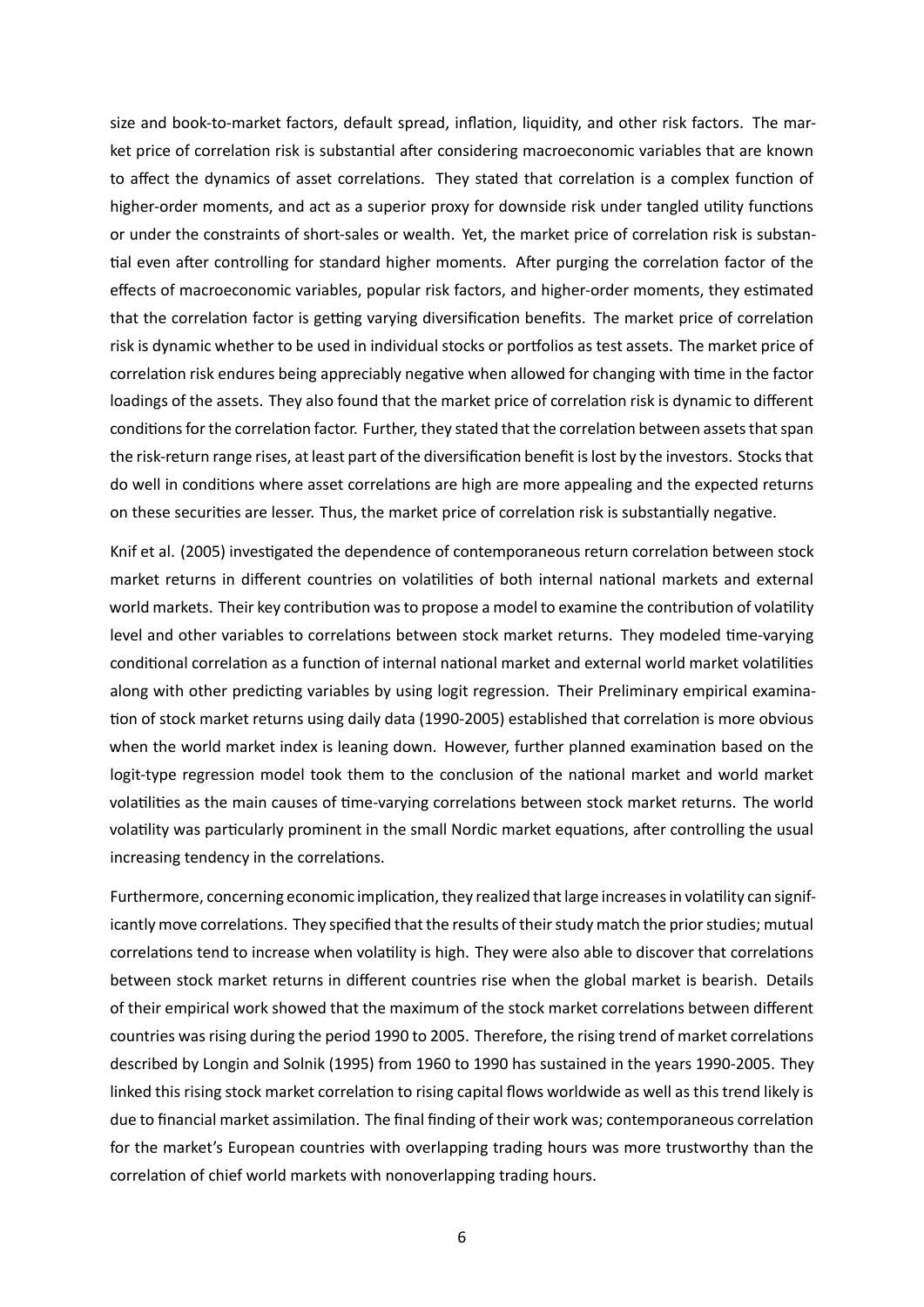#### **1.3 CorrelaƟon regime-switching**

Chen (2009) stated that the correlation between stocks and bonds switches from high to low when the stock volatility changes from low to high. But it changes from low to high when the volatility of bonds switches from high to low. He proclaimed that the expected correlation of stocks and bonds which is dependent upon stock's high volatility regime is very lower than that of dependent on stock's low volatility regime. And exactly the opposite is true for the bond volatility state-dependent correlation. He also stated that when the bond market is facing high volatility and the stock market is in a low volatility regime, the estimated values of bond-stock correlation in both high and low regimes are nonnegative. And when both stock and bond markets are in high volatility regime the estimated value of correlation is highest in high correlation regime and lowest in lower correlation regime of stock and bond. He also found that after 2003 there are huge fluctuations in correlation values (between positive and negative) of stocks and bonds.

Miao et al. (2013) performed an empirical analysis to find the regime-switching in the correlation between the Nasdaq index, the S&P 500 index, and the T-bond interest rate from the U.S with a sample from January 3, 2002, to December 31, 2011. This empirical research showed that the correlation between stock indices and T-bonds has a significant regime-switching process. But the correlation between the two indices possessed an ambiguous structure. The correlation between stock indices and T-bonds had been positive except 2003-2007 and the third quarter of 2010, where correlations for Nasdaq and T-bonds, S&P 500, and T-bonds became negative. This research inferred that this regime changing in correlation was because of the changes in inflation and output growth. The main finding of the research was, the mortgage housing crisis of 2007 was the main reason behind this regimeswitching correlation between bonds and stock. This crisis led the correlation to move from high to low correlation regime.

#### <span id="page-10-0"></span>**1.4 Regime-switching**

Ang and Timmermann (2012) discussed how regime changes are modeled and the influence of regime changes on equilibrium asset prices. They estimated the regime-switching model on equity excess returns on the S&P 500; dividend plus capital gain more than T-bills interest rates (three- month T-bill rates) and foreign exchange excess returns, returns from converting one USD into Deutschmarks or Euros, investing in German T-bill with a return, and then converting back to USD, more than US T-bill return (foreign exchange return; uncovered interest rate parity return). Mean  $\mu$ , volatility  $\sigma$ , and mean reversion coefficient  $\varphi$  parameters were used to differentiate between two regimes. They stated that most of the time the regimes are recognized by volatility for equity returns, for instance, the period between 1997-2003 is categorized as a high volatility state. This period includes both the bull market of the late 1990s and the succeeding crash of internet stocks and the market decay in the early 2000s.

Secondly, they mentioned that for interest rates, mean reversion coefficients  $\varphi$  mostly differ across the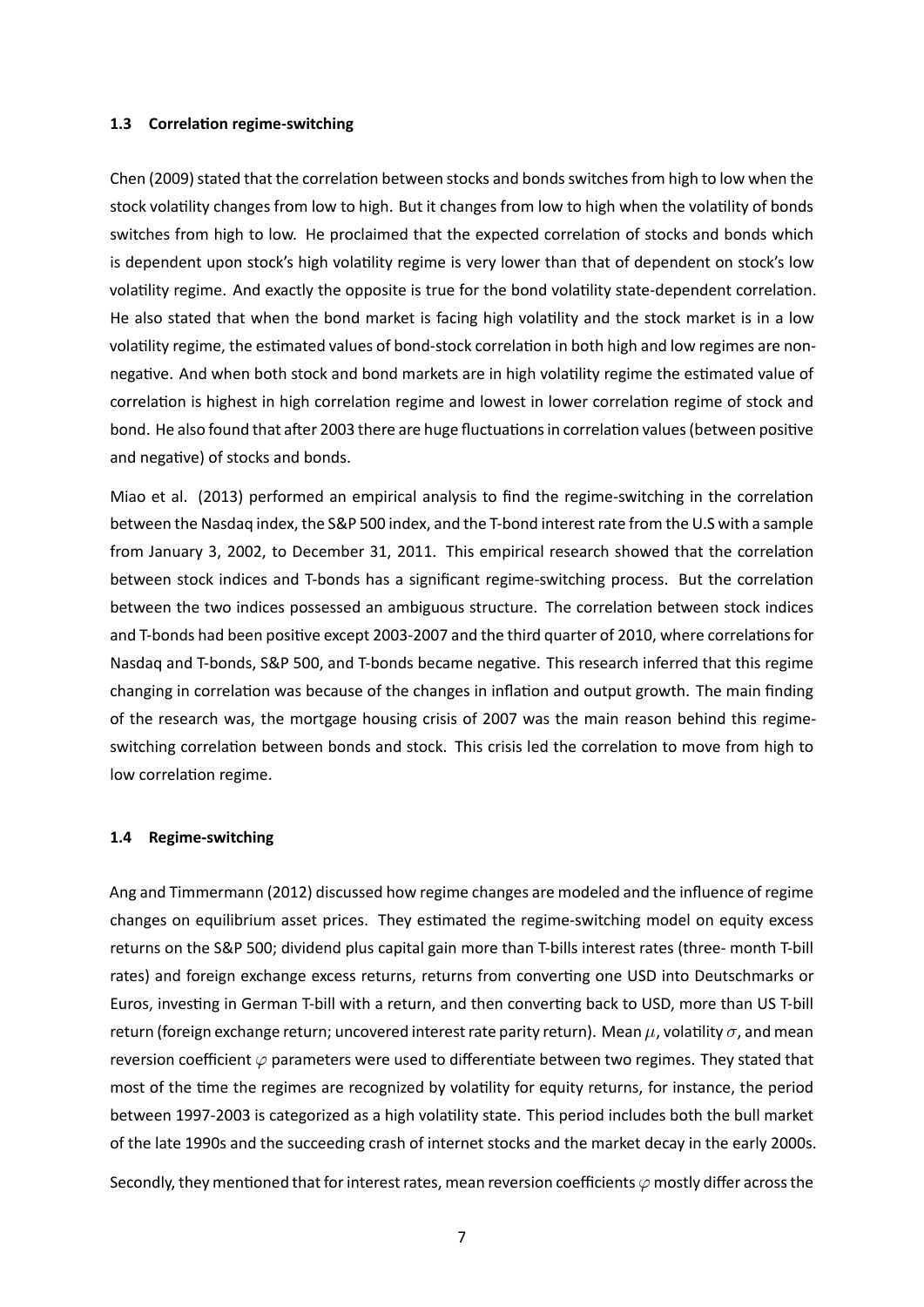states. Their results were showing that T-bill interest rates were behaving like a random walk when volatility was low. They described that high volatility state contains both the volatile interest rates in the early 1970s due to the OPEC oil shocks, the high and very unstable interest rates during the monetary targeting trial over 1979-1983, and more recently the prominent decline in interest rates during the early 2000s and the financial disaster post-2007. Finally, they described their results about the persistence of the regimes with  $P_{00}$ <sup>3</sup> and  $P_{11}$ <sup>4</sup> both being adjacent to one. They argued that the persistence of different states plays a vital role in producing volatility assembling, thus periods of high volatility are followed by high volatility, and periods of low volatility are followed by low volatility. Panel C shows that for foreign exchange returns the high volatility state is minimum persistent. This high volatility state communicates that USD undergone abrupt depreciation ( $\mu_{0}$  = 0.46% per month compared to  $\mu_1$  = 0.01% per month).

Based on their empirical estimation they stated that the reason that makes the regimes to be different. In some cases; this regime shifts because of the economic policy like a change in monetary policy or change in the state of the exchange rate. On the other hand, in some cases, a key event, for example, the bankruptcy of Lehman in September 2008, or the downfall of the Shah in Iran and the accompanying increase in oil prices, maybe the cause. Another likelihood is that states are motivated by investor expectations. They showed that in equilibrium, agents' beliefs and asset prices are together found in a way that can give birth to multiple misspecified equilibria each with separate means and variances of returns. Therefore, learning dynamics and constrained rationality could thus be some motives behind why there are regimes.

Pelletier (2006) developed multivariate volatility, a regime-switching model called Regime Switching Dynamic Correlation (RSDC) model. The covariances were broken down into standard deviations and correlations, but these correlations are dynamic. The correlation matrix follows a regime-switching model in which correlation is constant within a regime but different across regimes. The switching between the two regimes is directed by the Markov chain. This model possessed a special property of creating smooth patterns for the correlations. It was also mentioned that a constant conditional correlation (CCC) model is a special case of a new proposed model where the number of regimes to be one. Furthermore, they also presented a controlled version of this model in which the changes within the correlation are proportional in a given regime. This regime-switching model for correlation is in between the CCC model of Bollerslev (1990) in which the correlations are persistent and the model like DCC (dynamic conditional correlation) of Engle (2002) in which the correlation matrix changes at each point of time. Pelletier applied this model to four main exchange rate series and observed good behavior of this model. A comparison of this correlation regime-switching model with the DCC model of Engle (2002) suggested that this model showed healthier performance in and out of sample. This model showed strong tenacity in the Markov chain, which creates a smoother time-varying correlation in comparison to the DDC model.

<sup>&</sup>lt;sup>3</sup>Probability that process stayed in regime 0 at time t when it was in Regime 0 at time  $t-1$ .

 $^4$ Probability that process stayed in regime 1 at time  $t$  given that it was in the same Regime at time  $t-1$ .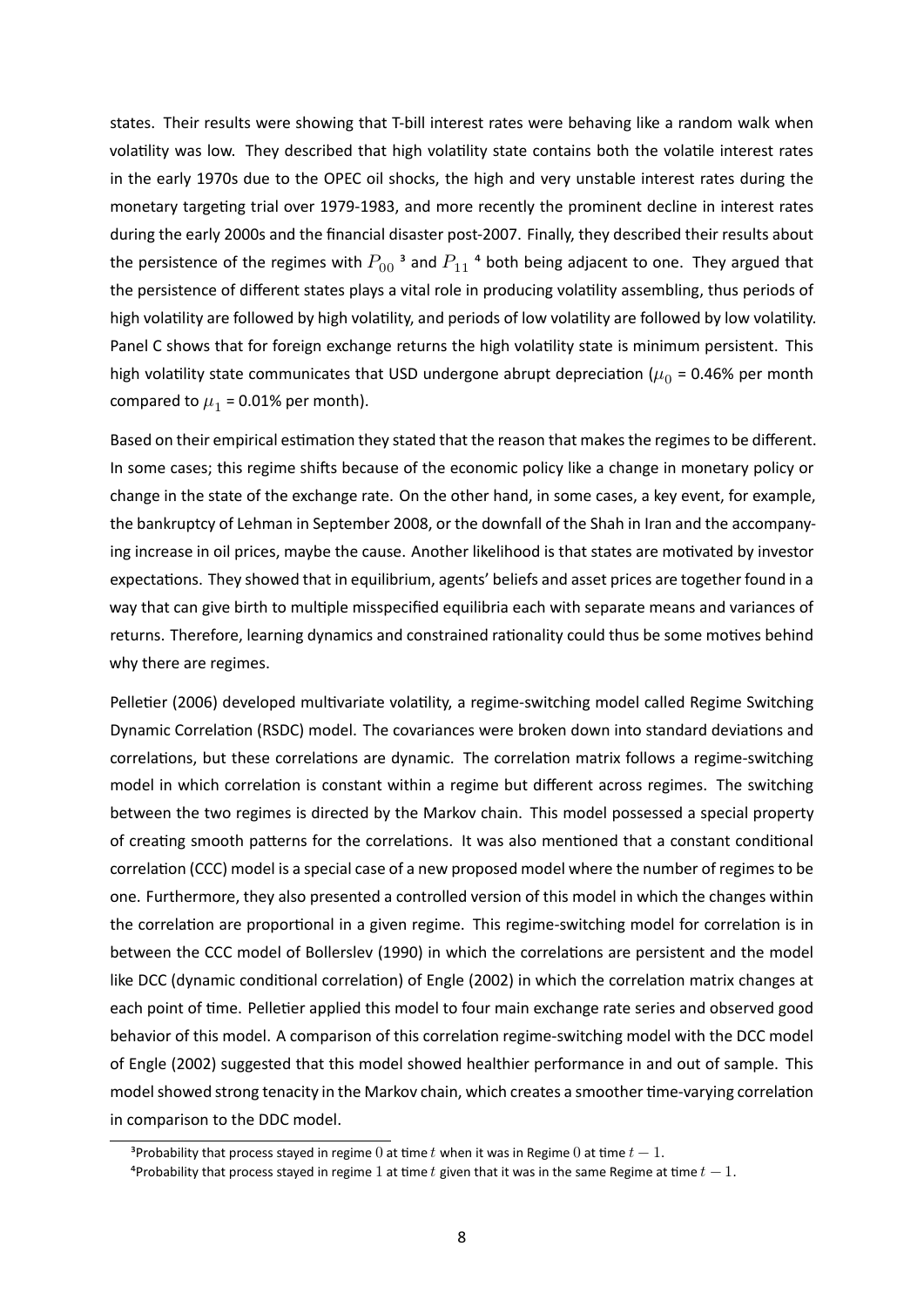Lee (2010) Introduced a model of independent switching dynamic conditional correlation GARCH (IS-DCC) which is independent of path dependency and recombining issues which are usually characteristics of MS-DCC. It was mentioned that time-varying correlation risk justifies the independent switching model for correlation. This model was used to see the success of hedging in commodity futures when there was a multi-state regime switching in the correlation of spot and futures returns. The outcomes of hedging application for commodity futures, exposed that regime- dependent IS-DCC beats regime-independent DCC GARCH. Furthermore, IS-DCC with three- regimes of high frequency, median frequency, and low frequency unveils high-class hedging effectiveness; indicating the significance of developing higher-state swapping correlations for dynamic futures hedging. The suggested IS-DCC model gives a broad basis for the standards of multi-state regime-switching time-varying correlation for financial assets and allows the IS-DCC hedgers to enhance their hedge functioning.

Henry (2009) determined the influence of London short term interest rates volatility on equity returns by using the weekly data from January 1980-August 2007. The research suggested that equity returns show a substantial indication of regime-switching. The data was showing two regimes, one regime is coherent with a high-mean, low variance state and within this regime, the volatility reacts to news persistently but symmetrically. This regime estimated to continue for nearly 75 weeks. The other regime tends to have low mean and high variance, in which the conditional variance of the returns reacts to news in an asymmetric manner, but without any persistence. And this state estimated to stay for approximately 6 weeks. A two regime Markov-switching Exponential GARCH model was used for equity returns. Furthermore, by extending the Markov-switching Exponential GARCH model, it was also found that interest rate spread volatility at shorter maturities plays a noteworthy role in finding both volatility of return and a transition probability across regimes.

<span id="page-12-0"></span>Bansal et al. (2010) investigated regime-switching in daily S&P 500 index and ten-year T-note futures returns in which they found a bivariate, two-state, regime-switching model that predicted the regimespecific means, variances, and correlations concurrently. They used a sample period that possessed various experiences of high equity risk but with steady inflation. A prevalent low-stress regime with an expected duration of 80 days and a high stressed regime which was less common and have an expected duration of 44 days. High-stress regime episodes occurred due to well-known incidents of global economic and political crisis like the Asian financial crisis in 1997, the Russian currency depreciation and debt default in the fall of 1998, the Brazilian currency crunch in early 1999, the terrorism disaster in September 2001, and the Iraq war in 2003. They found that the stock-bond correlation is substantially lower in the high-stress state and the T-bond risk rises only modestly in this regime, as compared to the considerable rise in the stock risk. The stock-bond correlation in high-stress states is always obviously lower than that in the low-stress state.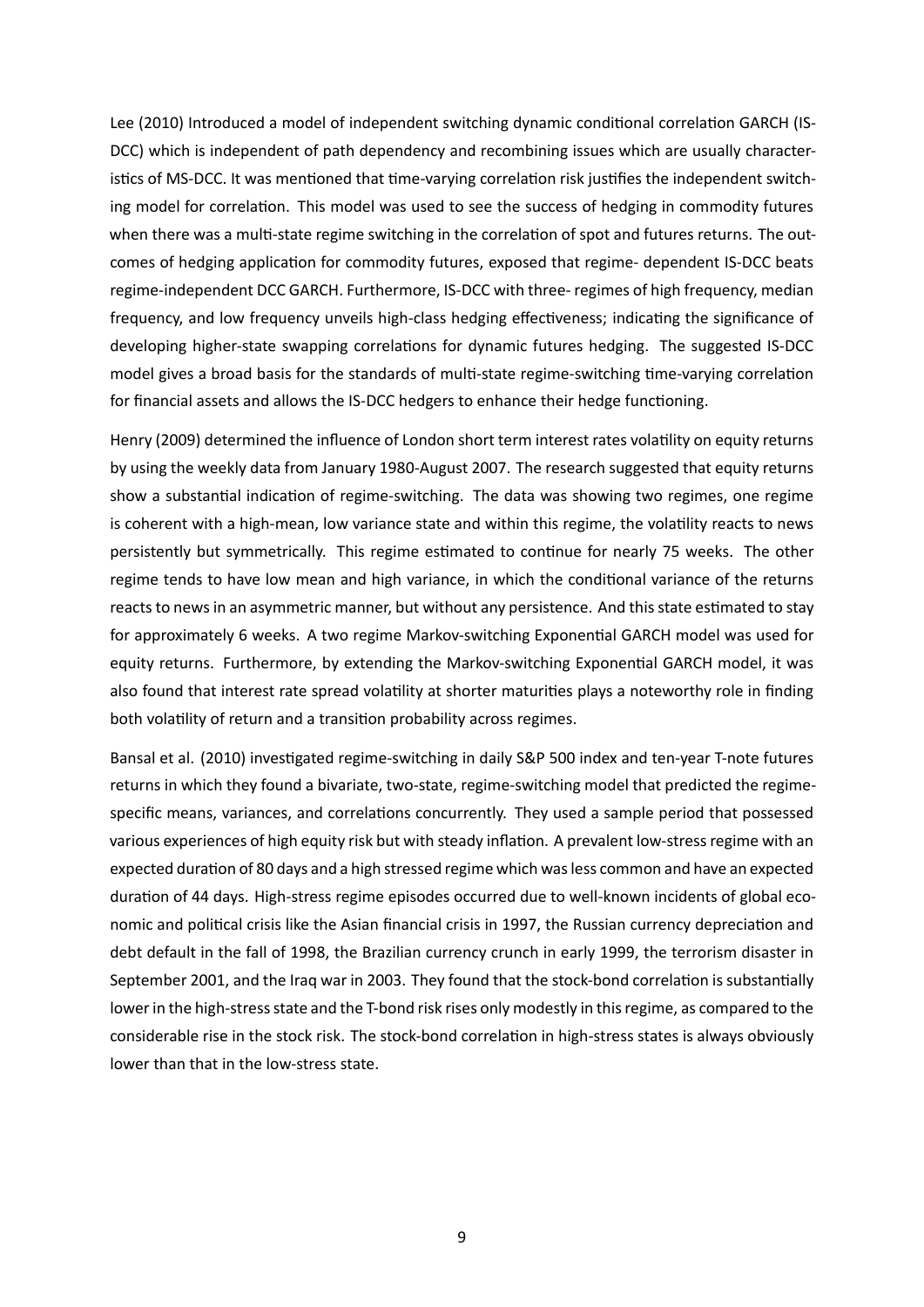#### **1.5** Regime-switching and asset allocation

Ang and Bekaert (2015) argued about a high-volatility bear market regime that it did not deny the advantages of international diversification. They evaluated a regime-switching model on American, British, and German equities and came up with a regime of high correlation and high volatility, which corresponded to a bear market. With this situation, they found that typically, a higher volatility regime encouraged a shift towards the lower volatility assets, e.g. cash, U.S equity, and Germen equity (if available). Thus, there are several cases in which higher volatility regimes made the international portfolio more diversified, in comparison to normal regimes. Optimal Asset allocation diversifies risk well in both regimes with an i.i.d data-generating method.

They stated that overlooking regime-switching, cost very high when conditionally risk-free assets are included in the portfolio. The magnitude of the cost was similar to overlooking some foreign equity investment chances. Furthermore, they also stated that when a short rate shifted the regimes and forecasted the equity returns, it made the cash more precious in the bear market regime because the bear market regime had higher average interest rates and a higher negative correlation between equity returns and short rates. The three country-equity system costs about 2.70 cents/dollar for overlooking the regime-switching, for an investor with a risk aversion coefficient of 5 for one year. They also revealed nonparametric results for domestic dynamic asset allocation studies that intertemporal hedging demands with regime switches are economically minimal and statistically unimportant. This conclusion stands even in the presence of conditionally risk-free assets and short rate forecasting of equity returns.

Guidolin and Timmermann (2007) investigated asset allocation decisions with regime-switching in asset returns. They defined four regimes, crash state, slow-growth state, bull and recovery states to catch the joint distribution of bond and stock returns. 'Crash' state was having large, negative mean excess returns and high volatility. It includes the two oil price shocks in the 1970s, the October 1987 crash, the early 1990s, and the 'Asian flu'. 'Low growth' regime characterized by having low volatility and minor positive mean excess returns on all assets. 'Bull' state in which stock prices-particularly those of small firms-develop quickly on average, long-term bonds have negative mean excess returns in this state. 'Recovery' state with tough market demonstrations and great volatility for small stocks and bonds. Crash and recovery regimes were short-lived, but the slow growth and bull regimes were long-lived (persistent) which implied regime-switching models capture both temporary and long-term variations in investment opportunities. They made the states to be unobservable for the investors who screen state probabilities from return observations and therefore never see current or future states with assurance. They found that the asset allocation changes significantly across these regimes as the weights of the different asset classes depend upon which regime the economy is noticed to be in. They also found that stock allocations increased monotonically as the investment horizon increased only in one of the four regimes. In remaining regimes, there was a decreasing allocation to stocks.

Carroll et al. (2017) investigated the power of asset allocation strategies with dynamic correlation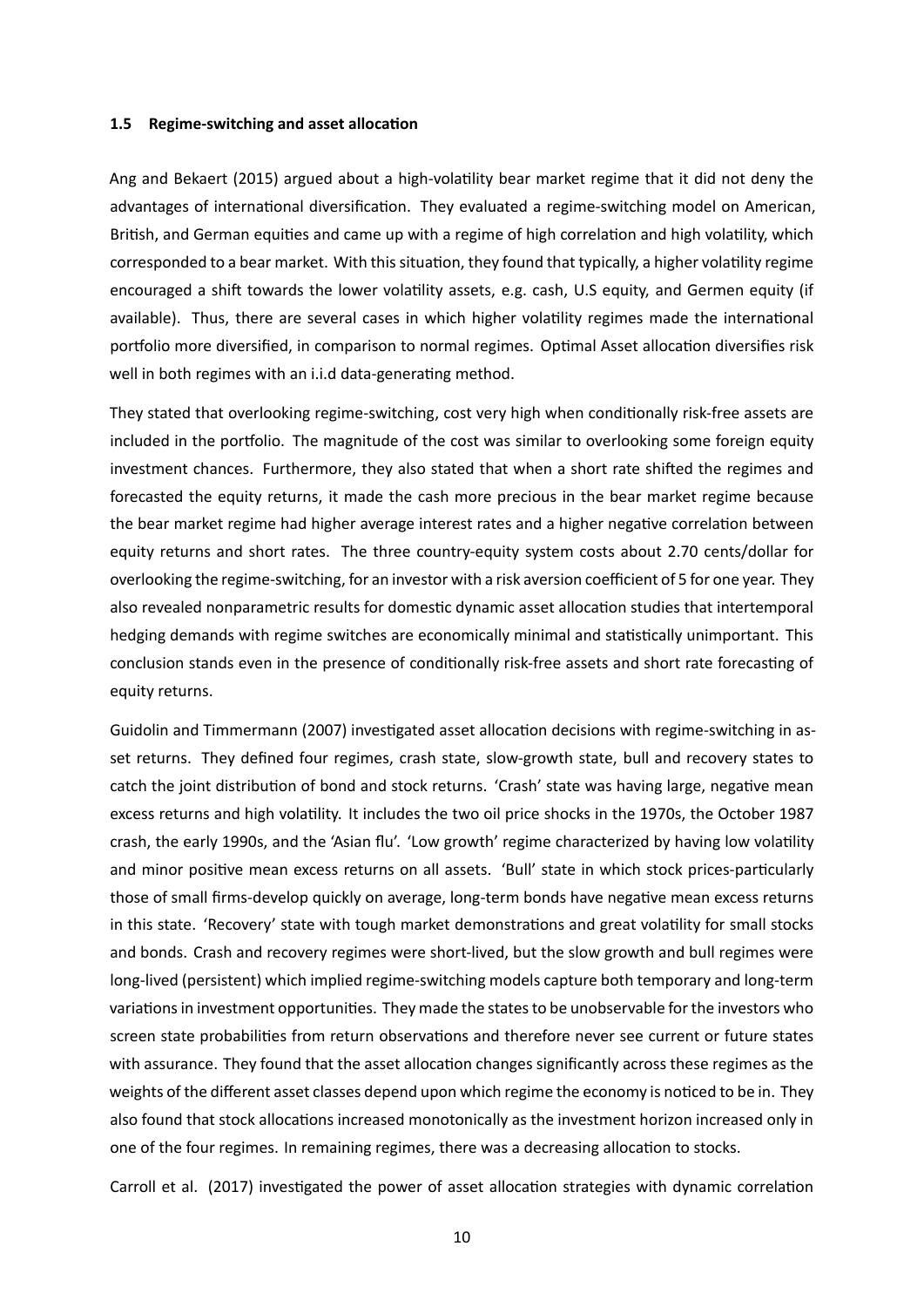to deal minimum-variance portfolios which beat a simple equally weighted benchmark. Their main finding was that estimation error in correlation may be appropriately overcome to beat the equally weighted benchmark. Allocation strategies based on dynamic correlation (CCC, DCC, DECO) frequently provide performance (measured in variance and Sharpe ratio) advantages in comparison to the equally weighted benchmark former to transaction costs.

They mentioned that relative to previous papers; backing the equally weighted strategy, applying shortrun correlation forecasts may aid to clarify the performance advantages; from the optimal strategies directed. A more breakdown of the empirical findings indicates the relative significance of the conditional correlation, rather than conditional variance, in finding the performance specified. They also stated that swapping between DECO (Dynamic Equi-Correlation) minimum-variance optimized strategy and an equally weighted portfolio during different regimes might be assumed to give performance advantages, but they found that this not to be the case. Instead, this recommended the extreme transaction costs related to regular switching from the equally-weighted portfolio (low asset weighting), to a strategy in which more wealth is invested in a small number of assets. Their findings also suggested the potential advantages of using a Markov switching DCC or DECO model to the portfolio allocation problem.

Jang and Kim (2015) explored the optimal reinsurance and asset allocation strategies for an insurer who is afraid of economic regime-switching. They assumed two regimes in economic conditions: Regime 1 with low stock volatility and Regime 2 with high stock volatility. They established different parameters, for example, risk-free interest rate, stock returns, stock volatility, insurance claims volatility, and drift, the correlation between stock prices and insurance claims which change according to the regime shifts. They showed numerically with estimated factors the following economic implications:

• Optimal insurance companies that are afraid of fluctuations in economic market conditions, in most situations, they choose strategies with a higher reinsurance rate and a lower risk investment (or stockholdings) within a highly volatile regime.

• However, insurance companies with low financial caution most likely to act shortsightedly in decision making, thus the optimal strategies are close to the strategies of a single regime model.

• Drastic changes in correlation between stock prices and insurance claims, investment opportunity, and loading factors considerably affect optimal reinsurance or asset allocation strategy, or both of an insurance company.

Bae et al. (2014) identified different regimes for the stock, bond, and commodity markets, they applied this information to portfolio optimization in handling the restrictions of the Markowitz model. They developed a four-state Hidden Markov Model with three-dimensional input data and taught the model with yearly developments using historical market returns. The factors of this model rationally describe the characteristics of the financial market; the states are visibly well separated, and each state possesses its discrete features. They found in equity market state 1 and state 3 has exception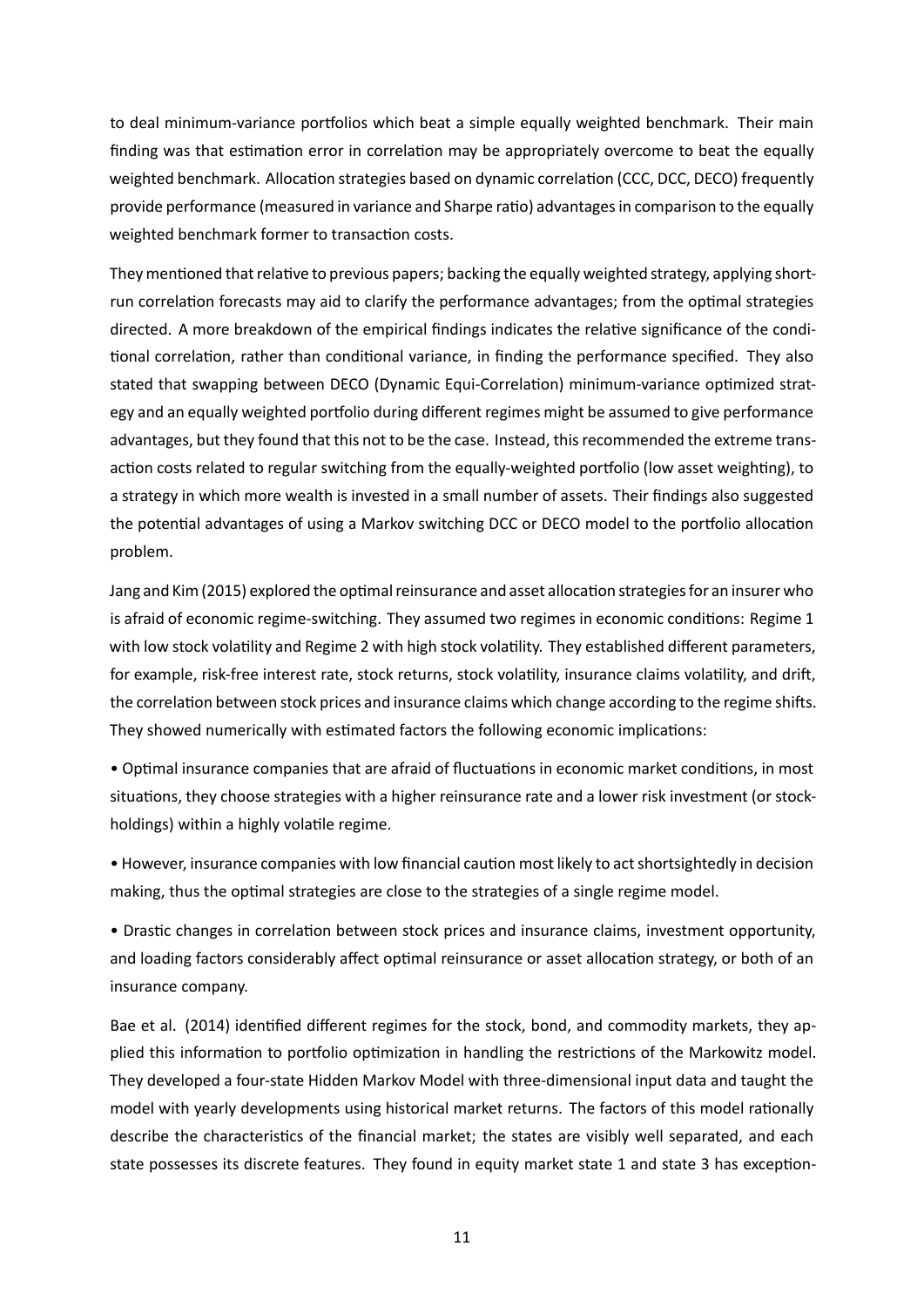ally positive market conditions, with positive mean returns, perfect for investing in the equity index because there is almost no probability of going into the crash state (state 4). State 4 was characterized as market crashes with the lowest mean returns. On the other side, state 2 was recognized as a transition state between state 1 and state 4, with mean return lower than the return of state 3 and it has non-zero switching probability only to state 1.

They showed that the commodity market index behaves differently than the equity market. The commodity index showed profound growth in state 2 instead of states 1 and 3 which exhibited nearly zero returns. Though the state 4 shows parallel features of mean return and volatility to the equity index and this justified the equity and commodity markets were rushed together. State 4 showed large volatilities for the equity and the commodity indices, but the bond market showed relatively high returns in the initial periods however it dropped significantly year by year. It was also found that the correlation between the equity and bond indices in states 2 and 4 have been declining more and more over time, it indicated that the diversification advantage of bonds in the volatile stock market periods is quite applicable. They stated that this information of multiple markets in each regime was employed to a stochastic program to optimize the portfolio. And these four recognized regimes offered multiple distributions for assets therefore, the belief of a single static return distribution of the mean-variance model is relieved.

Konermann et al. (2013) has investigated the optimal dynamic asset allocation strategy for a CRRA (constant relative risk aversion) investor, who confronts contagion risk in an imperfect market with only two risky assets. This market follows a basic Markov chain with two economic regimes, a calm and a contagion regime. One of the unique characteristics of the model, the regime shift to the contagion condition is initiated internally by a big loss in one of the risky assets. They also investigated how the relationship between volatilities, correlations, jump risk, and contagion properties influences the investor's optimal portfolio choice. They also found that the correlation leverage aspect has a huge influence on the optimal portfolio especially a portfolio with heterogeneous risky assets. If the contagion regime has a nonzero correlation, then the investor will use an asset that can fine-tune his exposure against the diffusion risk of an asset sensitive to the contagion regime. This leads to a flight to quality upon shift to the contagion regime. Though these interdependencies are very much relying upon how much risk premia are paid in a particular economy. Higher risk premia in the contagion regime change the interaction between correlations, jump intensities, and volatilities dramatically.

Collin-Dufresne et al. (2020) attained a closed-form solution for portfolio problem with regime switching in expected returns, covariances, and price impact parameters (trading costs) when the investor had an objective function of mean-variance. They developed an optimal trading rule which was categorized by a set of aim portfolios and trading speed vectors. Particularly, the aim portfolio was a weighted average of the conditional Markowitz portfolios in all possible future states. The weight of each conditional Markowitz portfolio was dependent upon the following things: the likelihood of transitioning to that state, the state's persistence, and the risk, and transaction costs confronted in that state compared to the present one. Likewise, the optimal trading speed was a function of the rela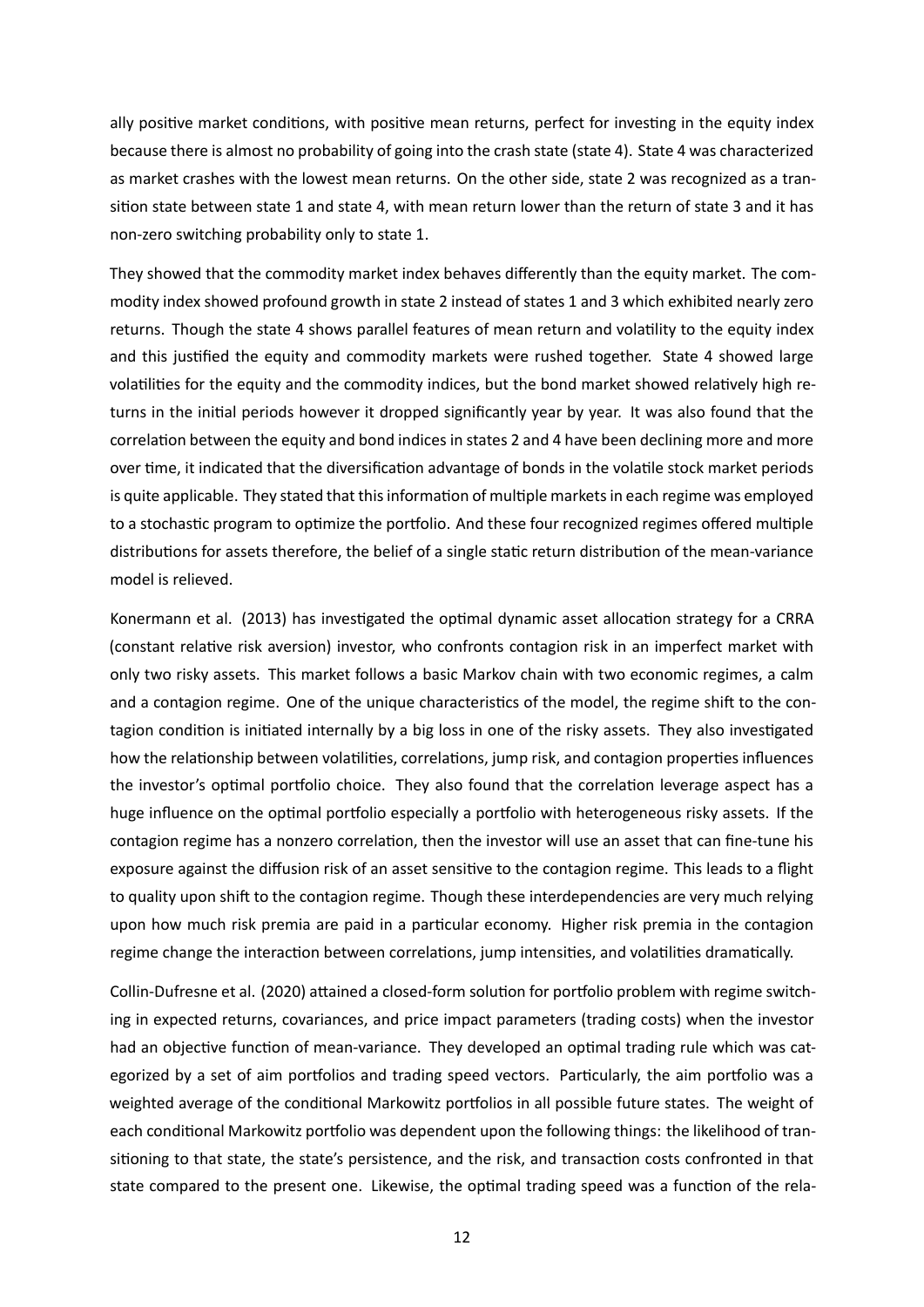tive magnitude of the transaction costs in several states and their transition probabilities. One of the noteworthy inferences of their model was that the optimal portfolio can depart considerably from the conditional Markowitz portfolio in anticipation of likely future shifts in relative risk and/or transaction costs.

They demonstrated that the model was equally manageable when either price changes or returns obey a regime-switching model. The returns aligned better with the empirical dynamics of asset returns. They applied this framework to optimally time the broad value-weighted market portfolio, accounting for time-varying expected returns, volatility, and transaction costs. They applied a large proprietary data set on institutional trading costs to evaluate the impact of price parameters. They also explored that trading costs changed considerably across regimes and inclined to be higher when market return volatility was higher. They examined their trading strategy both in-sample and out-of-sample and found that there were plentiful advantages of using this method.

Ang and Bekaert (2004) recognized that International equity returns were categorized by episodes of high volatility and unusually high correlations coinciding with bear markets. They provided models of asset returns that match these patterns and demonstrates their use in asset allocation. They stated that the existence of regimes with different correlations and expected returns was hard to exploit within a framework dedicated to global equities. Yet, for global all-equity portfolios, the regimeswitching strategy ruled static strategies in an out-of-sample test. Furthermore, the significant value was additional when an investor switched between domestic cash, bonds, and equity investments. In a persistent high-volatility market, the model conveyed the investor to switch mainly to cash. Large market-timing benefits were achievable because high-volatility regimes inclined to coincide with periods of relatively high interest rates. They further stated that their results pointed towards two robust conclusions. First, a global manager can add value in all- equity portfolios; the existence of a bear market (a high-correlation regime) did not negate the benefits of international diversification. Although indorsed portfolios in that regime are more home biased, they still include substantial international exposure. Secondly, RS models are very appreciated in tactical asset allocation programs that allow switching to a risk-free asset

#### <span id="page-16-0"></span>**2 Data**

This section presents the sources of data used for the computation of Norwegian bond-stock correlation and performing related analysis. The data is obtained from the TITLON database, which contains the Norwegian market (Oslo Børs) data from 1983. The database contains Norwegian data of equities, mutual funds, indices, bonds, and derivatives. The database contains a variety of variables such as unadjusted, fully adjusted prices, logarithmic risk-free rate, logarithmic returns, and many more. As this research is done on the Norwegian market, the Oslo Stock Exchange Benchmark Index (OSEBX) is used as the stock market proxy. OSEBX contains a representative selection of all listed shares on the Oslo Stock Exchange and is rebalanced semi-annually. It has 65 stocks from 8 different sectors.

13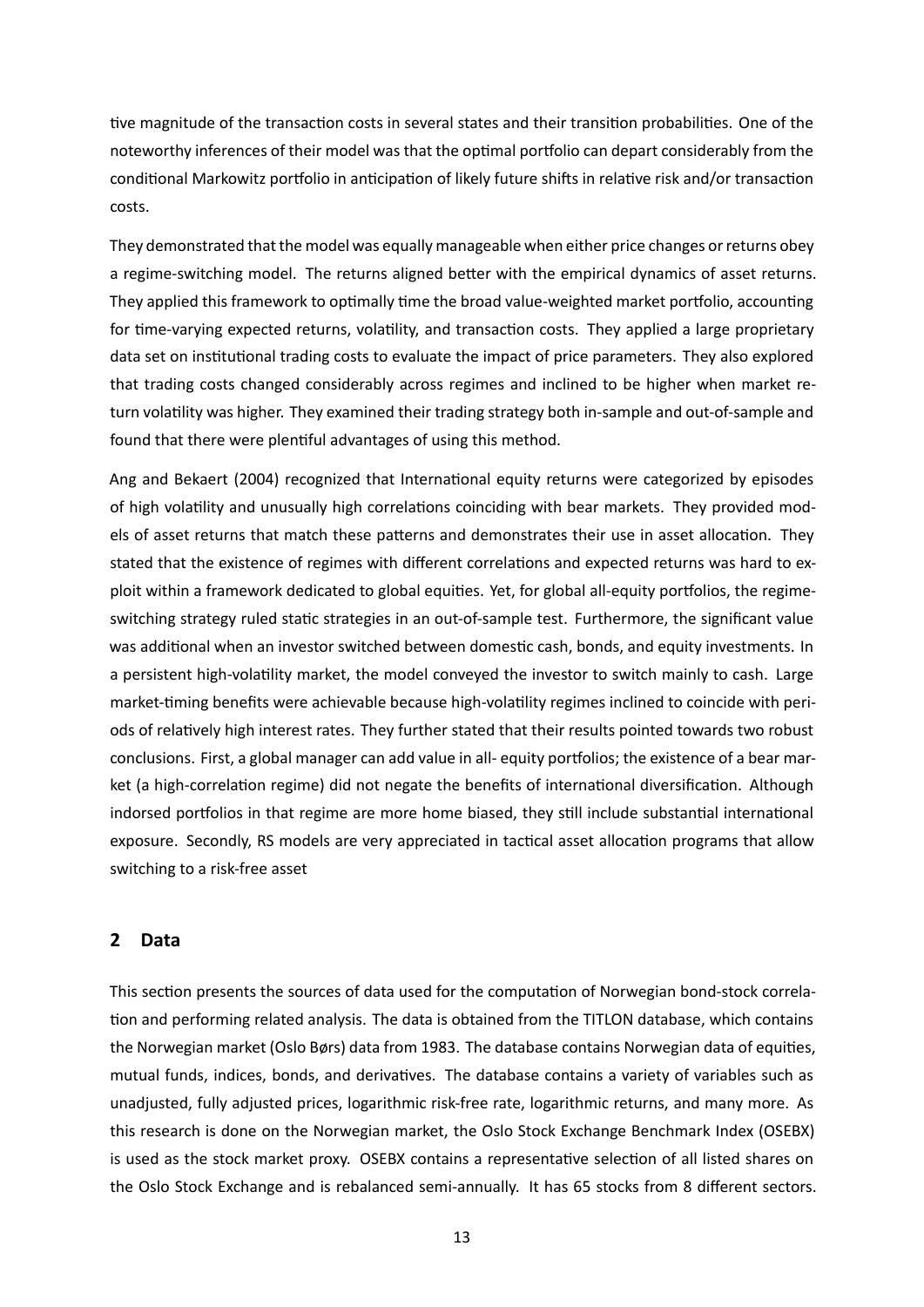DNB Obligasjon 20 (IV) bond mutual fund was used as a proxy of the bond market. As S&P Norway Sovereign Bond index is the oldest bond index in Norway, and it has data history from 2014 which was not enough to check the structural changes in Correlation between stock and bond. The mutual fund is an actively managed bond fund, invests in interest-bearing 88 bonds dominated in Norwegian Kroner. Most of the bonds are Norwegian but some Danish Bonds are also included. I used daily logarithmic returns from September 2004 till June 2019 for calculating correlation.

Table 1.1 shows the summary of credit ratings and the distribution of maturity of the bonds in the fund. 80% bonds of the fund are rated above "B" and 20% bonds are unranked. Fund have bonds with a minimum maturity of one and maximum maturity of 10 years. This bond mutual fund invests 99.88% in bo[nds a](#page-17-0)nd 0.12% in cash as per the 30th of November 2019.

<span id="page-17-0"></span>

| Panel (A): Credit Rating    |              | Panel (B): Maturity   |              |
|-----------------------------|--------------|-----------------------|--------------|
| Credit quality<br>breakdown | Percentage % | Distribution maturity | Percentage % |
| AAA                         | 4.33         | 1 to 3                | 28.38        |
| AA                          | 11.87        | $3$ to 5              | 52.79        |
| A                           | 35.23        | 5 to 7                | 15.9         |
| <b>BBB</b>                  | 28.26        | 7 to 10               | 1.73         |
| BB                          | 0            | 10 to 15              | 0            |
| B                           | 0            | 15 to 20              | 0            |
| Under B                     | 0            | 20 to 30              | 0            |
| No Rating                   | 20.32        | Over 30               | 0            |

#### **Table 1.1: DNB Obligasjon 20 (IV) bond mutual fund**

*Note:* Panel (A)shows the Credit rating break down of the bonds in bond fund and Panel (B) shows the maturity of bonds

Table 1.2 shows the statistics of the bond and stock returns. The bond index has an annualized mean return of 4.081 % with a standard deviation of 1.5 % but the stock index has a large annualized mean return of 23.47 % with a standard deviation of 9.53 %.

|  |  |  | Table 1.2: Return statistics |
|--|--|--|------------------------------|
|--|--|--|------------------------------|

<span id="page-17-1"></span>

|       | Annualized.mean | Annualized.standard.deviation |
|-------|-----------------|-------------------------------|
| Bond  | 0.0408143       | 0.0150064                     |
| Stock | 0.2347222       | 0.0953339                     |

Bond and stock returns were used to find the one-year rolling correlation. Figure 1.1 shows the plot of the correlation time series. Mostly the correlation is below the zero showing a negative relationship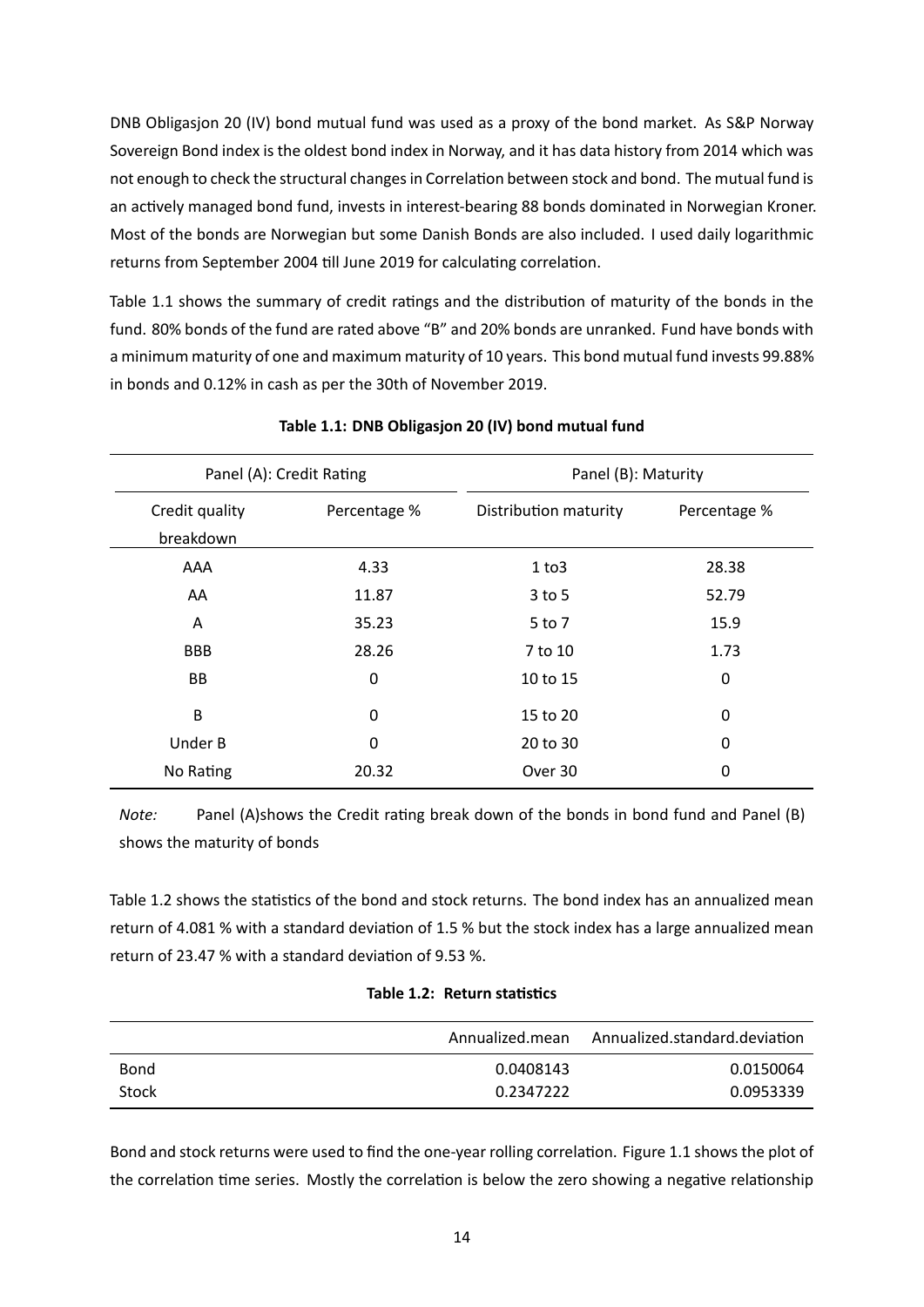between the two indices. One year rolling correlation is positive only from the 20th September 2004 to the 1st of December 2005 and from the 17th of September 2012 until the 27th of June 2014.

<span id="page-18-2"></span>

**Figure 1.1: One year rolling bond-stock Correlation** 

#### <span id="page-18-0"></span>**3 Methodology**

This part of the paper critically investigates the process of the Markov regime-switching model and Markov Switching Dynamic Regression in the time-varying correlation between Norwegian stock and bond indices.

#### <span id="page-18-1"></span>**3.1 Regime-switching model**

"Regime Switching and Threshold Models" are important non-linear regression models commonly used to model the dynamics in macroeconomic and financial time-series. Commonly cited cases comprise the very different behavior of second moments for several macroeconomic time series before and after the Great Moderation in the early eighties, the different behavior of U.S. interest rates during the Federal Reserve's Monetarist Experiment from 1979 to 1982, and the behavior of a range of risk pointers during the current global financial crisis. These are incidents that can be tough to model in the context of standard linear regression models. The main difference between Markov switching models and threshold models is that the earlier belief that the underlying state process that gives rise to the nonlinear dynamics (regime-switching) is hidden, whereas threshold models commonly accept the nonlinear effect to be determined by observable variables but believe the number of thresholds and the threshold values to be unknown. Empirically, both kinds of models can, by design, allow for discrete, nonlinear effects. (Chan et al., 2017)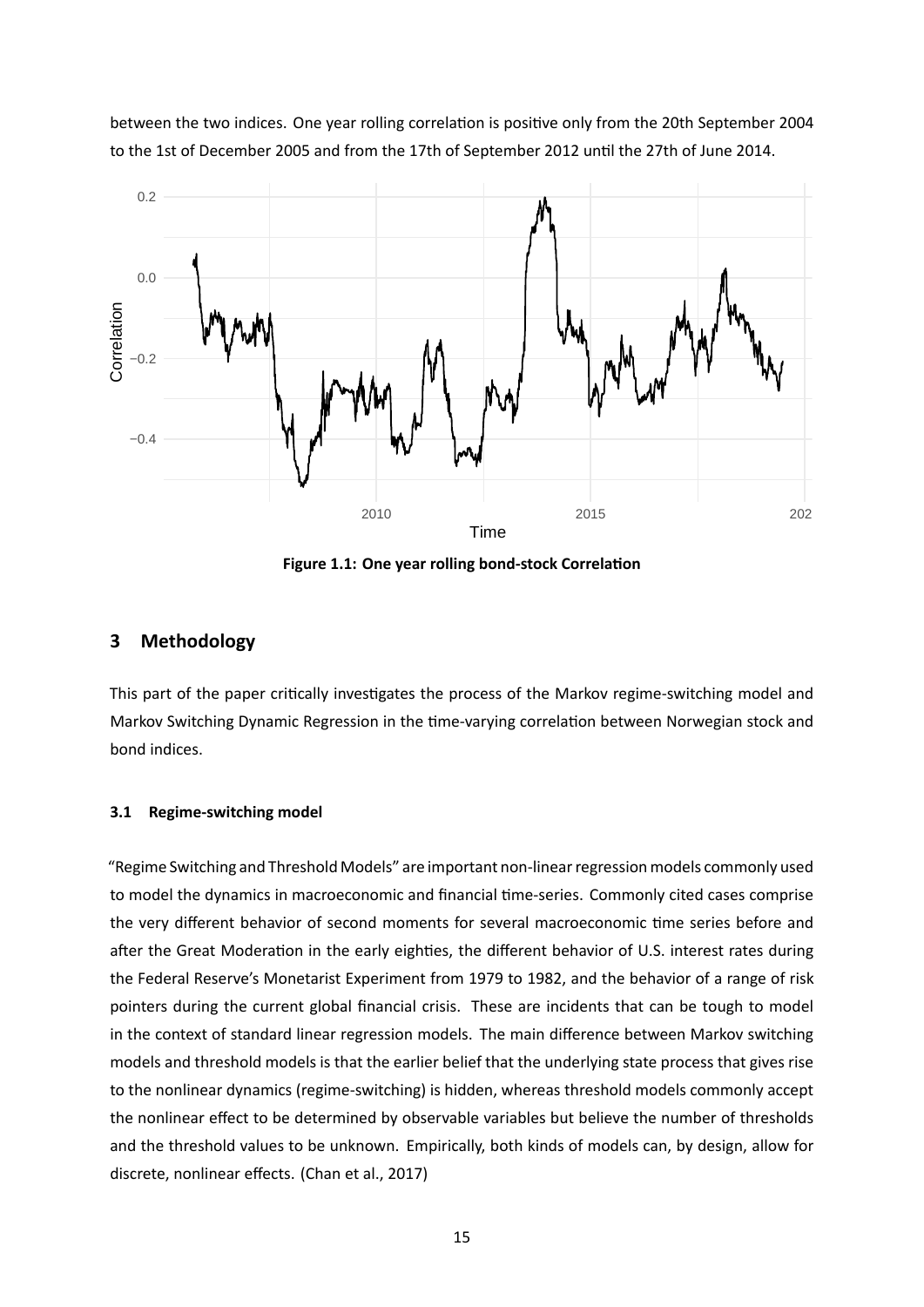The Markov-switching regression model was initially developed by Quandt (1972) and Goldfeld and Quandt (1973), but it was introduced in time series by Hamilton 1989 in a ground-breaking paper and provided a nonlinear filter for estimation. Different extensions of regime-switching models have been introduced such as regime-switching ARCH models introduced by Hamilton and Susmel (1994) and Lin (1996). A version of regime-switching GARCH was suggested by Gray (1996). Miao, Wu, Su (2013) applied two-state Markov-switching to range based dynamic conditional correlation process. However, these models involve the estimation of several parameters and are complex to apply. To estimate the regime-switching in bond-stock returns correlation in the Norwegian economy, I used Markov switching dynamic regression (MSDR) developed by Hamilton (1988, 1989). This method is very simple, intuitive, and easy to apply.

Markov-switching models are non-linear models used for series that are supposed to transition over a finite number of unobserved regimes, letting the process to develop differently in each state. The state variable  $S_t$  is unobserved and follows a discrete<sup>5</sup> Markov chain. The Markov chain followed by  $S_t$  is governed by a first-order process; the probability that  $S_t$  is equal to  $j=(1,2,..,k)$  depends only on the most recent realization  $S_{t-1}$  (Hamilton, 1994) and is given by:

$$
Pr(S_t = j | S_{t-1} = i) = P_{ij}
$$
\n(1.1)

In this model  $S_t$  follows a Markov chain in transitions between the unobserved states. The time of transition from one state to another and the duration between changes in the state is random. It is not possible to know with the certainty that in which state the process is, but probabilities of being in each state called transition probabilities are calculated by Markov chain. These transition probabilities are time-homogeneous or constant over time<sup>6</sup>. The Markov chain is ergodic<sup>7</sup> and irreducible<sup>8</sup> (Hamilton, 1994). For a two-state process, equation (2.2) shows  $P_{11}$  is the probability of staying in state 1 in the next period given that the process is in state 1 in the current period. Similarly,  $P_{22}$  denotes the probability of staying in state 2. Transition Matrix for a two-state Markov switching can be expressed as:

$$
Pr = \left[ \begin{array}{cc} P_{11} & P_{21} \\ P_{12} & P_{22} \end{array} \right] \tag{1.2}
$$

<sup>&</sup>lt;sup>5</sup> It can take only a finite number of k regimes.

<sup>&</sup>lt;sup>6</sup>More complex time-varying transition probability models with a dynamic transition matrix P have been studied by econometricians, called time-heterogeneous transition probabilities. (Guidolin, 2016)

<sup>&</sup>lt;sup>7</sup>It is possible to go from every state to every state. see Hamilton, 1994

<sup>&</sup>lt;sup>8</sup>All unobservable states are possible over time and no absorbing states exist, in reducible Markov chain, absorbing states can exist. When the probability of any state is  $P=1$  in transition matrics, that state is called absorbing state.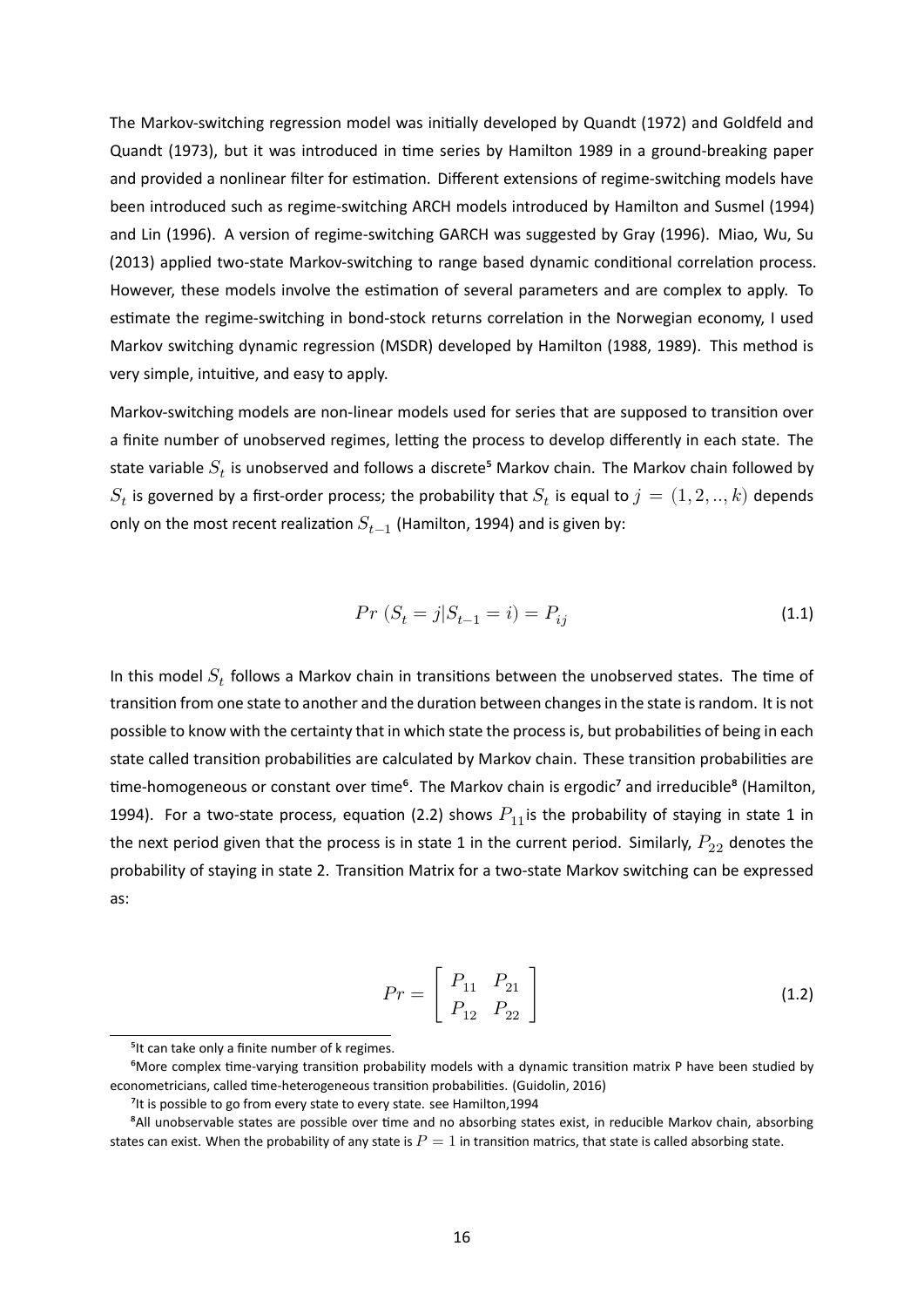$$
P_{11} + P_{12} = 1 \tag{1.3}
$$

Equation (2.3) shows that every column of  $P$  sum to unity. Different econometric methods can be used to estimate regime-switching models. Maximum likelihood and EM algorithms are outlined by Hamilton (1988, 1989) and Gray (1996). Markov Switching dynamic regression used in this work also uses EM (Estimation maximization) algorithm.

#### **3.2 Markov Switching Dynamic Regression**

<span id="page-20-0"></span>Markov Switching Dynamic Regression (MSDR) is the simplest form of the Markov Regime Switching Regression. It is suitable for the high-frequency data like daily observations in this case and allows a quick adjustment after the process (Hamilton, 1994). The process is in state  $S$  at time  $t$ , a general specification of the MSDR model is written as:

$$
y_t = \mu_{s_t} + \sigma_{s_t}^2 \epsilon_t \tag{1.4}
$$

Where  $\mu_{S_t}$  is the state dependent intercept when the state variable  $S_t$  is absent it will be  $\mu_0$  as shown in equation (2.5) but when the state variable is present the intercept is  $\mu_1$  as shown in equation (2.6). The two states model shifts in the intercept term. The error term  $\epsilon$  is identically, independently distributed (i.i.d) normal error which is state independent but its variance  $\sigma^2$  is regime-dependent.

MSDR for tw[o st](#page-31-1)ate process can be express as:

$$
State1 S_t = 1, y_t = \mu_1 + \epsilon_t \tag{1.5}
$$

<span id="page-20-1"></span>
$$
State2 S_t = 0, y_t = \mu_0 + \epsilon_t \tag{1.6}
$$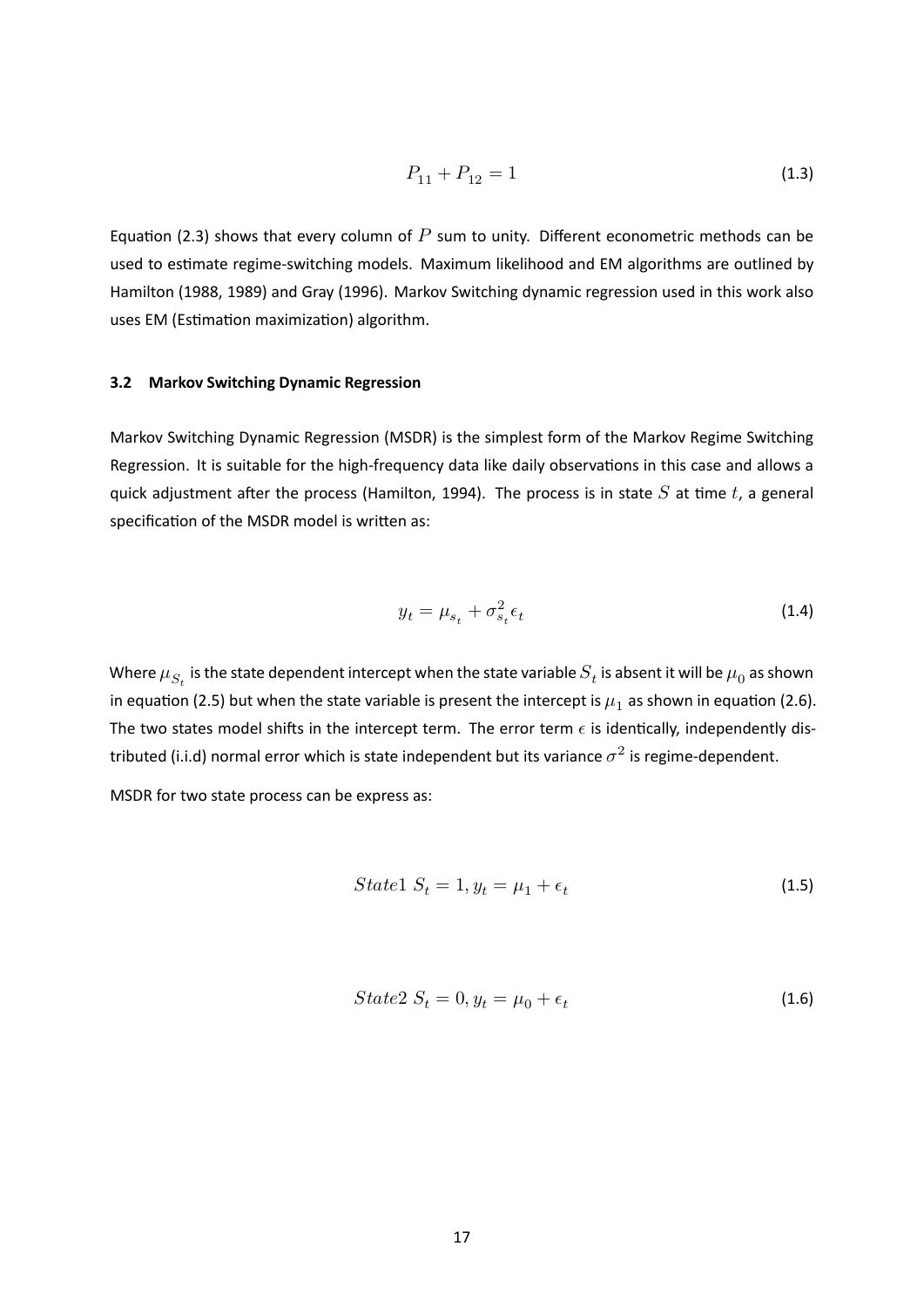#### **3.3 Method criƟcism and study limitaƟons**

#### **3.3.1 Bond fund**

One of the aspects that can affect the results of this work is the use of DNB Obligasion 20 (IV) bond mutual fund instead of the bond index. As the data for the Norwegian bond index was not available and bond mutual fund used as proxy. A bond mutual fund is managed by the fund manager, who manages the fund to optimize the returns while managing risks of the bond portfolio. Whereas bond index has a different objective than the bond fund. Bond index is created to measure the value of a certain section of a bond market, it represents the market risk and returns. It gives the investors in the bond market with portfolio benchmarks where returns can be replicated. Bond fund possess a diīerent level of risk than bond index because usually the fund manager aims to outperform the bond index. The information that which bonds are included in the fund is not available and has not been available from TITLON database. Therefore, it is unknown that how much this mutual fund is representative of the Norewgian bond market.

#### **3.3.2 Markov-Switching Dynamic Regression**

Miao et al. (2013) used two-state Markov-switching range-based DCC model and Chen (2009) used regime-switching bivariate GARCH model to estimate regime-switching in correlation but these models estimate several other parameters and are more complex to apply. The regime-switching model used in this paper is a simplest form of Markov-switching models, suitable for daily data but using a simple regime-switching model may also effect the results of the research.

#### <span id="page-21-0"></span>**3.3.3 Number of regimes**

An important matter in estimating regime-switching models is specifying the number of regimes. This is often challenging to decide from data and as far as possible the selection should be based on economic opinions. Such a decision can be difficult since the regimes themselves are often thought of as approximations to underlying states that are unobserved. The two numbers of states in this work were selected by following the tradition of most of the regime-switching models such as Miao et al. (2013); Chen (2009) to avoid complexities, rather than basing the decision on econometric tests. The reason is that tests for the number of states are usually hard to implement because they do not track standard distributions. Therefore, number of regimes may also potentially effect the results.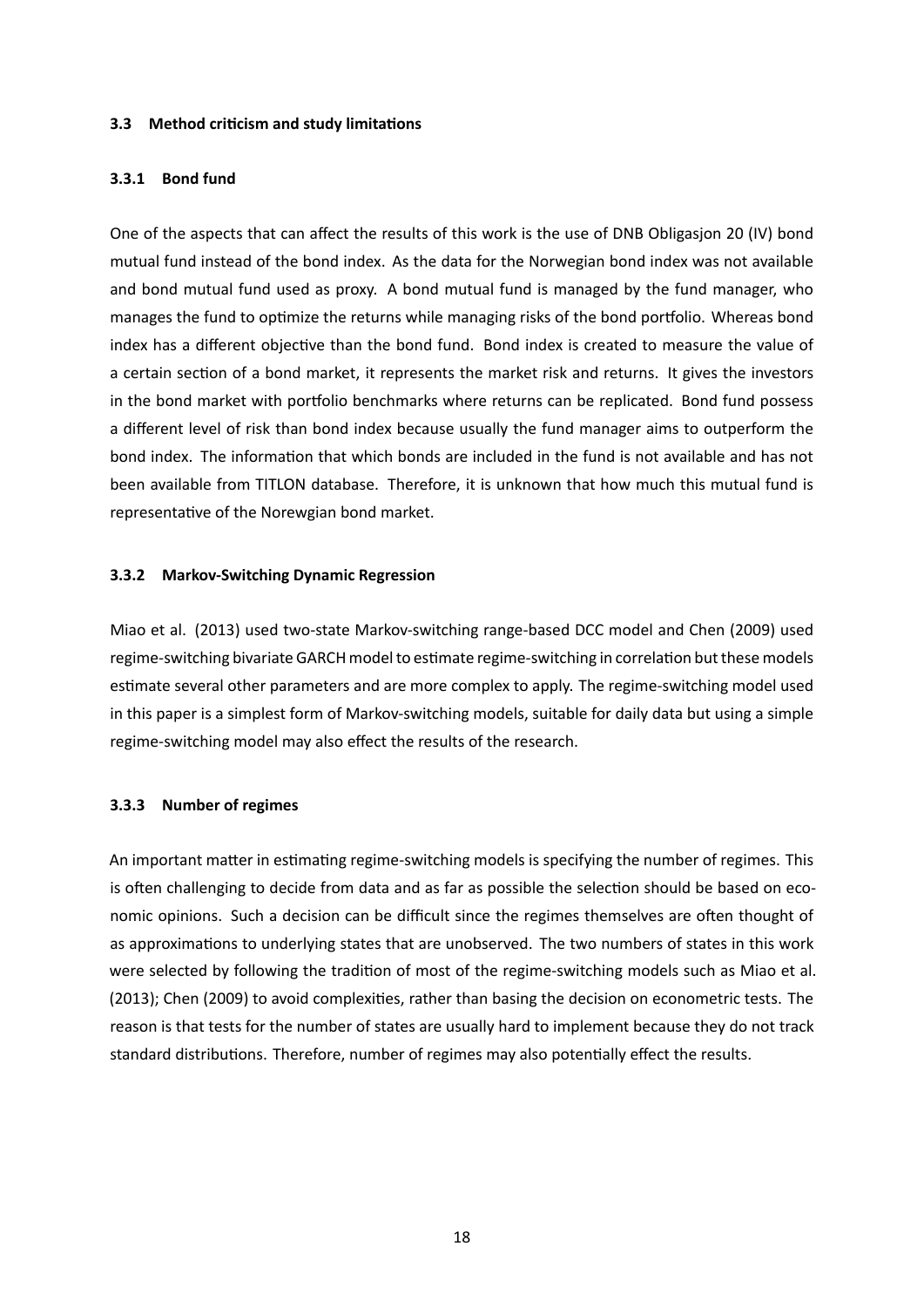#### **References**

Andersson, M., Krylova, E., Vähämaa, S., 2008. Why does the correlation between stock and bond returns vary over time? Applied Financial Economics 18, 139-151.

Ang, A., Bekaert, G., 2015. International Asset Allocation With Regime Shifts. The Review of Financial Studies 15, 1137–1187. https://doi.org/10.1093/rfs/15.4.1137

Ang, A., Bekaert, G., 2004. How regimes affect asset allocation. Financial Analysts Journal 60, 86–99. https://doi.org/10.2469[/faj.v60.n2.2612](https://doi.org/10.1093/rfs/15.4.1137)

Ang, A., Timmermann, A., 2012. Regime changes and financial markets. Annu. Rev. Financ. Econ. 4, [313–337.](https://doi.org/10.2469/faj.v60.n2.2612)

Aslanidis, N., Martinez, O., 2020. Correlation regimes in international equity and bond returns. Economic Modelling. https://doi.org/https://doi.org/10.1016/j.econmod.2020.04.009

Bae, G.I., Kim, W.C., Mulvey, J.M., 2014. Dynamic asset allocation for varied financial markets under regime switching framework. European Journal of Operational Research 234, 450-458. https://doi. org/https://doi.org/10.1016/j.ejor.2013.03.032

Bansal, N., Connolly, R.A., Stivers, C., 2010. Regime-switching in stock index and treasur[y futures re](https://doi.org/https://doi.org/10.1016/j.ejor.2013.03.032)[turns and measures of stock market stress. Jour](https://doi.org/https://doi.org/10.1016/j.ejor.2013.03.032)nal of Futures Markets: Futures, Options, and Other Derivative Products 30, 753-779.

Buraschi, A., Porchia, P., Trojani, F., 2010. Correlation risk and optimal portfolio choice. The Journal of Finance. https://doi.org/10.2139/ssrn.908664

Campbell, J.Y., Ammer, J., 1993. What moves the stock and bond markets? A variance decomposition for long-term asset returns. The journal of finance 48, 3-37.

Campbell, R., Koedijk, K., Kofman, P., 2002.. Financial Analysts Journal 58, 87.

Cappiello, L., Engle, R.F., Sheppard, K., 2006. Asymmetric dynamics in the correlations of global equity and bond returns. Journal of Financial econometrics 4, 537–572.

Carroll, R., Conlon, T., Cotter, J., Salvador, E., 2017. Asset allocation with correlation: A composite trade-off. European Journal of Operational Research 262, 1164–1180. https://doi.org/https://doi.org/ 10.1016/j.ejor.2017.04.015

Chan, K.-S., Hansen, B.E., Timmermann, A., 2017. Guest editors' introduction: Regime switching and [threshold models. Journal](https://doi.org/https://doi.org/10.1016/j.ejor.2017.04.015) of Business & Economic Statistics 35, 159-161. https://doi.org/10.1080/ 07350015.2017.1236521

Chen, R., 2009. Regime switching in volatilities and correlation between sto[ck and bond markets.](https://doi.org/10.1080/07350015.2017.1236521)

19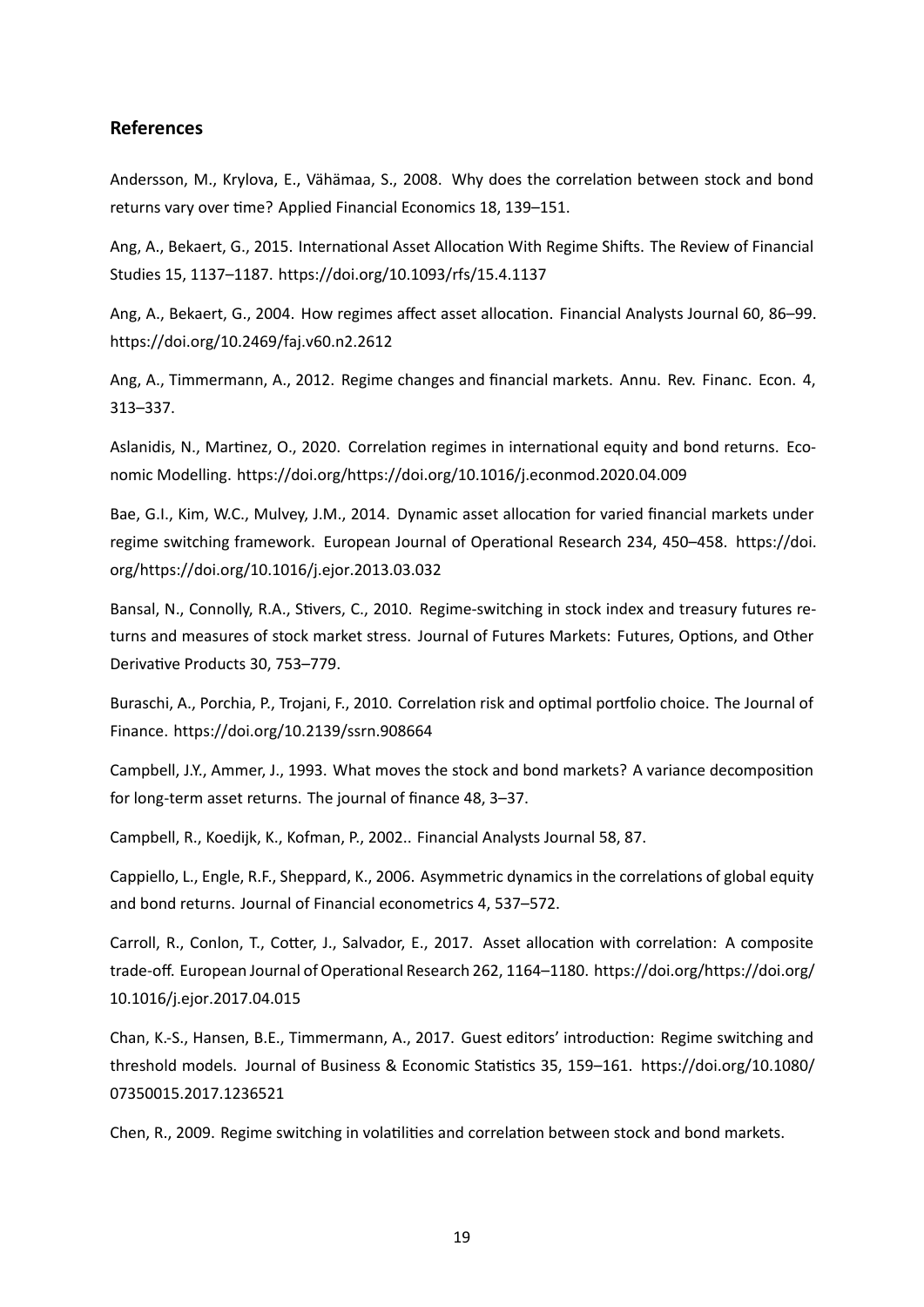Collin-Dufresne, P., Daniel, K., Sağlam, M., 2020. Liquidity regimes and optimal dynamic asset allocation. Journal of Financial Economics 136, 379-406. https://doi.org/https://doi.org/10.1016/j.jfineco. 2019.09.011

Driessen, J., Maenhout, P.J., Vilkov, G., 2009. The price of correlation risk: Evidence from equity options. The Journal of Finance 64, 1377-1406.

Guidolin, M., 2016. Modelling, estimating and forecasting financial data under regime (markov) switching. Retrivied from http://didattica. unibocconi. it/mypage/dwload. php.

Guidolin, M., Timmermann, A., 2007. Asset allocation under multivariate regime switching. Journal of Economic Dynamics and Control 31, 3503–3544. https://doi.org/https://doi.org/10.1016/j.jedc.2006. 12.004

Gulko, L., 2002. Decoupling. The Journal of Portfolio Management 28, 59-66.

[Hamilto](https://doi.org/https://doi.org/10.1016/j.jedc.2006.12.004)n, J.D., 1994. Time series analysis. Princeton New Jersey.

Henry, O.T., 2009. Regime switching in the relationship between equity returns and short-term interest rates in the uk. Journal of Banking & Finance 33, 405–414.

Ilmanen, A., 2003. Stock-bond correlations. The Journal of Fixed Income 13, 55-66.

Jang, B.-G., Kim, K.T., 2015. Optimal reinsurance and asset allocation under regime switching. Journal of Banking & Finance 56, 37–47. https://doi.org/https://doi.org/10.1016/j.jbankfin.2015.03.002

Knif, J., Kolari, J., Pynnönen, S., 2005. What drives correlation between stock market returns?: International evidence.

Konermann, P., Meinerding, C., Sedova, O., 2013. Asset allocation in markets with contagion: The interplay between volatilities, jump intensities, and correlations. Review of Financial Economics 22, 36–46. https://doi.org/https://doi.org/10.1016/j.rfe.2012.08.001

Krishnan, C.N.V., Petkova, R., Ritchken, P., 2009. Correlation risk. Journal of Empirical Finance 16, 353– 367. ht[tps://doi.org/https://doi.org/10.1016/j.jempfin.2008.10.00](https://doi.org/https://doi.org/10.1016/j.rfe.2012.08.001)5

Lee, H.-T., 2010. Regime switching correlation hedging. Journal of Banking & Finance 34, 2728–2741. http[s://doi.org/https://doi.org/10.1016/j.jbankfin.2010.05.009](https://doi.org/https://doi.org/10.1016/j.jempfin.2008.10.005)

Longin, F., Solnik, B., 2001.. Journal of Finance 56, 649.

[Miao, D.W.-C., Wu, C.-C., Su, Y.-K., 2013. Regime-switching in vo](https://doi.org/https://doi.org/10.1016/j.jbankfin.2010.05.009)latility and correlation structure using range-based models with markov-switching. Economic Modelling 31, 87–93.

Mueller, P., Stathopoulos, A., Vedolin, A., 2017. International correlation risk. Journal of Financial Economics 126, 270–299. https://doi.org/https://doi.org/10.1016/j.jfineco.2016.09.012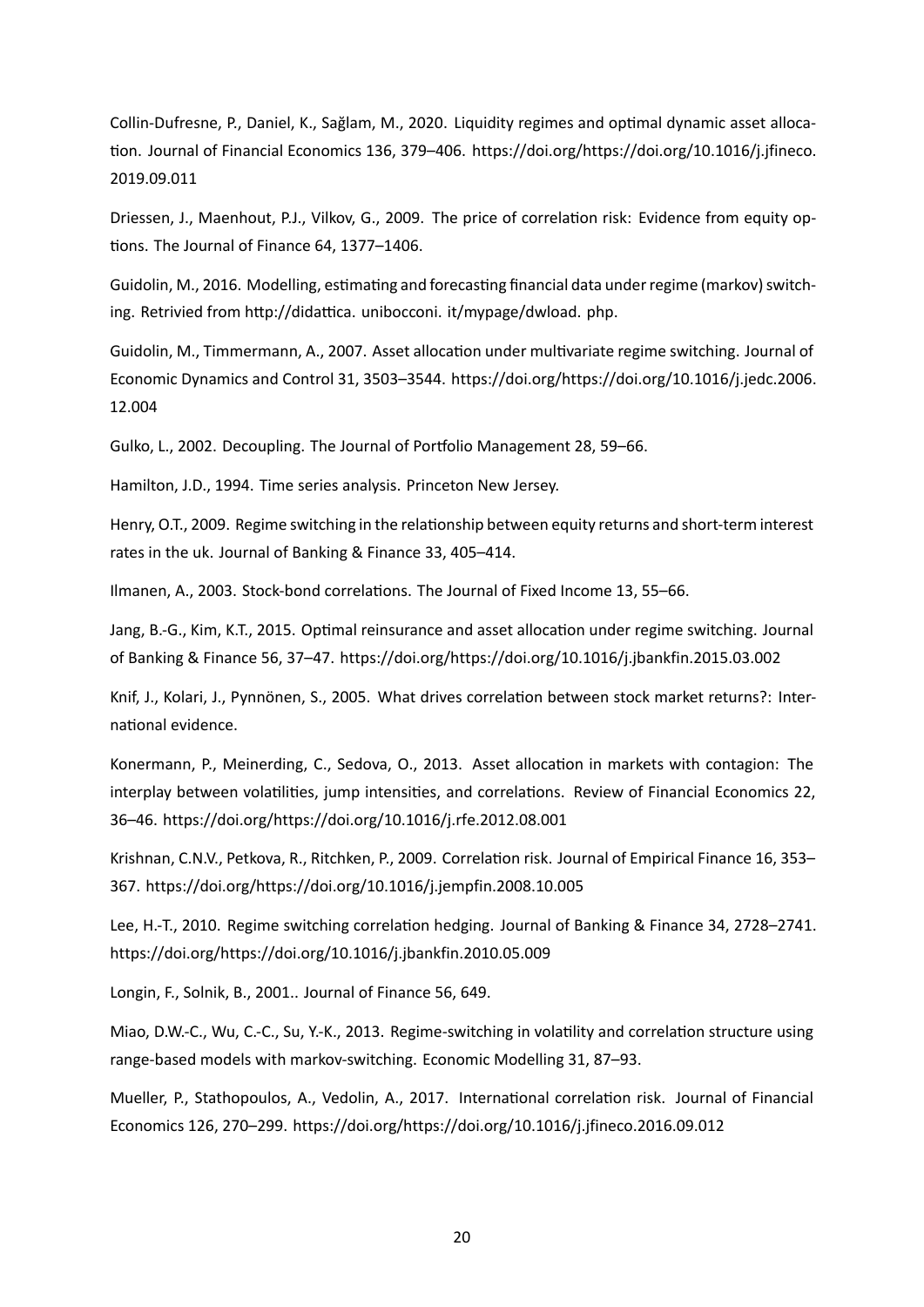Park, K., Fang, Z., Ha, Y.H., 2019. Stock and bond returns correlation in korea: Local versus global risk during crisis periods. Journal of Asian Economics 65, 101136.

Park, K., Fang, Z., Ho Ha, Y., 2019. Stock and bond returns correlation in korea: Local versus global risk during crisis periods. Journal of Asian Economics 101136. https://doi.org/https://doi.org/10.1016/j. asieco.2019.101136

Pelletier, D., 2006. Regime switching for dynamic correlations. Journal of econometrics 131, 445-473.

[Rubinstein, M., 200](https://doi.org/https://doi.org/10.1016/j.asieco.2019.101136)2. Markowitz's "portfolio selection": A fifty-Year retrospective. The Journal of finance 57, 1041-1045.

Shiller, R.J., Beltratti, A.E., 1992. Stock prices and bond yields: Can their comovements be explained in terms of present value models? Journal of Monetary Economics 30, 25–46. https://doi.org/https: //doi.org/10.1016/0304-3932(92)90042-Z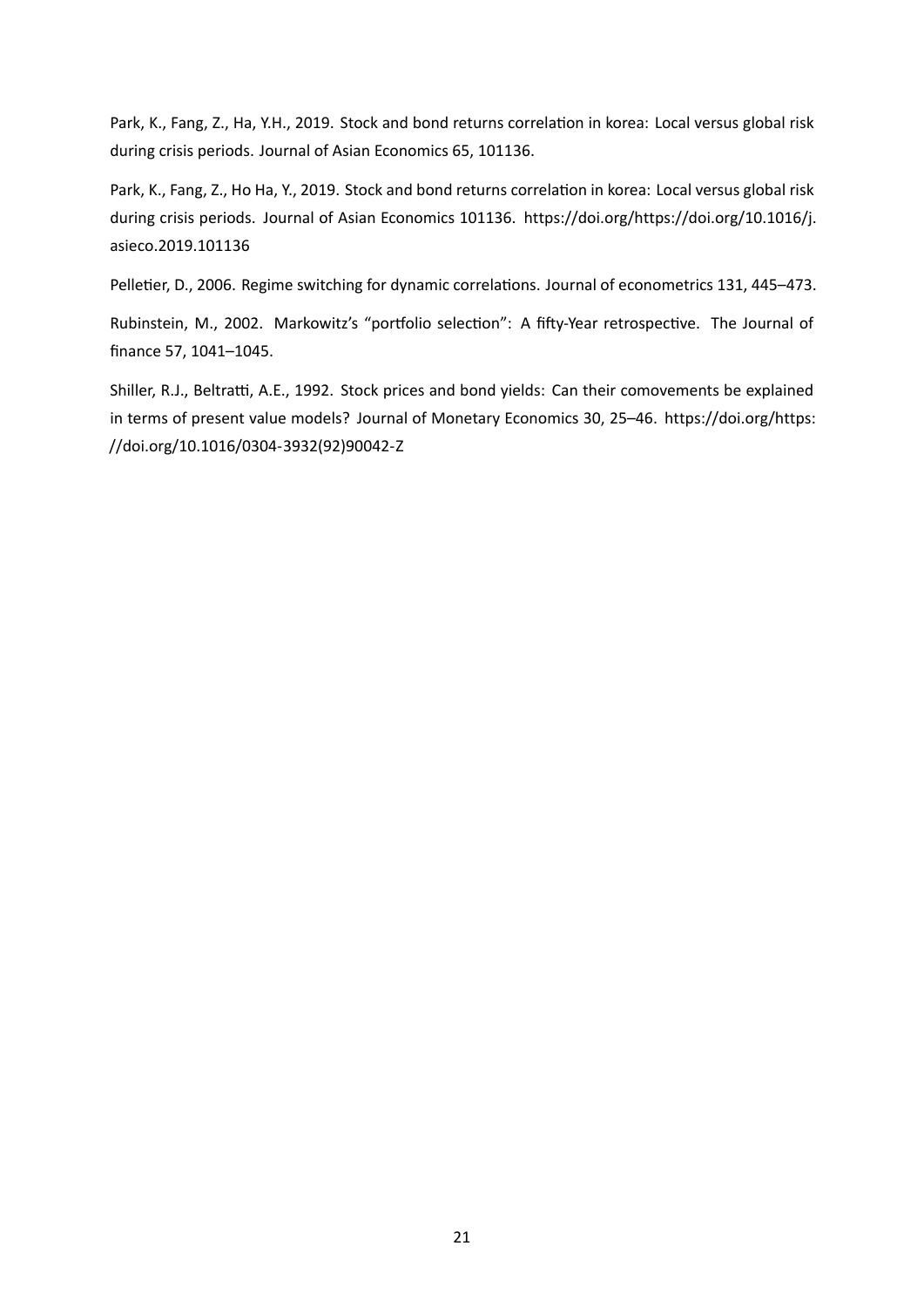#### <span id="page-25-0"></span>**Scientific article**

### REGIME SWITCHING BOND-STOCK CORRELATION AND ASSET ALLOCATION IMPLICATIONS IN A NORWEGIAN CONTEXT

#### *Candidate1*

Nord University Business School

#### **Abstract**

This paper investigates the time-varying properties of the correlation between stocks and bonds. Specifically, I estimate a two-state regime-switching model in the Norwegian context and find that there is significant variation in correlation. Two states are detected by applying a two-state univariate Markov switching model to one year rolling bond-stock correlation. A high correlation regime (less negative) with higher volatility and a lower correlation (more negative) regime with lower volatility were detected. Both regimes are highly persistent with more than 99% transition probabilities. This has potentially large implications for asset allocation but it does not lead to strong results in a simple asset allocation problem while ignoring transaction costs. Correlation hedging demand is ignored and a simplified model for optimal weights was used.

<span id="page-25-1"></span>**Keywords:** Regime Switching Correlation, Regime Switching and Asset Allocation, Markov Switching Dynamic Regression

#### **1 IntroducƟon**

This paper investigates the regime-switching in the time-varying correlation between Norwegian bond and stock. This research also explores the effects of regime-switching correlation on asset allocation. The correlation structure between assets establishes one of the vital notions in financial economics and is crucial for portfolio choice, risk management, and asset pricing as it determines portfolio and market risk. Although this correlation structure between assets was assumed to be constant, there is considerable evidence that correlations are time-varying and subject to risk themselves. Besides, as correlations manage to increase during a market crisis, correlation risk upsets investor's wellbeing by making diversification harder in expensive states of nature. There has been comparatively less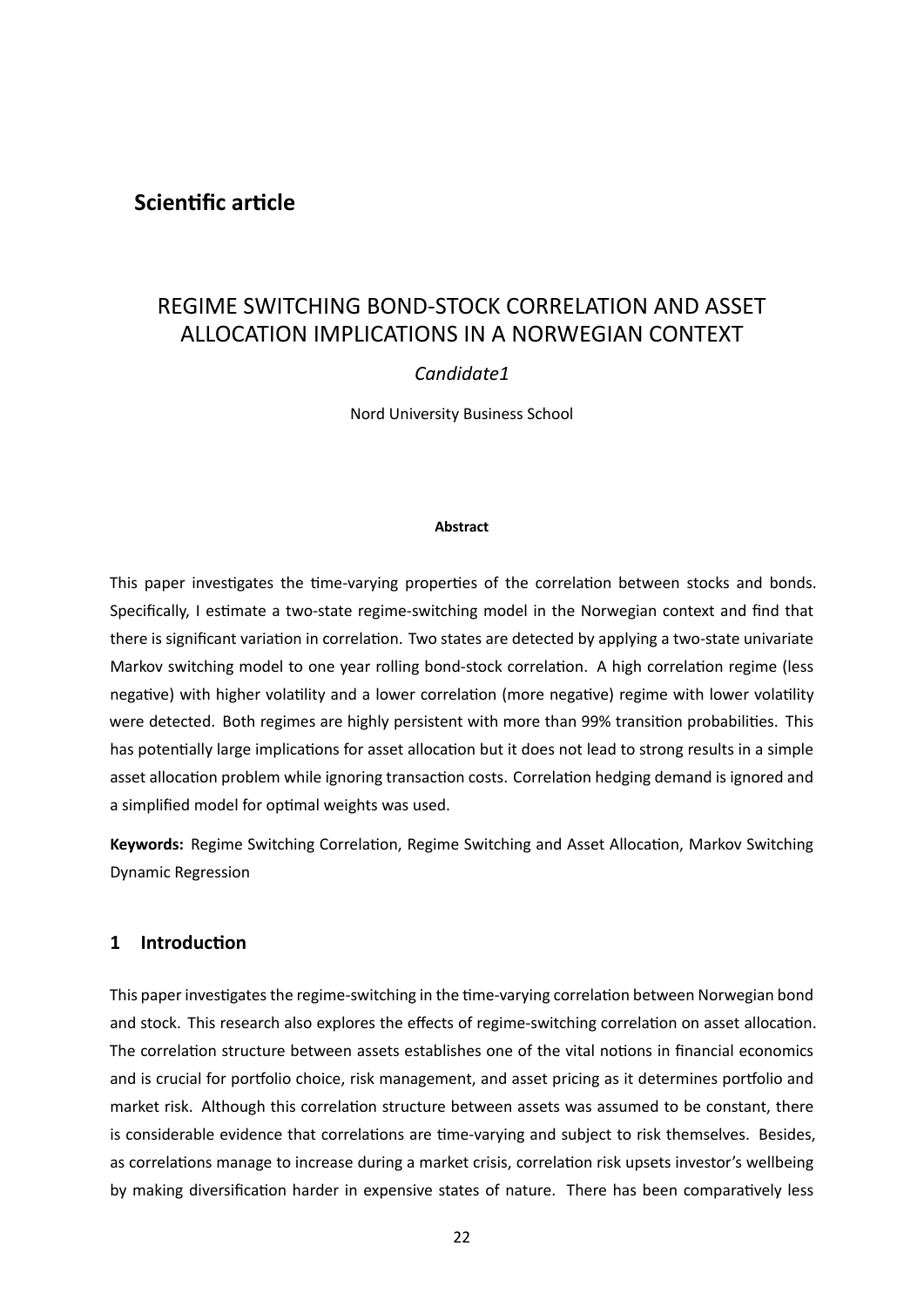attention and research done into the prediction of correlation until 1990. Most research that has been published, had applied a constant correlation between the assets. Early on, this might have been due to a belief that correlation was, to a certain degree, constant. It could also be because of the absence of any clear theoretical model for the estimation process. However, recent studies Buraschi et al. (2010), Mueller et al. (2017), and others have shown that correlation is varying substantially over time. A time-varying correlation now has entered into a new phase of research; regime-switching. Recently Miao et al. (2013), Chen (2009) discovered regime switching in correlation.

Chen (2009) explored that correlation between stocks and bonds switches in the opposite direction of stock volatility. Miao et al. (2013) found a significant regime-switching process in the correlation between the S&P 500 index and U.S T-bonds returns. Correlation between the Nasdaq index and the S&P 500 index was not found to have regime-switching because of the vague structure of correlation. This research inferred that the regime-changing in correlation was because of the changes in inflation and output growth. Pelletier (2006) developed multivariate volatility, a regime-switching model called Regime Switching Dynamic Correlation (RSDC) model. The covariances were broken down into standard deviations and correlations, but these correlations were dynamic.

Extensive literature has discussed regime-switching like optimal dynamic asset allocation strategy was explored by Konermann et al. (2013) for constant relative risk-averse investor who faces risk in an imperfect market; follows basic Markov chain with two economic regimes, with only two risky assets. Ang and Bekaert (2015) studied the effects of regime switching in asset return on international asset allocation. A regime-switching model was assessed by using equities of the U.S, UK, and Germany. Guidolin and Timmermann (2007) studied asset allocation decisions with regime-switching in asset returns. Jang and Kim (2015) found the optimal reinsurance and asset allocation strategies for the insurers who are afraid of regime-switching in economic conditions. Bae et al. (2014) identified different regimes for the stock-bond and commodity markets for portfolio optimization. Bansal et al. (2010) found a two-state, bivariate regime-switching model in the S&P 500 index and ten-year T-note futures returns. A lower bond-stock correlation was discovered in high stressed regime (international economic and political periods) as compared to the low-stress regime. Henry (2009) found that short-term interbank interest rate effects the equity returns in the UK, which led the equity to switch the regimes. A two regime Markov switching exponential GARCH model was used. This regime-switching model for correlation is in between the CCC (constant conditional correlation) model of Bollerslev (1990) in which the correlations are persistent and the model like DCC (dynamic conditional correlation) of Engle (2002) in which the correlation matrix changes at each point of time. Lee (2010) presented a model of independent switching dynamic conditional correlation to understand the success of hedging in the commodity futures in the presence of a multi-state regime switching between the correlation of the spot and futures returns.

Most of the researchers have been involved in finding the regime-switching of asset returns in asset allocation. A few pieces of research found regime-switching correlation; changes the sign when it moves from normal economic conditions to a crisis. This research particularly focused on regime switching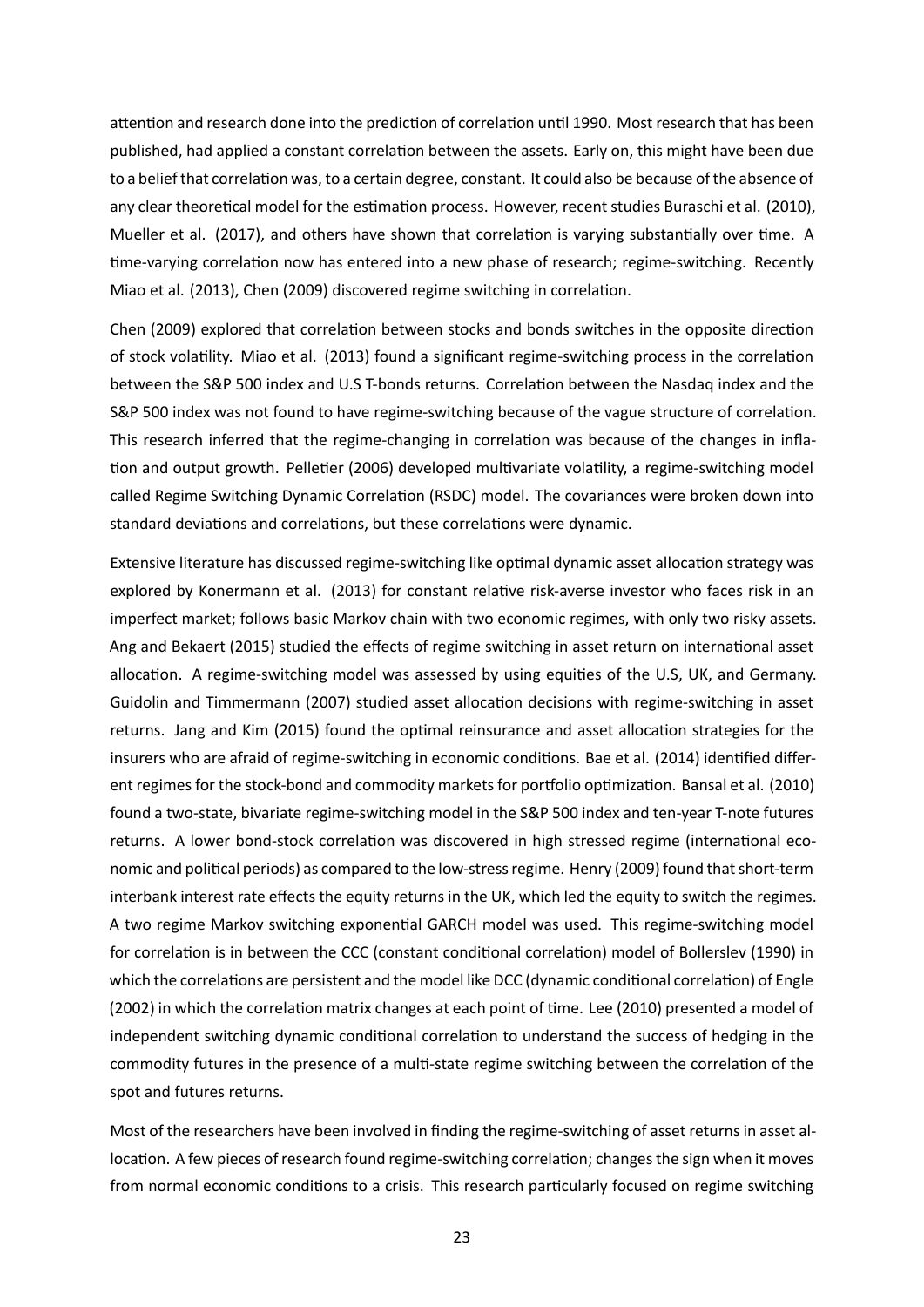in correlation within the context of Norwegian stocks and bonds. The main questions of this Research are:

- Does the correlation between Norwegian stock and bond returns switch the regimes?
- If there is regime-switching what are the properties of the regime-switching correlation?
- How correlation in different regimes affects the asset allocation decision of an investor.

The regime-switching modeling of the stock-bond correlation in this study will allow better insight into the dynamic properties of the correlation of the stock and bond. This study will also provide a better understanding of the time-varying correlation between stocks and bonds that can be useful for the institutions which are involved in monetary policy. Furthermore, this study will further enrich the literature on explaining regime-switching in correlation, particularly stock-bond correlation. This study will also open the ways for a new line of research in regime-switching in Norway. The remaining paper proceeds as follows. Section 2 describes the dataset, section 3 outlines the statistical methodology. Section 4 presents the empirical findings of this work. Section 5 presents the implications of regimeswitching correlation in a simple asset allocation scenerio. Finally, section 6 offers a conclusion.

#### <span id="page-27-0"></span>**2 Data**

This section presents the sources of data used for the computation of Norwegian bond-stock correlation and performing related analysis. The data is obtained from the TITLON database, which contains the Norwegian market (Oslo Børs) data from 1983. The database contains Norwegian data of equities, mutual funds, indices, bonds, and derivatives. The database contains a variety of variables such as unadjusted, fully adjusted prices, logarithmic risk-free rate, logarithmic returns, and many more. As this research is done on the Norwegian market, the Oslo Stock Exchange Benchmark Index (OSEBX) is used as the stock market proxy. OSEBX contains a representative selection of all listed shares on the Oslo Stock Exchange and is rebalanced semi-annually. It has 65 stocks from 8 different sectors. DNB Obligasjon 20 (IV) bond mutual fund was used as a proxy of the bond market. As S&P Norway Sovereign Bond index is the oldest bond index in Norway, and it has data history from 2014 which was not enough to check the structural changes in Correlation between stock and bond. The mutual fund is an actively managed bond fund, invests in interest-bearing 88 bonds dominated in Norwegian Kroner. Most of the bonds are Norwegian but some Danish Bonds are also included. I used daily logarithmic returns from September 2004 till June 2019 for calculating correlation.

Table 2.1 shows the summary of credit ratings and the distribution of maturity of the bonds in the fund. 80% bonds of the fund are rated above "B" and 20% bonds are unranked. Fund have bonds with a minimum maturity of one and maximum maturity of 10 years. This bond mutual fund invests 99.88% in bo[nds a](#page-28-0)nd 0.12% in cash as per the 30th of November 2019.

24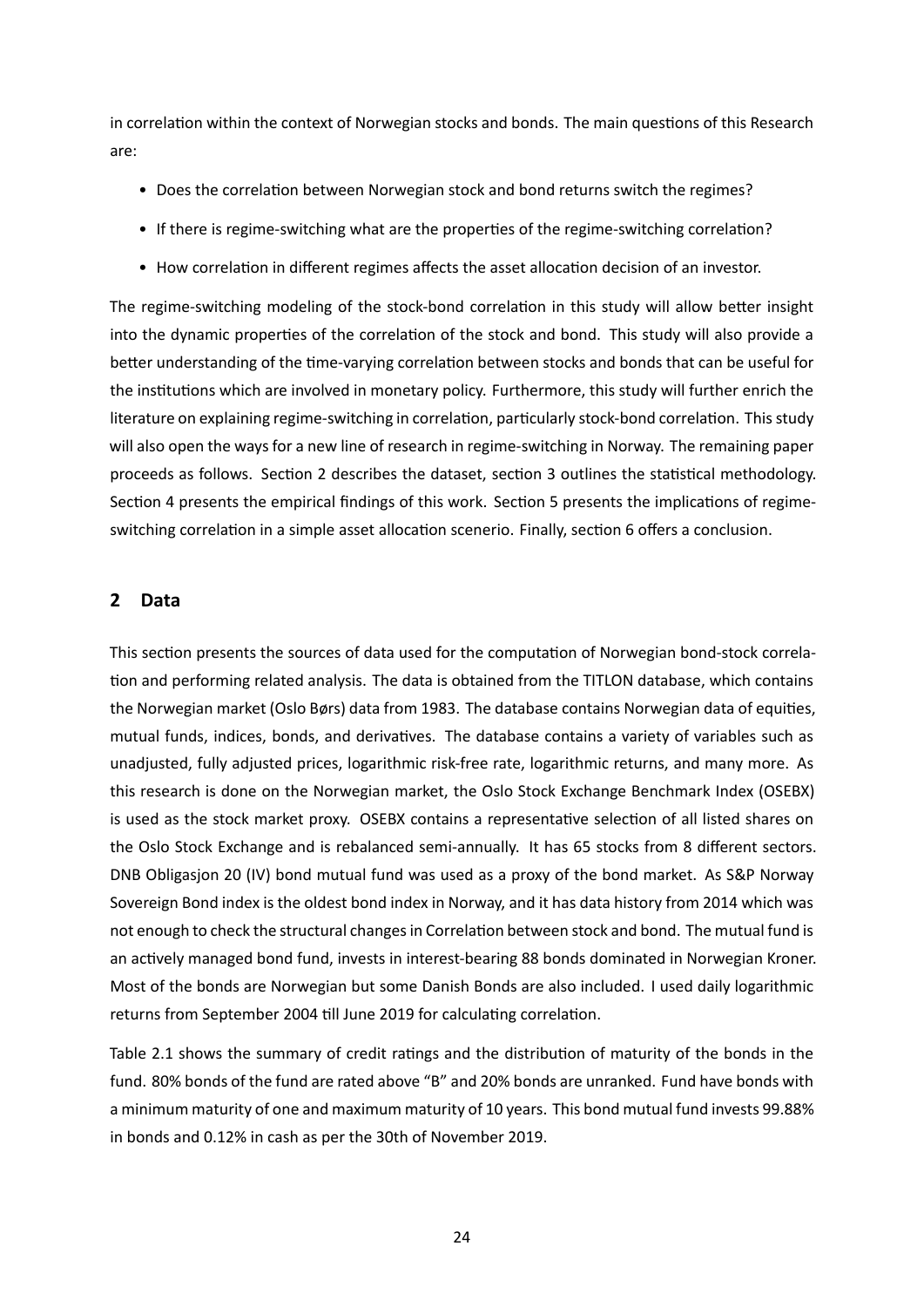<span id="page-28-0"></span>

| Panel (A): Credit Rating    |              | Panel (B): Maturity   |              |
|-----------------------------|--------------|-----------------------|--------------|
| Credit quality<br>breakdown | Percentage % | Distribution maturity | Percentage % |
| AAA                         | 4.33         | 1 to 3                | 28.38        |
| AA                          | 11.87        | $3$ to 5              | 52.79        |
| A                           | 35.23        | 5 to 7                | 15.9         |
| <b>BBB</b>                  | 28.26        | 7 to 10               | 1.73         |
| BB                          | 0            | 10 to 15              | 0            |
| B                           | 0            | 15 to 20              | 0            |
| Under B                     | 0            | 20 to 30              | 0            |
| No Rating                   | 20.32        | Over 30               | 0            |

| Table 2.1: DNB Obligasjon 20 (IV) bond mutual fund |  |
|----------------------------------------------------|--|
|----------------------------------------------------|--|

*Note:* Panel (A)shows the Credit rating break down of the bonds in bond fund and Panel (B) shows the maturity of bonds

Table 2.2 shows the statistics of the bond and stock returns. The bond index has an annualized mean return of 4.081 % with a standard deviation of 1.5 % but the stock index has a large annualized mean return of 23.47 % with a standard deviation of 9.53 %.

Table 2.2: Return statistics

<span id="page-28-1"></span>

|       | Annualized.mean | Annualized.standard.deviation |
|-------|-----------------|-------------------------------|
| Bond  | 0.0408143       | 0.0150064                     |
| Stock | 0.2347222       | 0.0953339                     |

Bond and stock returns were used to find the one-year rolling correlation. Figure 2.1 shows the plot of the correlation time series. Mostly the correlation is below the zero showing a negative relationship between the two indices. One-year rolling correlation is positive only from 20th September 2004 to 1st of December 2005 and from the 17th of September 2012 until the 27[th of June 2](#page-29-1)014.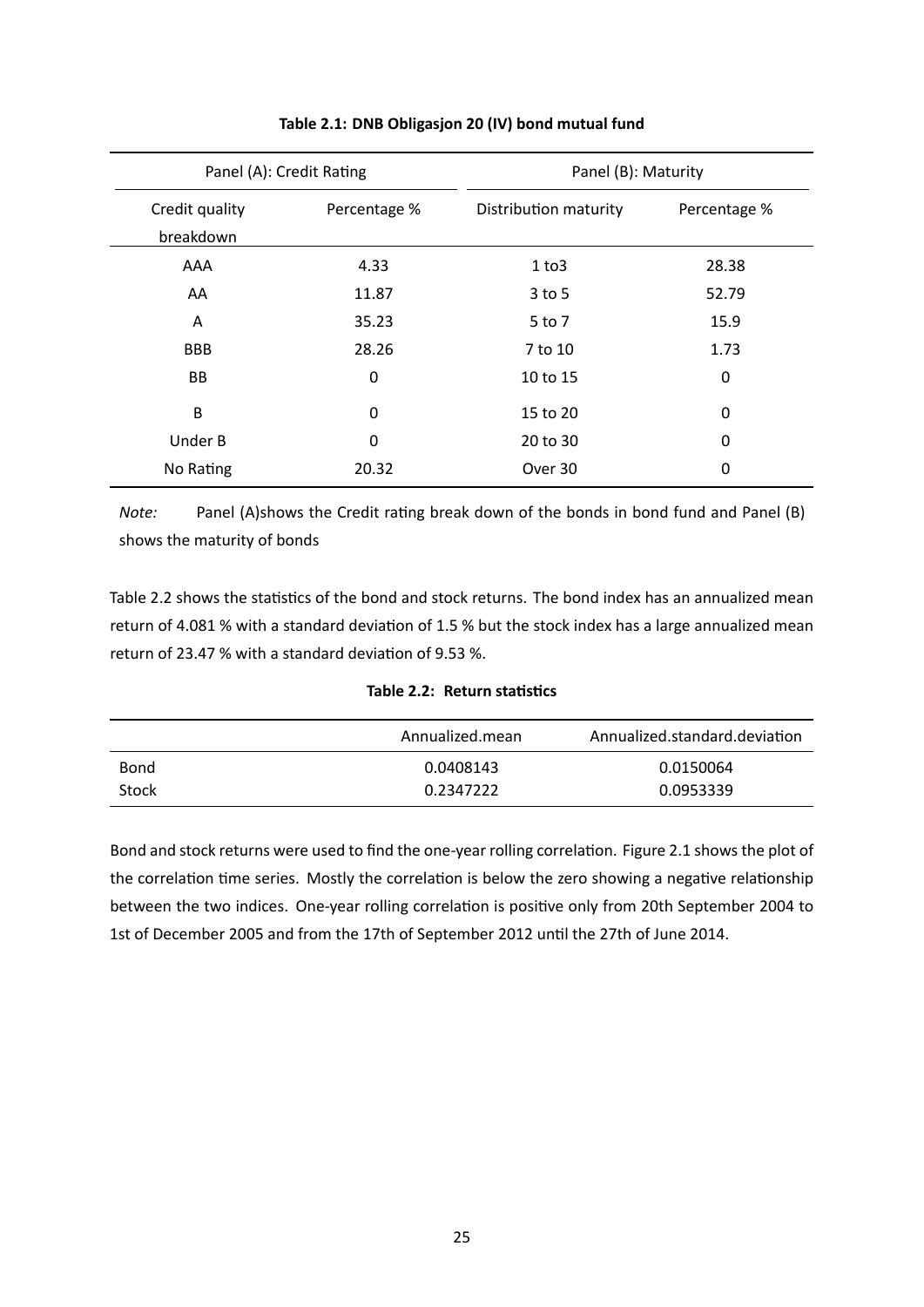<span id="page-29-1"></span>

**Figure 2.1: One year rolling bond-stock Correlation** 

#### <span id="page-29-0"></span>**3 Methodology**

This part of the paper critically investigates the process of Markov switching, Markov Switching Dynamic Regression used to check the regime switching in the time-varying correlation between Norwegian stock and bond indices.

"Regime Switching and Threshold Models" are important non-linear regression models commonly used to model the dynamics in macroeconomic and financial time-series. Commonly cited cases comprise the very different behavior of second moments for several macroeconomic time series before and after the Great Moderation in the early eighties, the different behavior of U.S. interest rates during the Federal Reserve's Monetarist Experiment from 1979 to 1982, and the behavior of a range of risk pointers during the current global financial crisis. These are incidents that can be tough to model in the context of standard linear regression models. The main difference between Markov switching models and threshold models is that the earlier belief that the underlying state process that gives rise to the nonlinear dynamics (regime-switching) is hidden, whereas threshold models commonly accept the nonlinear effect to be determined by observable variables but believe the number of thresholds and the threshold values to be unknown. Empirically, both kinds of models can, by design, allow for discrete, nonlinear effects. (Chan et al., 2017)

The Markov-switching regression model was initially developed by Quandt (1972) and Goldfeld and Quandt (1973), but it was introduced in time series by Hamilton 1989 in a ground-breaking paper and provided a nonlinear filter for estimation. Different extensions of regime-switching models have been introduced such as regime-switching ARCH models introduced by Hamilton and Susmel (1994) and Lin (1996). A version of regime-switching GARCH was suggested by Gray (1996). Miao, Wu, Su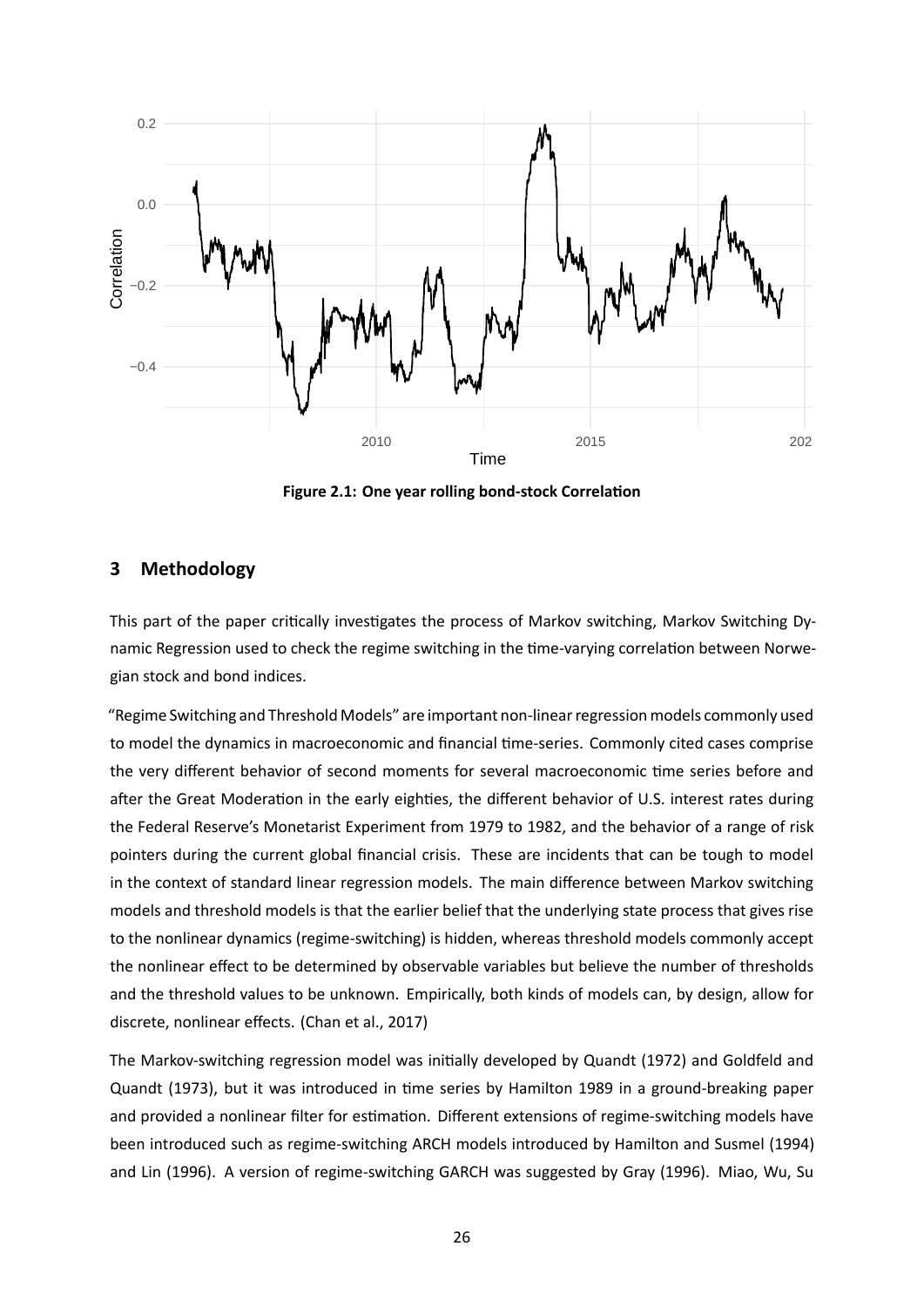(2013) applied two-state Markov-switching to range based dynamic conditional correlation process. However, these models involve the estimation of several parameters and are complex to apply. To estimate the regime-switchiong in bond-stock returns correlation in the Norwegian economy, I used Markov switching dynamic regression (MSDR) developed by Hamilton (1988, 1989). This method is very simple, intuitive, and easy to apply.

Markov-switching models are non-linear models used for series that are supposed to transition over a finite number of unobserved regimes, letting the process to develop differently in each state. The state variable  $S_t$  is unobserved and follows a discrete<sup>1</sup> Markov chain. The Markov chain followed by  $S_t$  is governed by a first order; the probability that  $S_t$  is equal to  $j=(1,2,..,k)$  depends only on the most recent realization  $S_{t-1}$  (Hamilton, 1994) and is given by:

$$
Pr(S_t = j | S_{t-1} = i) = P_{ij}
$$
\n(2.1)

In this model  $S_t$  follows a Markov chain in transitions between the unobserved states. The time of transition from one state to another and the duration between changes in the state is random. It is not possible to know with the certainty that in which state the process is, but probabilities of being in each state called transition probabilities are calculated by Markov chain. These transition probabilities are time-homogeneous or constant over time<sup>2</sup>. The Markov chain is ergodic<sup>3</sup> and irreducible<sup>4</sup> (Hamilton, 1994). For a two-state process, equation (2.2) shows  $P_{11}$  is the probability of staying in state 1 in the current period  $t$  given that the process was in state 1 in the previous period  $t-1$ . Similarly,  $P_{22}$  denotes the probability of staying in state 2 in the current period  $t$  given that the process was in state 2 in the previous period  $t-1$ . Transition Matrix f[or a](#page-30-1) two-state Markov-switching model can be expressed as:

$$
Pr = \left[ \begin{array}{cc} P_{11} & P_{21} \\ P_{12} & P_{22} \end{array} \right] \tag{2.2}
$$

<span id="page-30-1"></span><span id="page-30-0"></span>
$$
P_{11} + P_{12} = 1 \tag{2.3}
$$

Equation (2.3) shows that every column of  $P$  sum to unity. Different econometric methods can be used to estimate regime-switching models. Maximum likelihood and EM algorithms are outlined by

<sup>&</sup>lt;sup>1</sup>It can take only a finite number of k regimes.

<sup>&</sup>lt;sup>2</sup>More c[ompl](#page-30-0)ex time-varying transition probability models with a dynamic transition matrix have been studied by econometricians, called time-heterogeneous transition probabilities. (Guidolin, 2016)

<sup>&</sup>lt;sup>3</sup>It is possible to go from every state to every state.

<sup>&</sup>lt;sup>4</sup>All unobservable states are possible over time and no absorbing states exist, in reducible Markov chain, absorbing states can exist. When the probability of any state is  $P=1$  in transition matrics, that state is called absorbing state.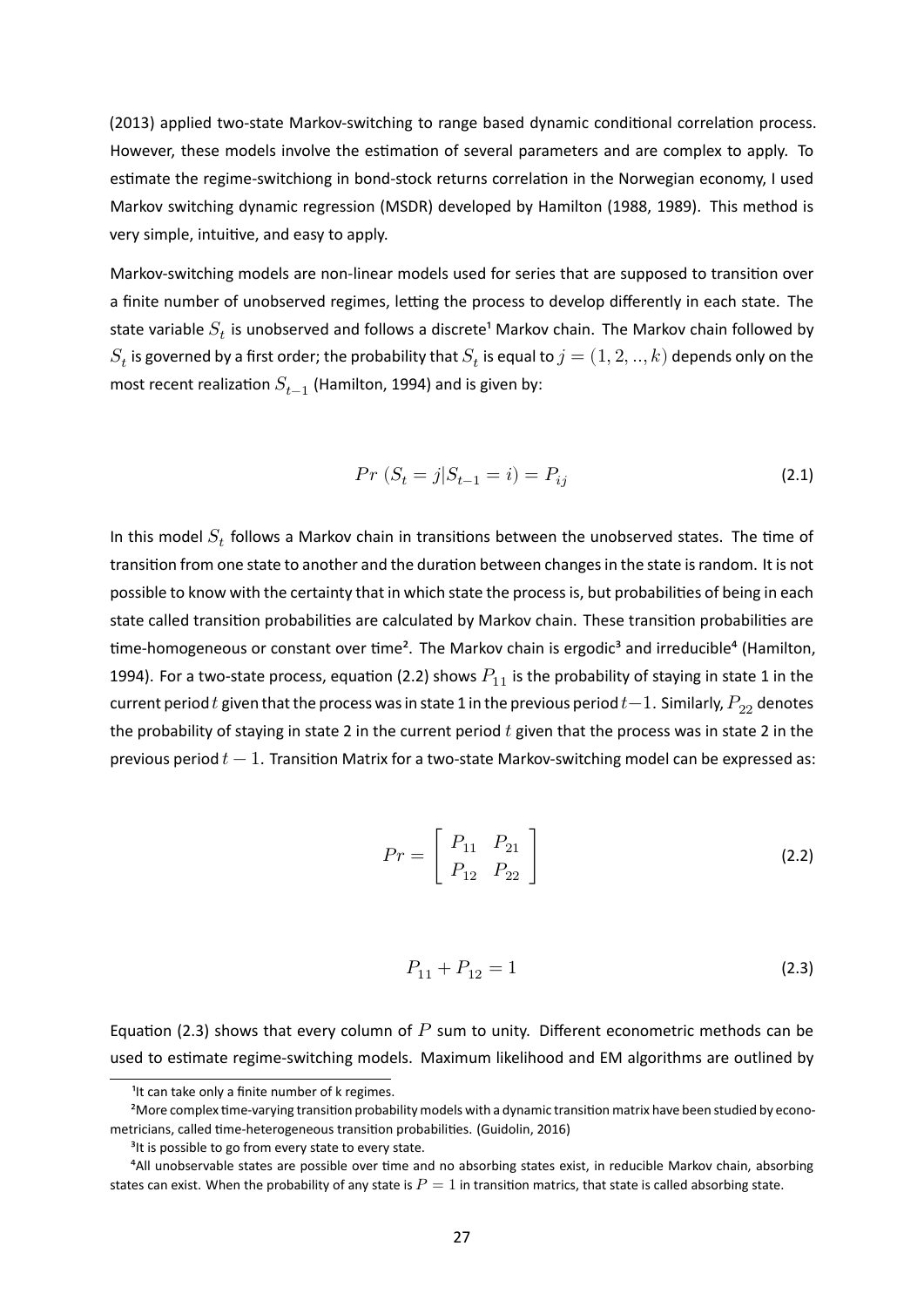Hamilton (1988, 1989) and Gray (1996). Markov Switching dynamic regression used in this work also uses EM (Estimation maximization) algorithm.

Markov Switching Dynamic Regression (MSDR) is the simplest form of the Markov regime switching regression. It is suitable for the high frequency data like daily observations in this case and allow a quick adjustment after the process (Hamilton, 1994). The process is in state  $S$  at time t, a general specification of the MSDR model is written as:

$$
y_t = \mu_{s_t} + \sigma_{s_t}^2 \epsilon_t \tag{2.4}
$$

Where  $\mu_{S_t}$  is the state dependent intercept when the state variable  $S_t$  is absent it will be  $\mu_0$  as shown in equation (2.5) but when the state variable is present the intercept is  $\mu_1$  as shown in equation (2.6). The two states model shifts in the intercept term. The error term  $\epsilon$  is identically, independently distributed (i.i.d) normal error which is state independent but its variance  $\sigma^2$  is regime dependent.

MSDR for tw[o st](#page-31-1)ate process can be expressed as:

$$
State1 S_t = 1, y_t = \mu_1 + \epsilon_t \tag{2.5}
$$

<span id="page-31-1"></span>
$$
State2 S_t = 0, y_t = \mu_0 + \epsilon_t \tag{2.6}
$$

#### **4 Empirical Findings**

<span id="page-31-0"></span>In this section, I will estimate the econometric equations discussed in the Methodology section.

The correlation time series is non-stationary. Augmented Dickey-Fuller (1979) Test<sup>5</sup> was applied to the time series with a null hypothesis of "time series has a unit root and is not non-stationary" and an alternative hypothesis of "*time series does not have a unit root and is stationary*" (DeFusco et al., 2015).

$$
x_t = \beta_0 + \beta_1 x_{t-1} + \epsilon_t
$$

see DeFusco et al., 2015,p490.

⁵Dicky and Fuller (1979) developed a regression-based test on a transformed version of the AR(1) model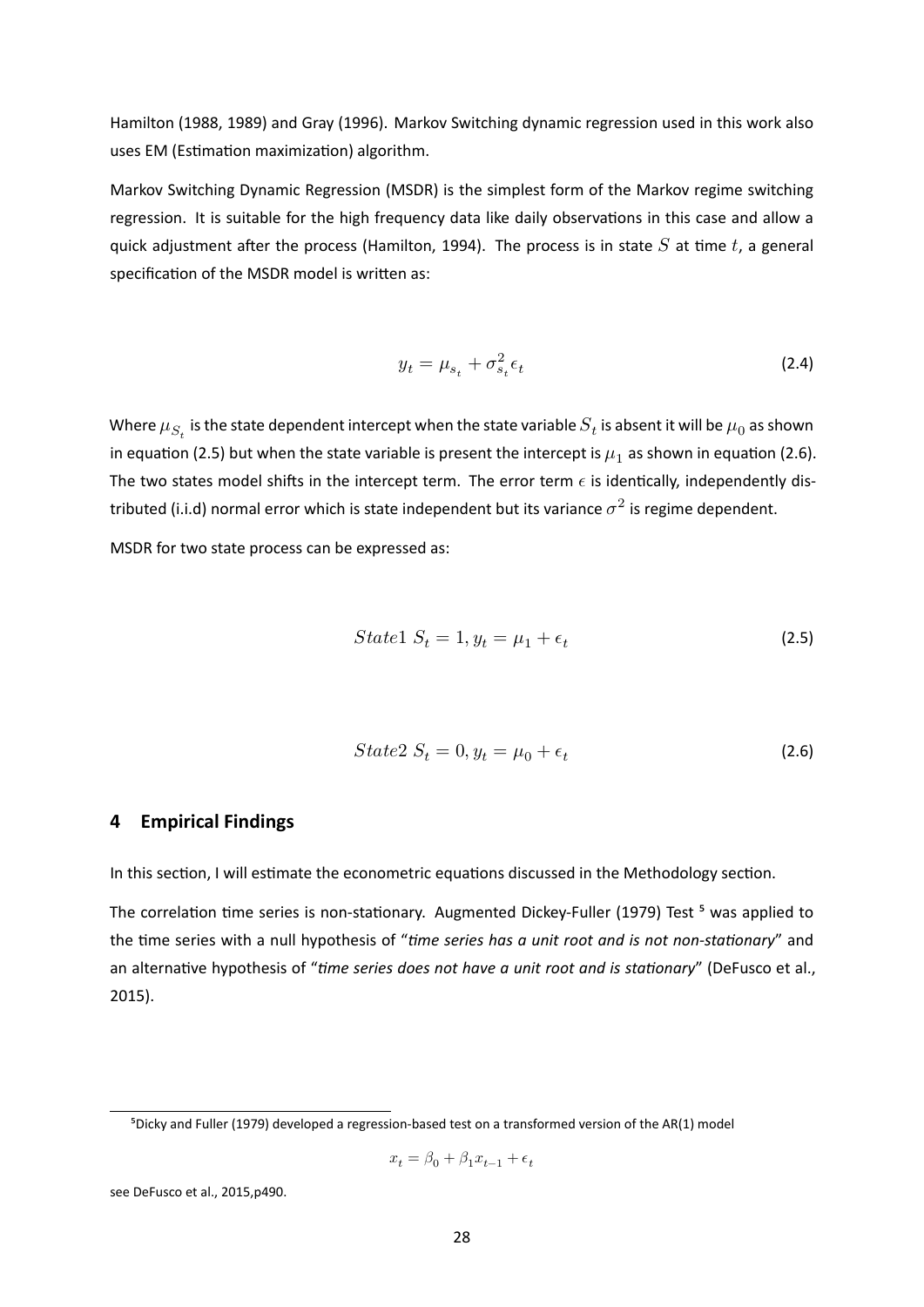<span id="page-32-1"></span>

| $-2.600187$ | 0.3242044          | Augmented | stationary |
|-------------|--------------------|-----------|------------|
|             | Dickey-Fuller Test |           |            |

|  |  | Table 2.3: Augmented Dickey-Fuller Test |  |
|--|--|-----------------------------------------|--|
|--|--|-----------------------------------------|--|

*Note:* ADF with alternative hypothesis of Stationary time series was applied

The standard Dickey-Fuller test was computed with zero number of lags in the regression. Table 2.3 shows the results for ADF test, the value of the t-statistic<sup>6</sup> is -2.6002, a p-value of 0.3242 which was greater than the significance level of 0.05, accepting the null hypothesis of non-stationarity in the time series. The untabulated critical value of the revised t-test at 5% significance level was 6.25. [Au](#page-32-1)tocorrelation Function of correlation time series in Figure 2.2 shows a slowly decaying behavior of non-stationary time series. MSDR was applied as it is suitable for non-stationary data.

<span id="page-32-0"></span>

Figure 2.2: AutoCorrelation Function of bond-stock correlation time series

A two-state univariate Markov Switching Model was applied by using R. The model was allowed to switch both the mean and volatility (standard deviation) of the correlation to reveal two states with two different means and volatilities. As the table 2.4 shows regime 1 had a higher mean of -0.1163 with higher volatility of 0.099 than regime 2 with lower mean of -0.3348 and a lower volatility of 0.070. The intercepts of the two regimes were statistically highly significant.

<sup>&</sup>lt;sup>6</sup>t-statistic for ADF test is computed conventionally way but instead of using conventional critical value, revised set of critical values computed by Dicky and Fuller is used. This critical value is larger in absolute value than the conventional critical value.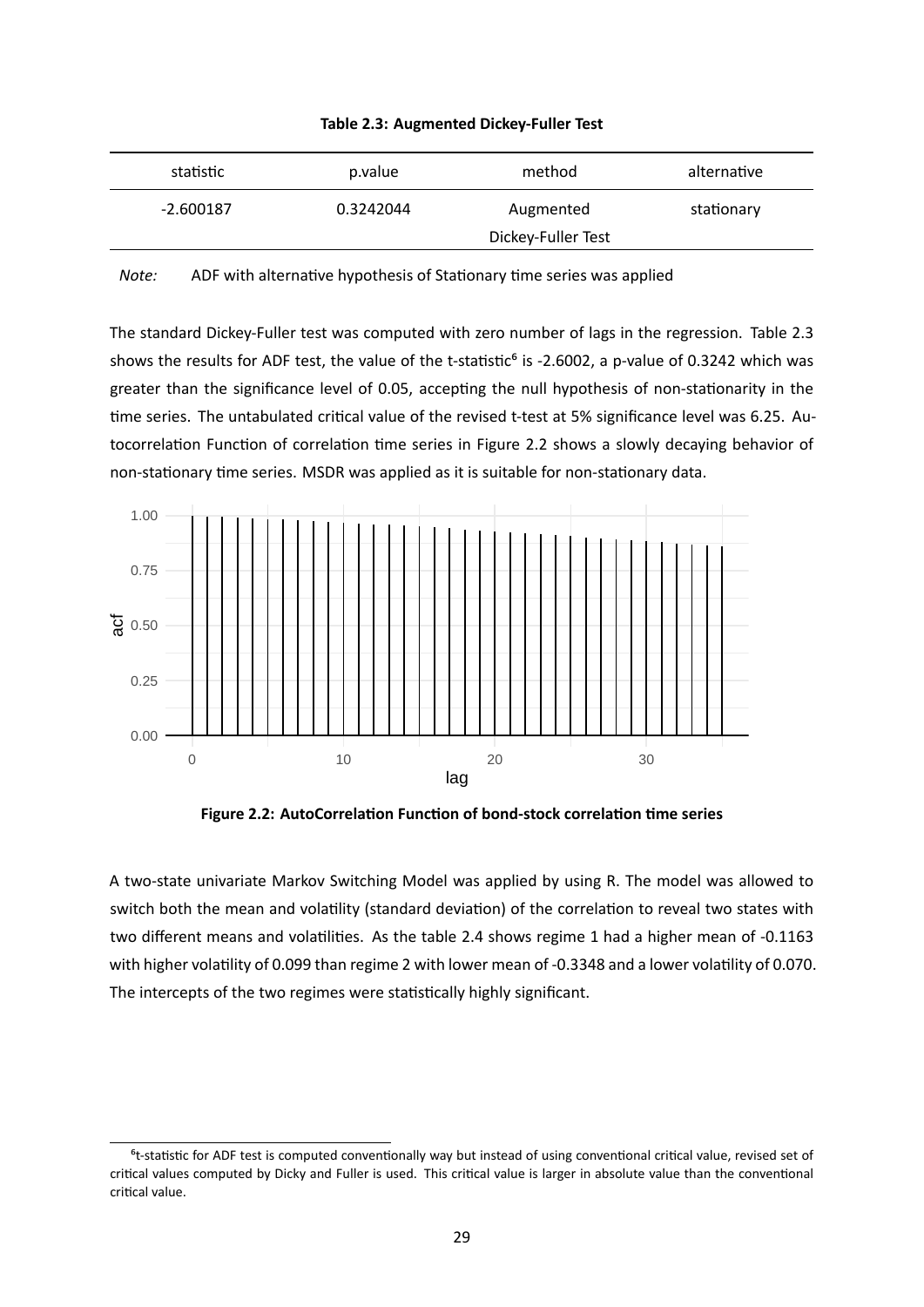|          | (Intercept) | <b>Standard Deviation</b> |
|----------|-------------|---------------------------|
| Regime 1 | $-0.1163$   | 0.0994                    |
| Regime 2 | $-0.3348$   | 0.0703                    |

**Table 2.4: Markov Switching Model:Coefficients** 

*Note:* Means (intercepts) and standard deviations of the two Regimes were found by applying Markov Switching Model in R. Both Mean and volatility of the Correlation were allowed to switch.

Figure 2.3 and Figure 2.4 show plots for each regime with the response variable correlation at the top showing the periods where the variable is in regime 1 and regime 2. The smoothed probabilities at the bottom, displays the probability that the time-series was in the respective state for any point in time. Figure 2.3 [shows s](#page-34-1)even periods of regime 1 in fifteen years of correlation between Norwegian stock and bond (September 2004 to June 2019) and Figure 2.4 shows six periods of regime 2.

<span id="page-33-0"></span>



**Figure 2.3: Correlation in Regime 1**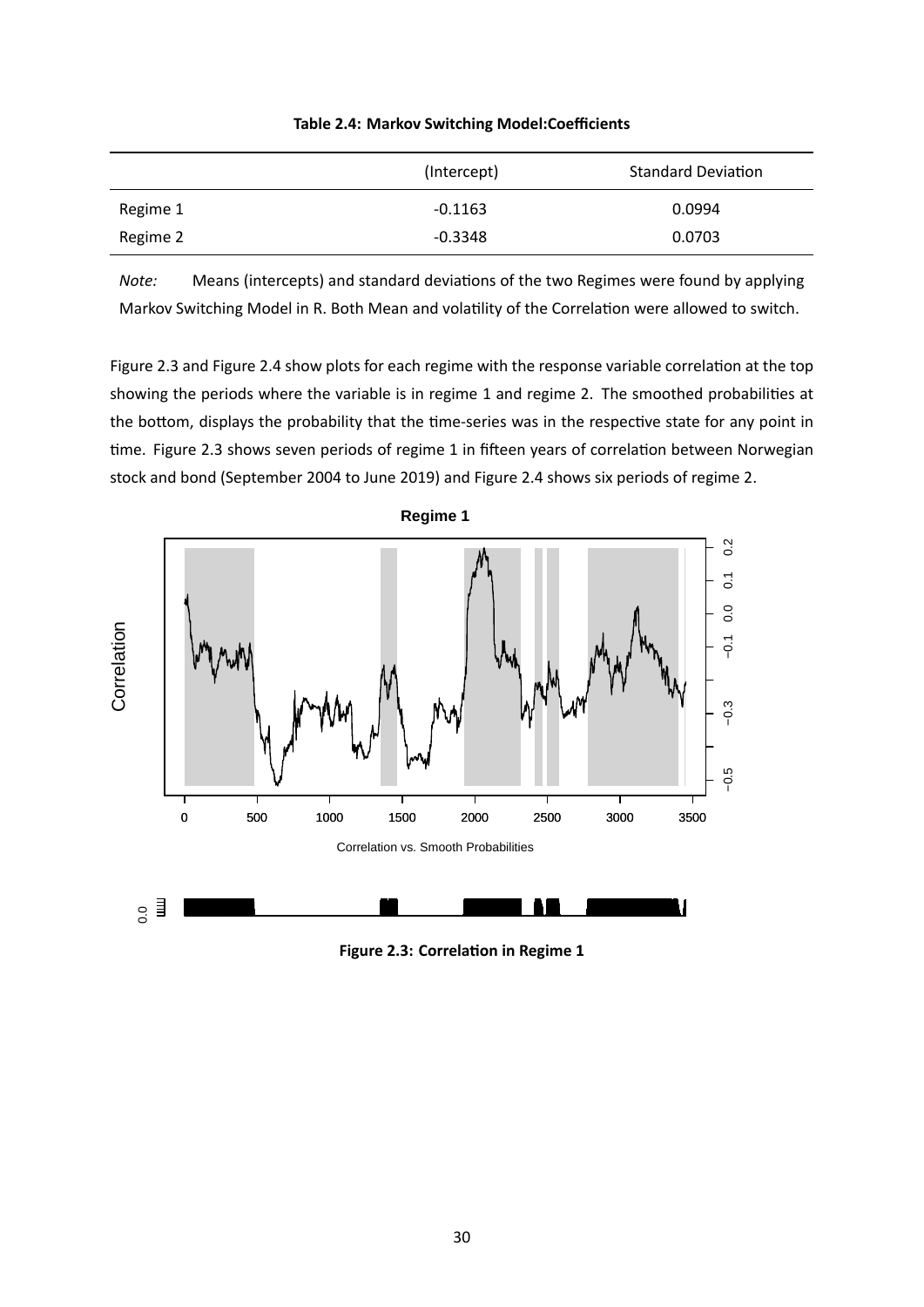<span id="page-34-1"></span>

**Figure 2.4: Correlation in Regime 2** 

Both the regimes are incredibly persistent, as the equation (2.7) shows the time-homogeneous probability transition matrix of the two states.  $P_{11}$  of 99.65% shows that if the correlation was in regime 1 at time  $t-1$ ; there is 99.65% probability that the correlation of these two indices stayed in the regime 1 in the next time period  $t$ . And there is only 0.335% prob[abili](#page-34-2)ty of switching to the regime 2 from regime 1 in the next period. $P_{22}$  shows that there is 99.63% probability that the correlation stayed in regime 2 at t given that it remained in the same regime in the previous period  $t-1$ . And there is just 0.37% probability of switching from the regime 2 to regime 1. So, periods of high correlation were followed by high correlation, and periods of low correlation were followed by low correlation. Equation (2.7) also shows the irreducible behavior of the Markov chain.

<span id="page-34-2"></span>
$$
Pr = \left[ \begin{array}{cc} 0.9965 & 0.0037 \\ 0.0033 & 0.9963 \end{array} \right] \tag{2.7}
$$

#### **5 Implications for Asset allocation**

<span id="page-34-0"></span>The correlation between the assets has been a crucial component of portfolio risk from the time when Markowitz (1956) devised the portfolio diversification. In this section, three bond-stock portfolios were constructed, one with the correlation without considering regime-switching, second with correlation of regime 1 and third with correlation of regime 2 to check the effects of regime-switching correlation on these optimal portfolios. The optimal weights of the three portfolios were found by maximizing the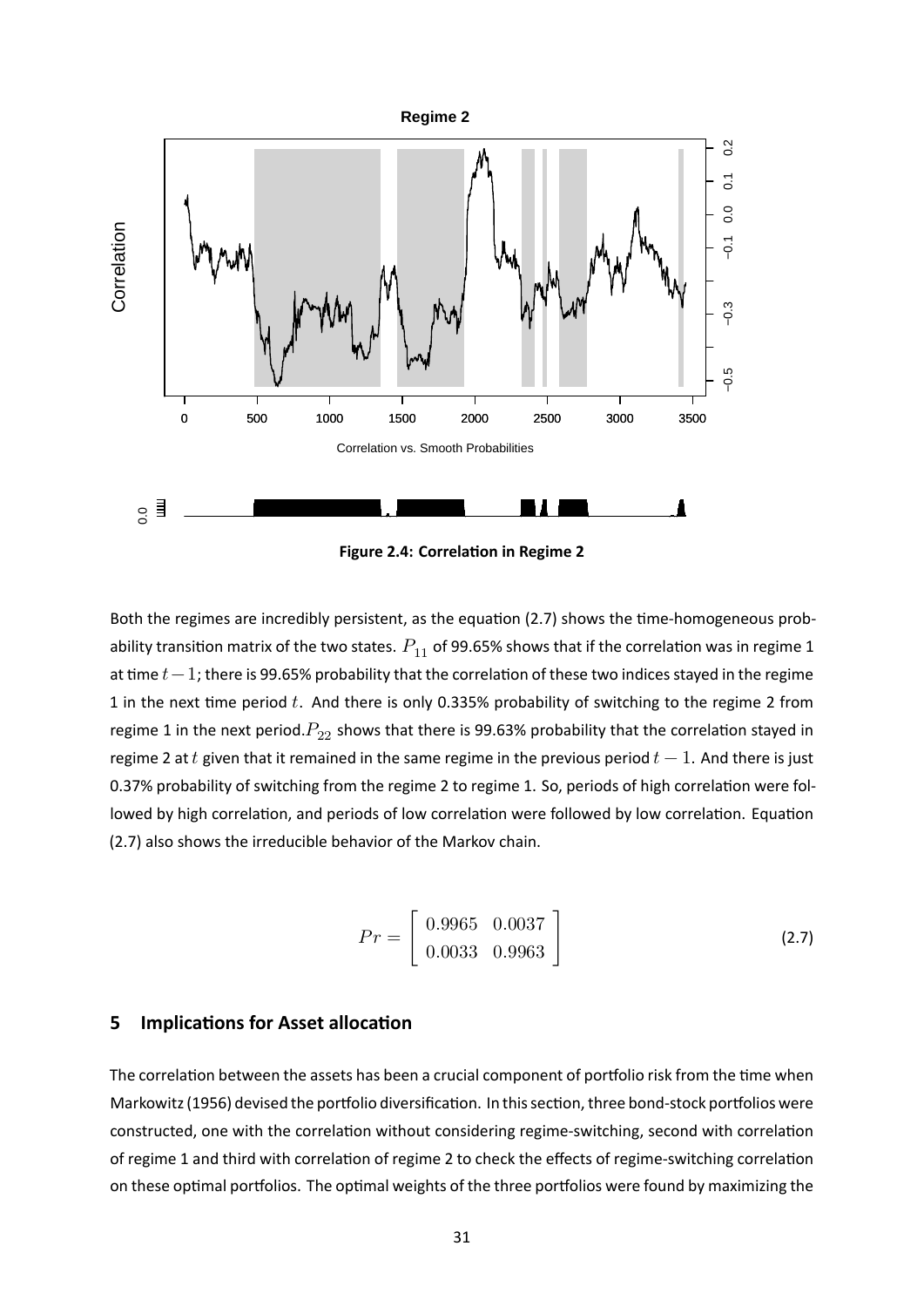Sharpe ratio. As the correlation between the assets effect the variance (risk) of the portfolio According to modern portfolio theory:

$$
\sigma_p^2 = w_B^2 \cdot \sigma_B^2 + w_S^2 \cdot \sigma_S^2 + 2 \cdot w_B \cdot w_S \cdot \sigma_D \cdot \sigma_S \cdot \rho_{B,S}
$$
\n(2.8)

To check the effect of regime-switching correlation the results for the two-state Markov switching correlation model were used to create optimal portfolios consist of bond and stock for the two different regimes and then compared with an optimal portfolio of correlation without regime-switching. The optimal weights of the portfolios were calculated with the objective of maximum sharp ratio (portfolios with highest sharp ratios) which is given as:

$$
M_{av} S_P = (E(r_p) - r_f) / \sigma_p \tag{2.9}
$$

The above equation subject to  $\sum w_i = 1$ . Sharpe ratio can be defined as the portfolio's risk premium in excess of the risk-free return(Bodie et al., 2013).

Optimal weight of the bond while maximizing above Sharpe ratio for the two risky assets (bond and stock) (Bodie et al., 2013) can be written as:

<span id="page-35-0"></span>
$$
w *_B = \frac{E(R_B) \cdot \sigma_S^2 - E(R_S) \cdot \sigma_B \cdot \sigma_S \cdot \rho_{B,S}}{E(R_B) \cdot \sigma_S^2 + E(R_S) \cdot \sigma_B^2 - [E(R_B) \cdot E(R_S)] \cdot \sigma_B \cdot \sigma_S \cdot \rho_{B,S}}
$$
(2.10)

But when the correlation is assumed to be time varying as in this work the optimal weight of the bond is:

$$
w *_B = \frac{E(R_B) \cdot \sigma_S^2 - E(R_S) \cdot \sigma_B \cdot \sigma_S \cdot \rho_{B,S}}{E(R_B) \cdot \sigma_S^2 + E(R_S) \cdot \sigma_B^2 - [E(R_B) \cdot E(R_S)] \cdot \sigma_B \cdot \sigma_S \cdot \rho_{B,S}} + hd
$$
 (2.11)

Where:

 $(E(R_B)$  = Expected return of the bond in excess of risk free return  $r_f$ 

 $\sigma_B$  = Standard deviation of the bond

 $E(R_S)$  = Expected return of the stock in excess of risk free return  $r_f^{\phantom{\dagger}}$ 

 $\sigma_S$  = Standard deviation of the stock

 $\rho_{B,S}$  = Correlation between bond and stock

 $hd =$  hedging demand of the correlation risk

Hedging demand is the demand of the securities to diversify an additional risk. In this work, the correlation risk needs hedging demand and needs a separate hedging demand component as shown by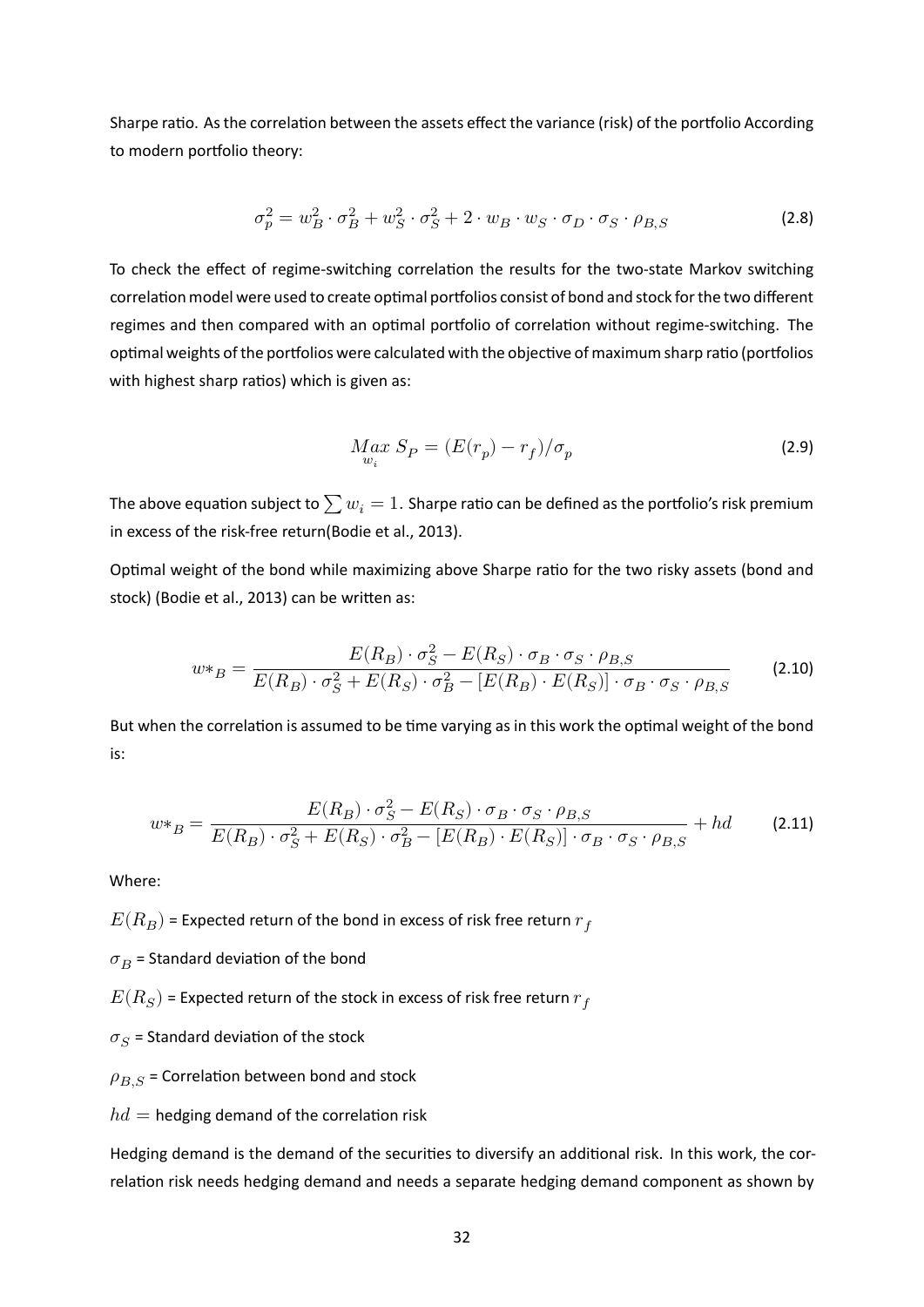(Buraschi et al., 2010). Optimal portfolios are created by maximizing the Sharpe ratio but a distinct hedging component against correlation risk is not included to calculate the optimal weights therefore, the optimal portfolios are not optimal. The primary purpose of this work was to check the regime-switching in bond-stock correlation and secondary purpose was to check the effects of regimeswitching correlation in asset allocation. The correlation hedging demand was ignored as it was out of the scope of this work and a simplified model to calculate optimal weights as shown in equation (2.10). Though it can lead to erroneous portfolio choice and risk management decisions in real settings (Buraschi et al., 2010). The calculations behind the values in table 2.5 do not contain a distinct correlation hedging demand component. Buraschi et al. (2010) showed that the optimal portfolio can be very different from the one obtained in the more common setting in which the investment opportunity set is affected only by time-varying expected returns and volatilities.

And the optimal weight of the stock is given as:

$$
w_S = 1 - w \ast_B \tag{2.12}
$$

The ten-year Govt bonds rate 2019 in Norway was taken as a risk-free rate  $r_f$  to calculate the maximum sharp ratios  $S_P$ . These optimal weights and correlations were used to calculate expected returns and volatilities for the three optimal portfolios.

|                            | <b>Without Regime</b> | Regime 1  | Regime 2  |
|----------------------------|-----------------------|-----------|-----------|
| Correlation                | $-0.2656$             | $-0.1163$ | $-0.3348$ |
| <b>Expected Return</b>     | 0.0761                | 0.0790    | 0.0749    |
| <b>Expected Volatility</b> | 0.0386                | 0.0432    | 0.0363    |
| Sharpe Ratio               | 1.6095                | 1.5022    | 1.6769    |
| <b>Optimal Weights</b>     |                       |           |           |
| Bond                       | 0.3533                | 0.3005    | 0.3744    |
| <b>Stock</b>               | 0.6467                | 0.6995    | 0.6256    |

**Table 2.5: OpƟmal Porƞolios**

*Note:* This Table represents the Correlations, Expected returns, Expected volatilities (standard deviation), maximum Sharpe Ratios and Optimal weights of optimal portfolios for Regime 1, Regime 2 and optimal portfolio without regimes.

The expected return of optimal portfolio without considering correlation regimes was found to be 7.61% with expected volatility of 3.86% leading to a Sharpe ratio of 1.6095. On the other hand, if the correlation assumed to be in regime 1 the expected return was found 7.90% with an expected volatility of 4.32% and a Sharpe ratio of 1.5022. But if the correlation is assumed to be in regime 2, the optimal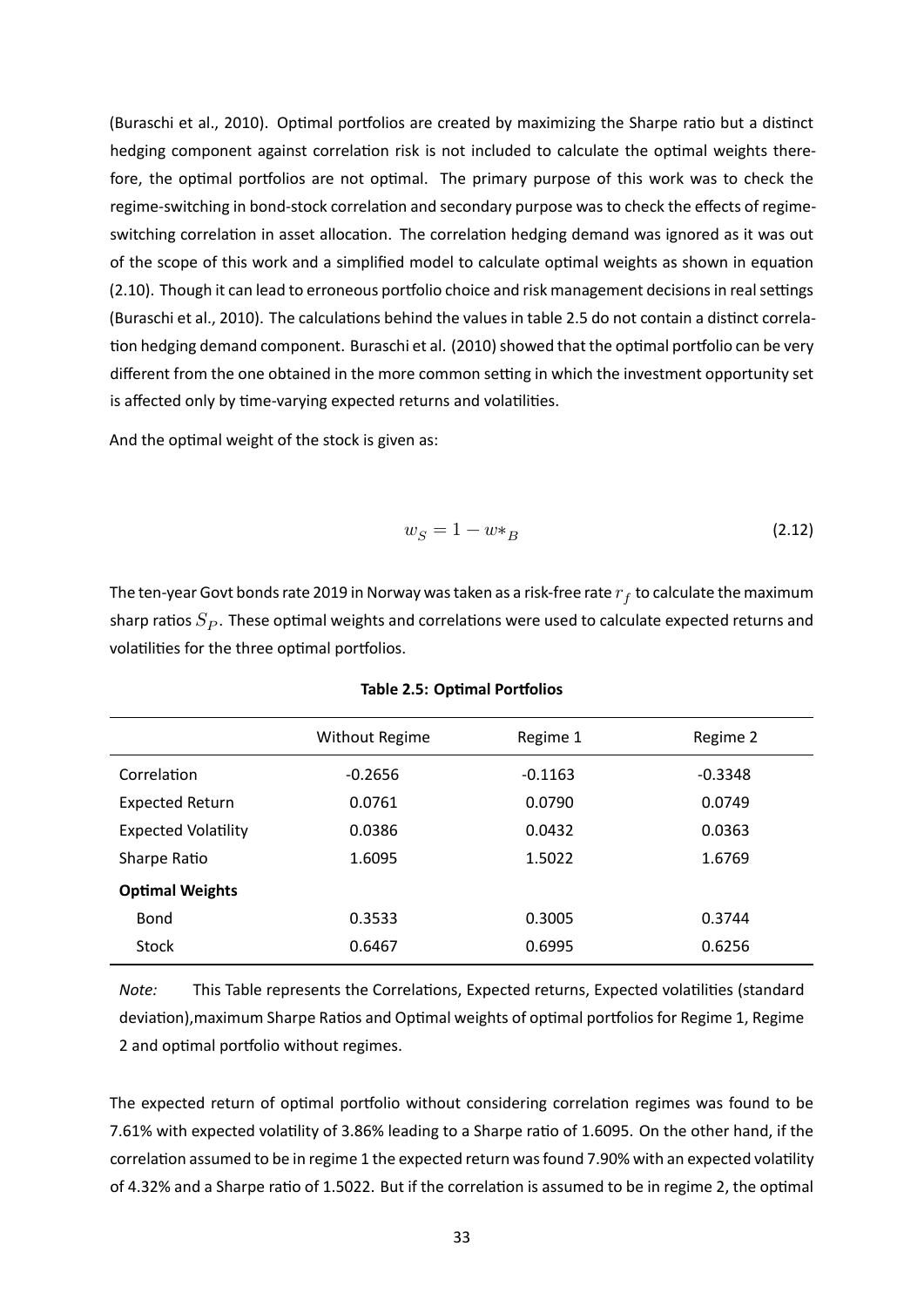portfolio expected to have a return of 7.49% with an expected volatility of 3.63% leading to a sharp ratio of 1.6769. If an investor who does not consider the regimes in the correlation between bond and stock and regime 1 is existing the investor will face a loss of (7.90-7.61) 0.29%. And if the regime 2 is existing the investor will gain (7.61%-7.49%) 0.11% additional. But there is a net (0.29%-0.11%) 0.17% loss if the investor will not consider the regimes. Or the other way around an investor will gain 0.17% additional who considers the regimes.

The optimal weights of the bond and stock were 35.33% and 64.67% respectively for an investor's portfolio without considering regimes in correlation. The optimal weights in regime 1 were 30% and 70% for bond and stock respectively and in regime 2, the optimal weights were found 37.45% for bond and 62.6% stock. If the investor did not take into account the regimes and the correlation was in regime 1 the investor should have invested 5.3% more in stock instead of a bond. Whereas, if the correlation was in regime 2 the investor should have invested 1.9% more in bond than stock as compared to an investor, not considering regimes in correlation. As the transaction costs were ignored in the process of finding asset allocation so, the benefits from considering the regimes in correlation were not enough to overcome the transaction costs.

#### **6 Conclusion**

The contribution of this article is to provide an insight into different regimes in Norwegian bond-stock correlation and how it affects the decision of asset allocation of an investor who invests in stock and bond for diversification. This research has used daily data of stock and bond proxy indices to find the correlation. A two-state Markov Switching Dynamic Regression was applied to the correlation to find the regimes. Three bond-stock portfolios were constructed, by maximizing their Sharpe ratios to compare the effects of considering and ignoring regimes in bond-stock correlation.

In conclusion, the empirical findings of the research showed two different regimes of correlation with two different means (intercepts) and volatilities. Regime 1 with higher correlation intercept (lower negative mean) and higher volatility. Regime 2 with lower correlation intercept (higher negative mean) and lower volatility. Both the intercepts were highly significant. The higher transition probabilities of the two regimes showed that both the regimes were highly persistent. For both the regimes, there were more than 99% chances that the process stayed in the same regime at the time  $t-1$  and  $t$ . So, periods of high correlation were followed by high correlation, and periods of low correlation were followed by low correlation. Moreover, the results for asset allocation displayed that, different regimes in correlation did not show any significant differences in optimal weights, expected returns, volatilities, and Sharpe ratios of the three different portfolios. It led to the conclusion that an investor who did not consider the regimes in correlation, will face a net loss of 0.17 %. Correlation hedging demand was ignored in constructing the optimal portfolios as it was out of the scope of this research and a simplified model for optimal weights was used.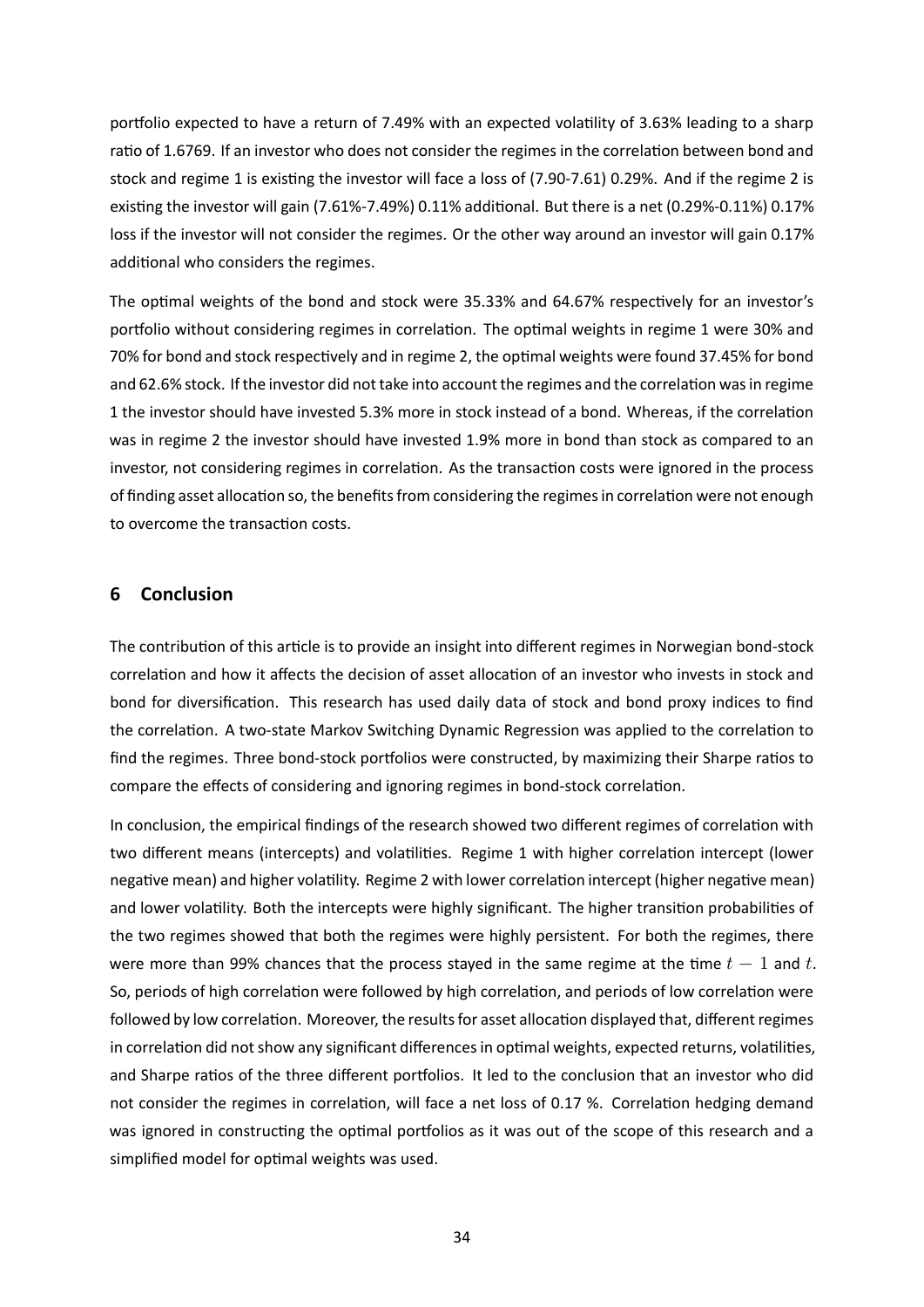#### **6.0.1** *Acknowledgments*

*First, I would like to share my gratitude to TITLON for providing data for this paper. I am immensely grateful to my supervisor, Mr.Thomas Leirvik, for guidance and helpful discussions. I would also like to thank Yevheniia Antoniuk for technical support throughout the process.*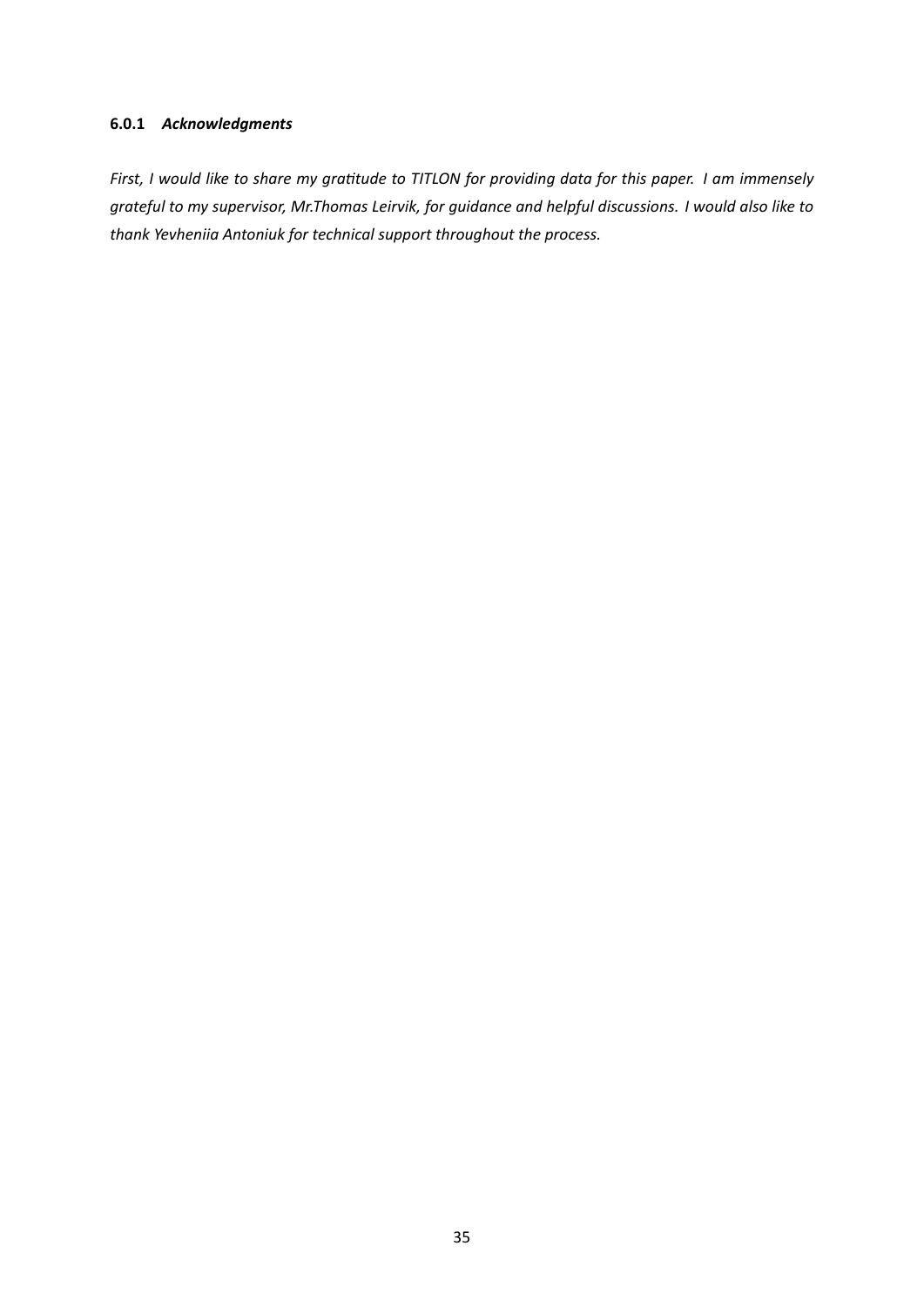

Figure 2.5 shows the Filtered and Smoothed probabilities of the two regimes found in the bond-stock correlation. The red lines show the smoothed probabilities of the two regimes.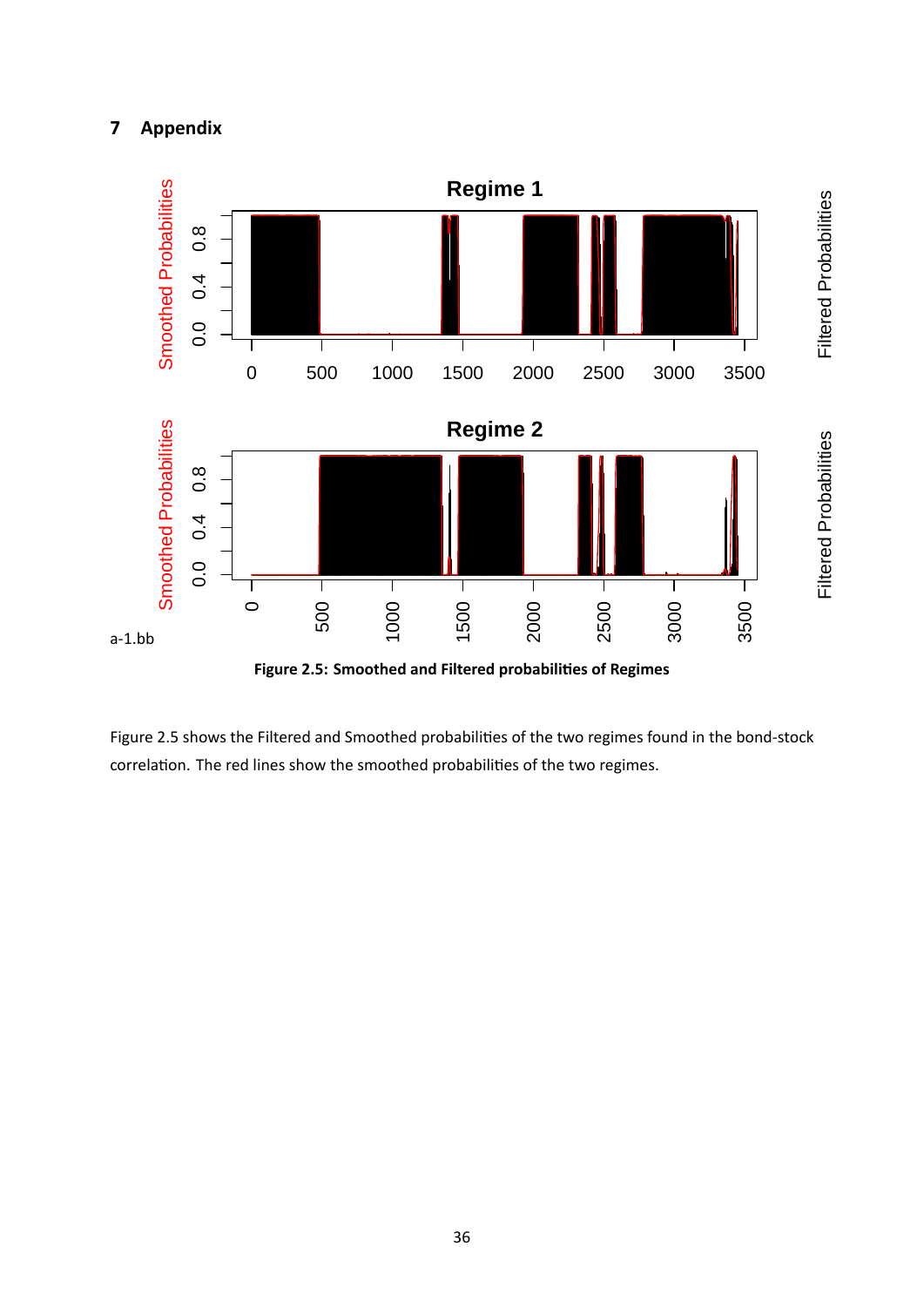#### **References**

Ang, A., Bekaert, G., 2015. International Asset Allocation With Regime Shifts. The Review of Financial Studies 15, 1137–1187. https://doi.org/10.1093/rfs/15.4.1137

Bae, G.I., Kim, W.C., Mulvey, J.M., 2014. Dynamic asset allocation for varied financial markets under regime switching framework. European Journal of Operational Research 234, 450-458. https://doi. org/https://doi.org/10.1016/j.ejor.2013.03.032

Bansal, N., Connolly, R.A., Stivers, C., 2010. Regime-switching in stock index and treasur[y futures re](https://doi.org/https://doi.org/10.1016/j.ejor.2013.03.032)[turns and measures of stock market stress. Jour](https://doi.org/https://doi.org/10.1016/j.ejor.2013.03.032)nal of Futures Markets: Futures, Options, and Other Derivative Products 30, 753–779.

Bodie, Z., Kane, A., Marcus, A.J., 2013. Essentials of investments. McGraw-Hill/Irwin Taipei.

Buraschi, A., Porchia, P., Trojani, F., 2010. Correlation risk and optimal portfolio choice. The Journal of Finance. https://doi.org/10.2139/ssrn.908664

Chan, K.-S., Hansen, B.E., Timmermann, A., 2017. Guest editors' introduction: Regime switching and threshol[d models. Journal of Business & Econ](https://doi.org/10.2139/ssrn.908664)omic Statistics 35, 159–161. https://doi.org/10.1080/ 07350015.2017.1236521

Chen, R., 2009. Regime switching in volatilities and correlation between sto[ck and bond markets.](https://doi.org/10.1080/07350015.2017.1236521)

[DeFusco, R.A., McLeavey](https://doi.org/10.1080/07350015.2017.1236521), D.W., Pinto, J.E., Runkle, D.E., Anson, M.J., 2015. Quantitative investment analysis. John Wiley & Sons.

Guidolin, M., 2016. Modelling, estimating and forecasting financial data under regime (markov) switching. Retrivied from http://didattica. unibocconi. it/mypage/dwload. php.

Guidolin, M., Timmermann, A., 2007. Asset allocation under multivariate regime switching. Journal of Economic Dynamics and Control 31, 3503–3544. https://doi.org/https://doi.org/10.1016/j.jedc.2006. 12.004

Hamilton, J.D., 1994. Time series analysis. Prince[ton New Jersey.](https://doi.org/https://doi.org/10.1016/j.jedc.2006.12.004)

[Henry,](https://doi.org/https://doi.org/10.1016/j.jedc.2006.12.004) O.T., 2009. Regime switching in the relationship between equity returns and short-term interest rates in the uk. Journal of Banking & Finance 33, 405–414.

Idier, J., 2009. (Re) correlation: A markov switching multifractal model with time varying correlations. Available at SSRN 1580075.

Jang, B.-G., Kim, K.T., 2015. Optimal reinsurance and asset allocation under regime switching. Journal of Banking & Finance 56, 37–47. https://doi.org/https://doi.org/10.1016/j.jbankfin.2015.03.002

Konermann, P., Meinerding, C., Sedova, O., 2013. Asset allocation in markets with contagion: The interplay between volatilities, jump intensities, and correlations. Review of Financial Economics 22,